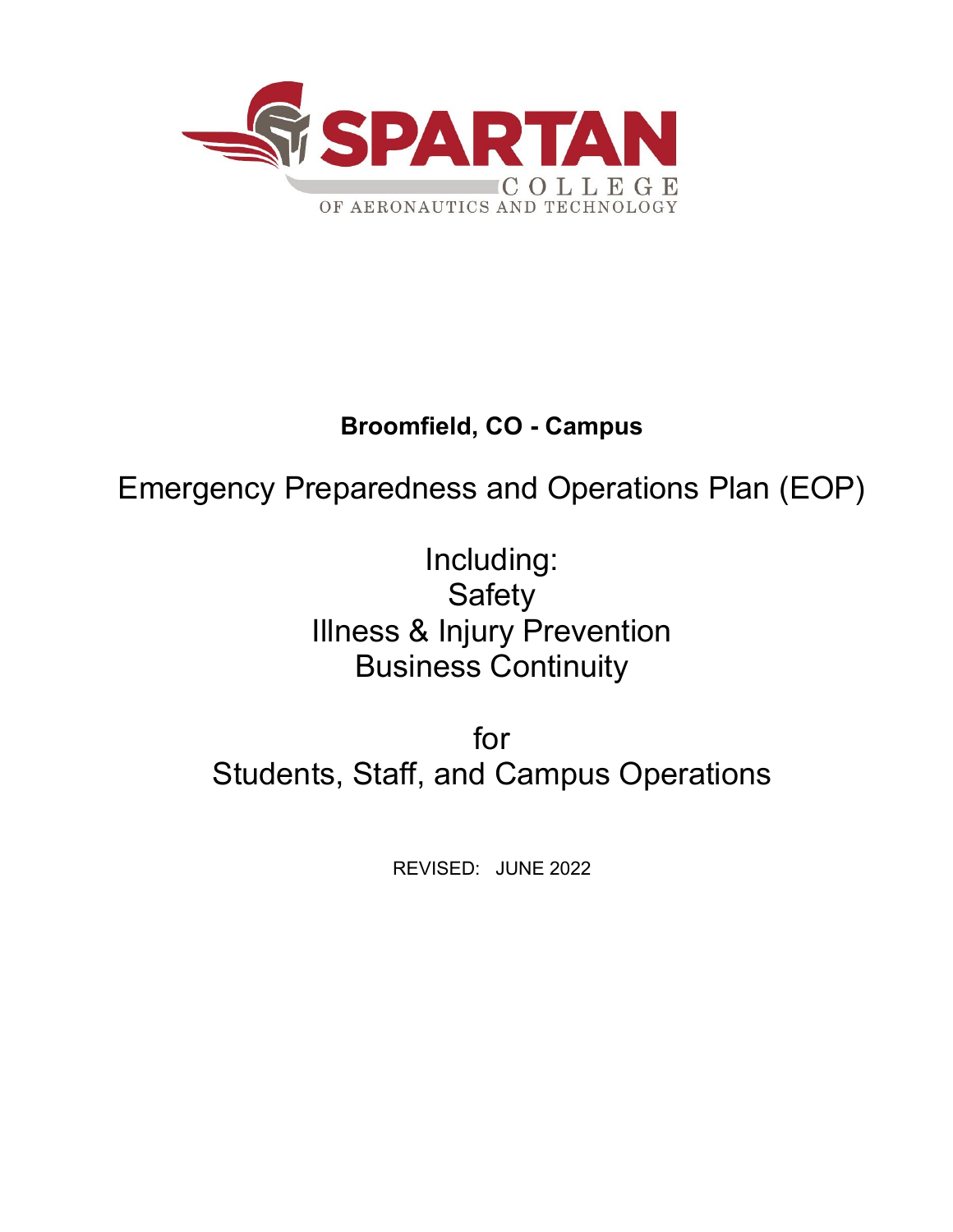# **Table of Contents**

| <b>MANUAL OVERVIEW</b>                                | $\overline{3}$ |  |
|-------------------------------------------------------|----------------|--|
| <b>SAFETY COMMITTEE</b>                               |                |  |
| ROLES AND RESPONSIBILITIES                            |                |  |
| CAMPUS SECURITY AND SAFETY PROGRAM                    |                |  |
| EMERGENCY OPERATIONS/ACTION PLAN (EOP/EAP)            |                |  |
| <b>EMERGENCY RESPONSE TEAM</b>                        | 10             |  |
| <b>MEDICAL EMERGENCY</b>                              | <u>10</u>      |  |
| <b>FIRST AID</b>                                      | <u>11</u>      |  |
| <b>BLOOD BOURNE PATHOGENS</b>                         | <u>12</u>      |  |
| CPR / AED                                             | <u> 14</u>     |  |
| <b>MEDICAL FACILITIES</b>                             | <u>16</u>      |  |
| <b>FIRE RESPONSE</b>                                  | 16             |  |
| SEVERE WEATHER AND NATURAL DISASTERS                  | 20             |  |
| PANDEMIC OR EPIDEMIC                                  | 23             |  |
| UNAUTHORIZED PERSON ON CAMPUS                         | 24             |  |
| THREATENING, VIOLENT BEHAVIOR / MENACING              | 25             |  |
| <b>ACTIVE SHOOTER / INTRUDER / CAMPUS THREAT</b>      | 26             |  |
| <b>BOMB THREATS AND EXPLOSIONS</b>                    | 29             |  |
| <b>CHEMICAL SPILL</b>                                 | 31             |  |
| TIMELY NOTIFICATION AND ALERT SYSTEMS                 | $\frac{32}{2}$ |  |
| <b>FIRE SAFETY PLAN</b>                               | 32             |  |
| <b>SEXUAL ASSAULT</b>                                 |                |  |
| WORK RELATED INJURY AND ACCIDENT REPORTING PROCEDURES | <u>34</u>      |  |
| <b>HAZARD COMMUNICATIONS PLAN</b>                     |                |  |
| UTILITY CART AND SERVICE VEHICLE SAFETY               |                |  |
| FORKLIFT SAFETY AND OPERATION                         |                |  |
| LADDER SAFETY AND FALL PROTECTION PLAN                |                |  |
| PERSONAL PROTECTIVE EQUIPMENT PLAN                    |                |  |
| <b>LOCKOUT / TAGOUT POLICY</b>                        |                |  |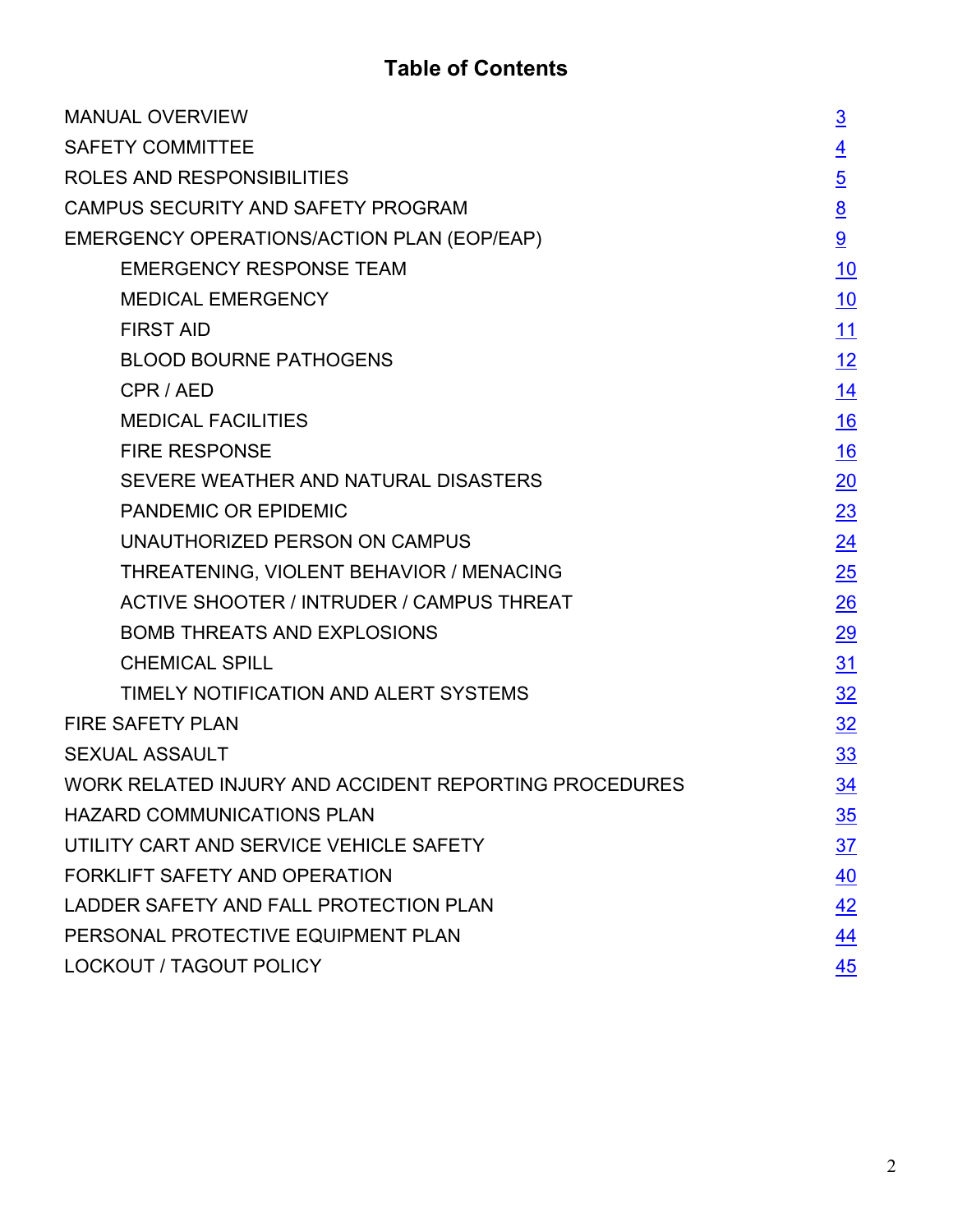# <span id="page-2-0"></span>**MANUAL OVERVIEW**

#### **PURPOSE**

- To provide policies, organizational structure, and appropriate administrative practices for the protection of the life and health of Spartan personnel as well as promote sound environmental injury and illness prevention practices.
- To ensure compliance with the Requirements for Safety and Security, Spartan College provides a healthful, safe and secure environment for all members of the campus community.
- To ensure Spartan gives special attention to the requirements and use of safety equipment in various campus shops, laboratories and other hazardous areas.
- To provide prompt response in the event of a fire, weather, medical or other emergencies.
- To train all building occupants proper emergency evacuation procedures.
- To assure compliance with Federal and State legislation, including the Federal Occupational Safety and Health Act (OSHA).

#### **SCOPE**

The safety procedures apply to all operations, properties, faculty, employees, and students at all locations while on official college business.

#### **POLICY**

The ultimate responsibility for establishing and maintaining health and safety rests with the Campus Safety Officer. However, the responsibility to provide and maintain a healthy and safe campus environment on a day-to-day basis lies at the operational department level. The Safety Committee is the means to facilitate the safety issues through meetings and to enforce the established safety rules and regulations.

Everyone on campus is responsible for compliance outlined in the Spartan Injury and Illness Prevention Program on a day-to-day basis. Noting that all requirements shall take precedence over any conflicting instructions.

Due to the wide diversity of operations within Spartan College and the differences in campus operations and their various departments, certain responsibilities and expressed procedures cannot be uniformly applied. Some requirements may be irrelevant, impossible, or impractical to implement; therefore, a program of study, department, or campus has the latitude to implement alternative methods when necessary, if the health and safety objectives are met and have the approval of the Spartan Safety Committee.

Accident reports and written complaints about unsafe practices or conditions should be directed to Spartan's Safety Officer or any committee member. The Campus Safety Officer is responsible for recording and investigating all safety issues, injuries or occupational illness and complaints within a timely manner.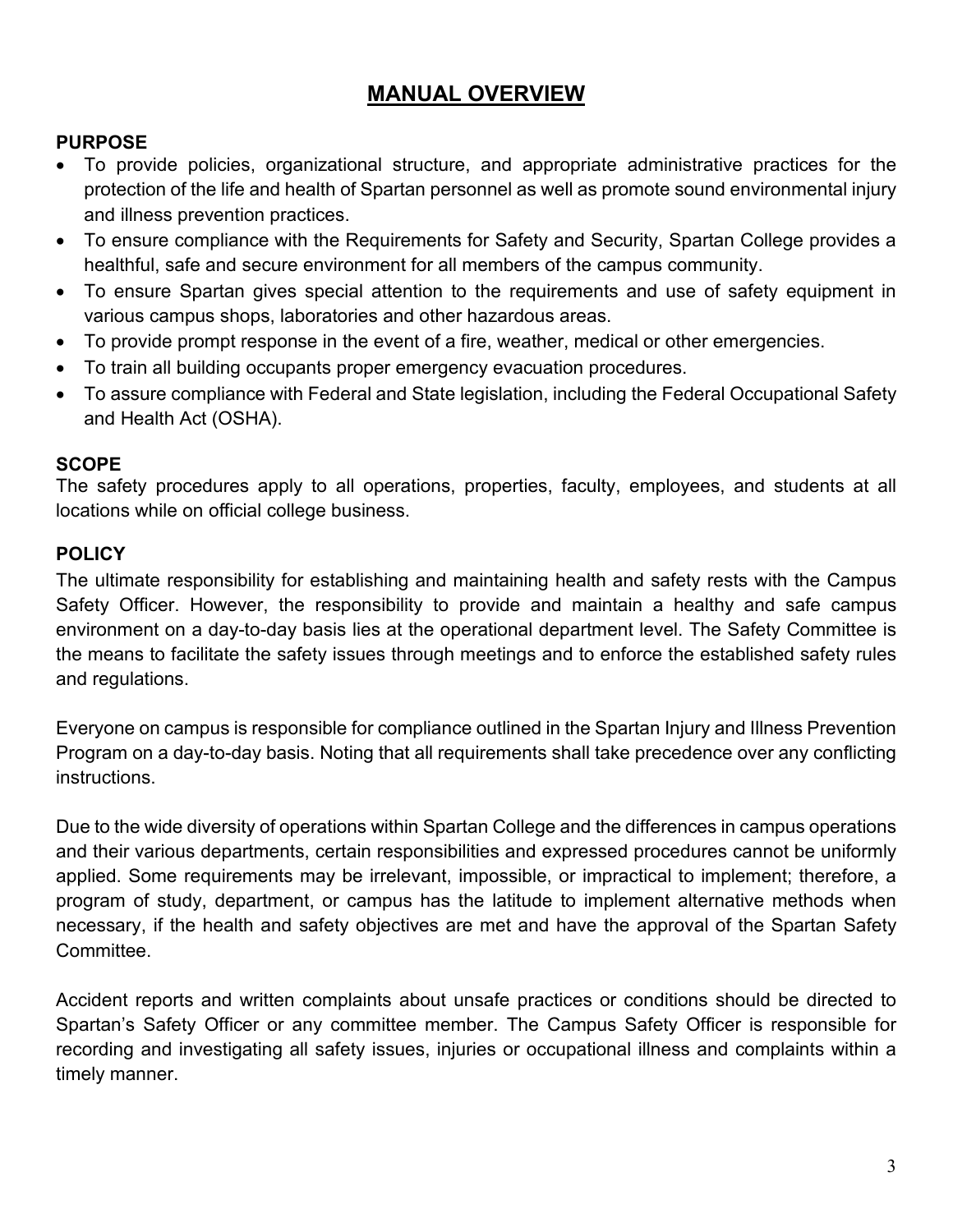If it is not feasible due to financial or technical reasons to correct a safety hazard, or if someone refuses for other reasons to correct a safety hazard after having been notified to do so in writing, Spartan's Safety Officer will write a letter of noncompliance to the Campus President of Spartan College. The letter of noncompliance will describe all the details, including the personnel, space, equipment, and any other relevant details regarding the noncompliance. The Safety Officer will make recommendations to the Campus President.

# **SAFETY COMMITTEE**

<span id="page-3-0"></span>The Spartan College Safety Committee shall be appointed by and report to the Campus President. It shall have all rights and authority to act and protect the safety of all personnel of Spartan College of Aeronautics and Technology. The Safety Committee shall include one Safety Officer.

The safety committee is to provide a healthful, safe and secure environment for all members of the campus community. Administrative responsibility for environmental health and safety programs must be assigned. A comprehensive safety plan must be developed, implemented, and evaluated regularly. The plan should give special attention to the adequate provision and use of safety equipment in classrooms, shops, and laboratories and other hazardous areas; for easy exit in the event of fire or other emergency; and to familiarizing all building occupants with emergency evacuation procedures.

The safety committee will provide a forum and clearing house for the common discussion and mutual coordination of the activities of all the campus committees concerned with the campus environment in matters that affect personal health, safety, or physical security, including but not limited to on-going safety arrangements and matters of general maintenance and operations that effect safety and security. It will publish information to enable members of the campus community to direct complaints and recommendations regarding safety matters to the Safety Officer and committee members. It will serve as a resource for informal committees that the administration may form to consider plans for new facilities. It will review, evaluate, and make recommendations concerning the College Security and Safety Program and monitor its implementation.

Spartan's Safety Committee will hold at least one regular meeting (quarterly) but may also delegate to subcommittees or other working units as it may see fit to focus on specific issues. The purpose of the regular meeting is to review any difficulties that may have arisen since the previous meeting, evaluate complaints and suggestions, and formulate and implement new safety issues.

Additional meetings will be called by the Safety Officer when necessary to address items which need immediate attention and action by committee members.

# **SPARTAN SAFETY COMMITTEE MEMBER CHART**

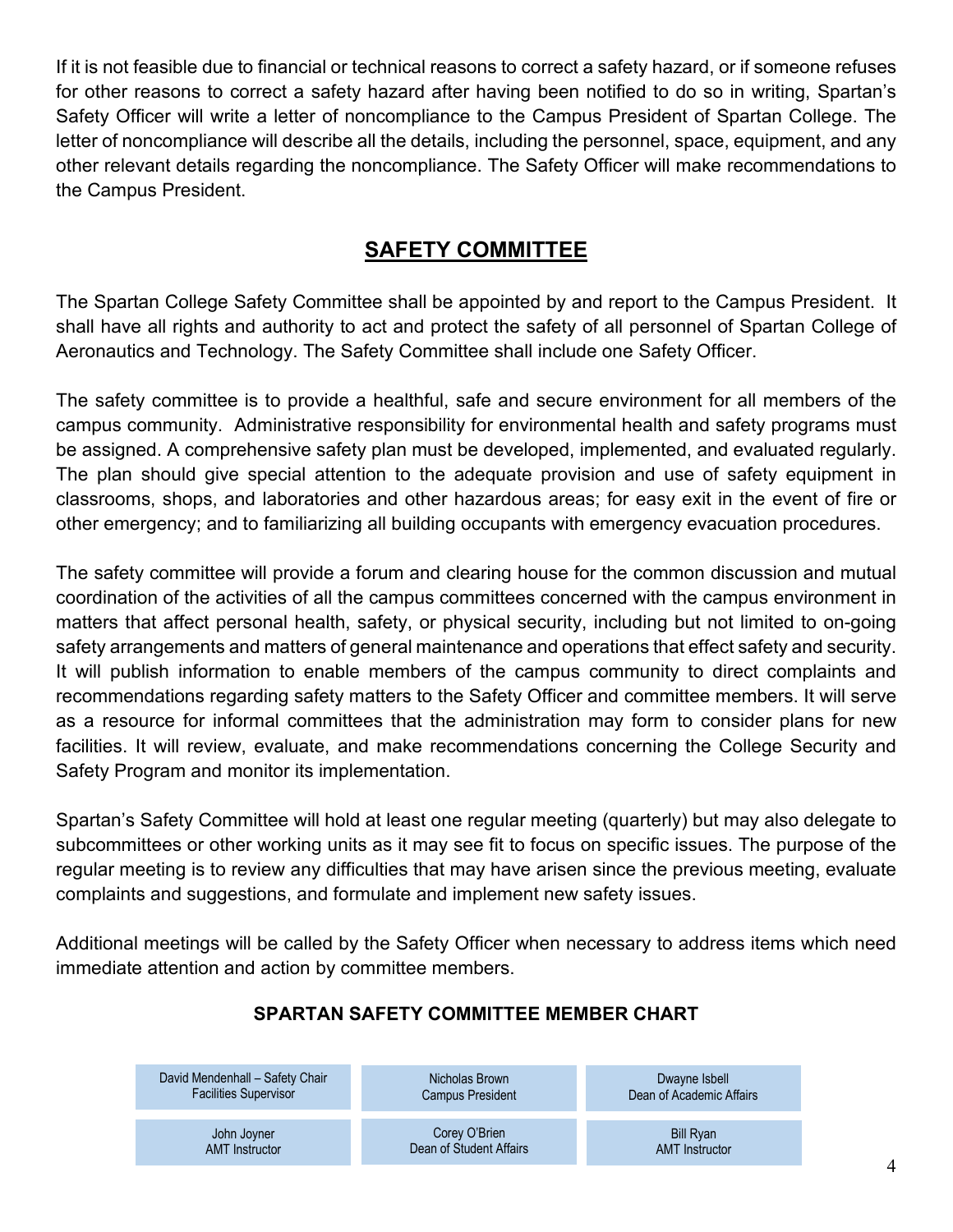# **ROLES AND RESPONSIBILITIES**

# <span id="page-4-0"></span>**Campus President**

Spartan College's Campus President is responsible for:

- A. Directing compliance with the requirements of the policies and procedures in this manual.
- B. Providing support for required safety improvements.
- C. Providing final authority on all safety issues related to school campuses and school personnel.

# **The Safety Chair**

Spartan's Safety Officers will:

- A. Administer the safety program including correspondence, record keeping and required reports to comply with Federal and/or State regulations.
- B. Assist the responsible committee members to establish, organize, and maintain comprehensive safety training programs within the Spartan Campuses.
- C. Keep current on safety techniques, keep updated on any new applicable State and Federal regulations, and notify the Campus President of new requirements.
- D. Collect chemical inventories and compile a master list by shops.
- E. Conduct semi-annual safety committee meetings.

# **The Safety Officer**

Spartan's Safety Officers will:

- F. Assist the administration, faculty, and students in the avoidance, control, and reduction of risk exposures.
- G. Initiate safety recommendations to expedite corrective action for safety and health hazards that are immediate problem areas, make recommendations to the Campus President and the safety committee personnel, and follow up on recommendations to assure all situations are investigated and remedied.
- H. Prepare reports of safety discrepancies with recommendations for corrective actions, routing all reports to responsible supervisors and the Campus President of Spartan College.
- I. Ensure the contents of first aid kits are complete and maintained.
- J. Maintain the system of accident/incident investigation and reporting.
- K. Maintain up-to-date listing of the names and telephone numbers within this manual of individuals responsible for assigned safety issues.
- L. Conduct or arrange for safety training seminars as appropriate.
- M. Review accidents involving Spartan personnel and provide written documentation and proposed corrective action to the Campus President.

# **Vice Presidents, Deans, Chairs, Directors and Supervisors**

Spartan's Vice Presidents, Deans, Directors and Supervisors are required to:

- A. Provide detailed training for employees prior to assignment of duties and equipment.
- B. Explain to employee's safety procedures relevant to their specific duties and enforce compliance with the standards in this manual.
- C. Instruct personnel under their direction in the procedures required to ensure facilities and equipment are maintained in a safe condition.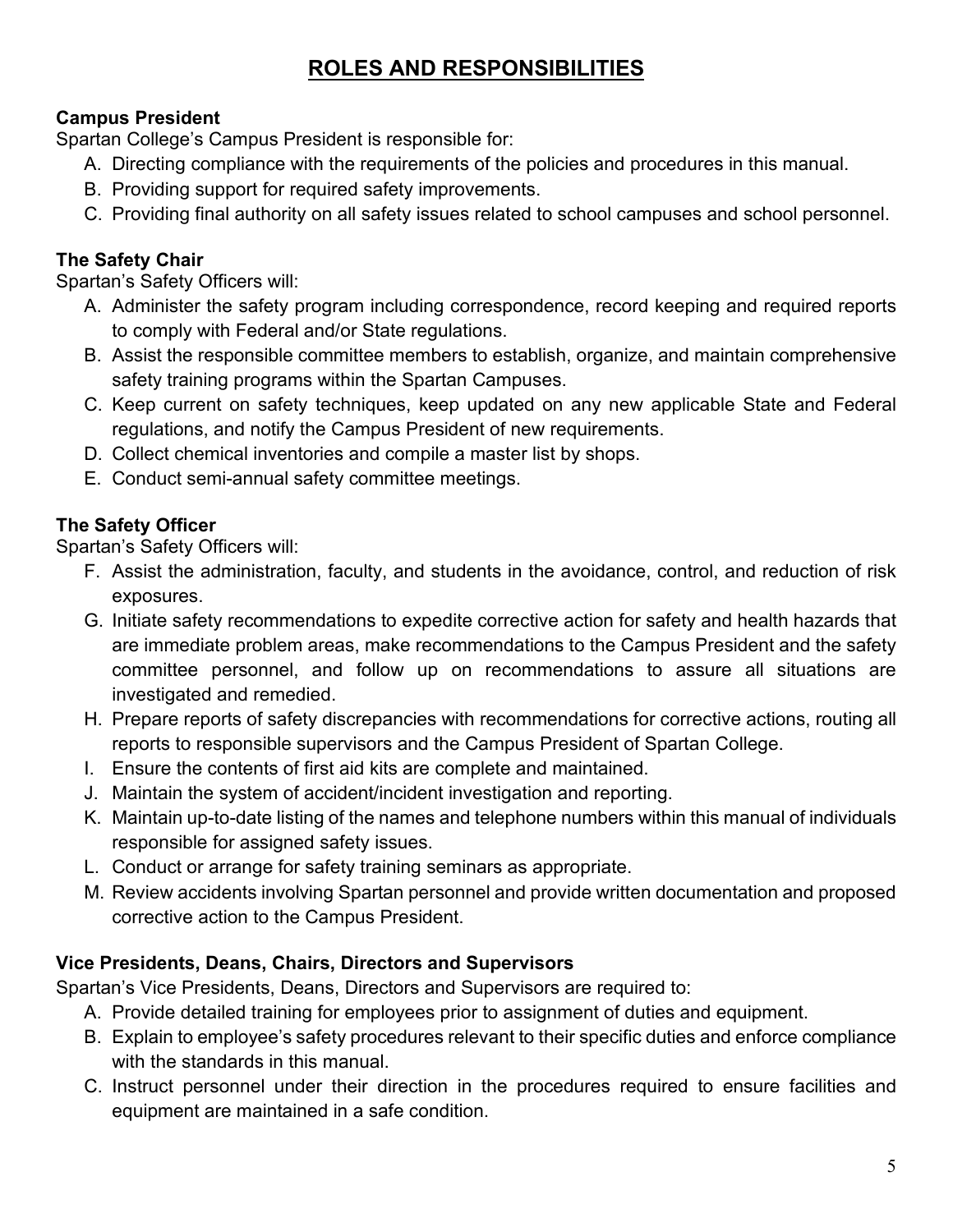- D. Conduct regularly scheduled training meetings for all employees to ensure safe operation of equipment.
- E. Provide personnel with appropriate safety equipment, devices, and clothing, and demonstrate proper usage prior to operation of equipment or performance of hazardous tasks.
- F. Control unsafe practices and actions of employees.
- G. Inspect work areas for hazardous conditions and initiate prompt corrective action(s).
- H. Maintain good housekeeping practices in work areas.
- I. Report unsafe conditions, equipment, and practices observed to the Safety Officer or committee member.
- J. Investigate accidents promptly and complete necessary forms.
- K. Seek prompt medical treatment, including transportation, if necessary, for employees who are injured.
- L. Ensure employees are familiar with police and fire emergency procedures.
- M. Notify the immediate supervisor if any employee appears to be physically or emotionally incapable of performing duties in a safe manner.
- N. Provide and explain location of Safety Data Sheets (SDS) to all persons who may potentially be exposed to hazardous materials.
- O. Enforce the College's Designated Tobacco Use Areas.
- P. Enforce the College's I.D. Badge requirements. Everyone is required to wear and clearly display a Spartan-issued identification badge while on campus. All staff and students are expected to wear and clearly display their photo badges.
- Q. Encourage recommendations from employees to the department for improving safety and commend employees who maintain a safe environment and accident-free work record or who develop unique safety devices or practices for their work area.
- R. Review, understand and follow Spartan College Spill Prevention Countermeasure and Containment Plan.

# **Instructors**

Spartan's instructors are required to:

- A. Distribute safety information as appropriate and necessary to students under their supervision.
- B. Ensure the proper use of manual and powered equipment by first demonstrating the correct operation, then providing personal training, and thereafter maintaining periodic surveillance of individual user's safety performance.
- C. Ensure students use required personal protective equipment (PPE) and clothing for the proposed instruction or activity.
- D. Ensure equipment is in good repair and functional.
- E. Inspect instructional areas for identification of, and prompt elimination of, unsafe practices and conditions.
- F. Enforce the College's Designated Tobacco Use Areas.
- G. Enforce the College's I.D. Badge requirements. Everyone is required to wear and clearly display a Spartan-issued identification badge while on campus. All staff and students are expected to wear and clearly display their photo badges.
- H. Seek prompt medical treatment for an injured person and complete accident report and notify respective Department Head.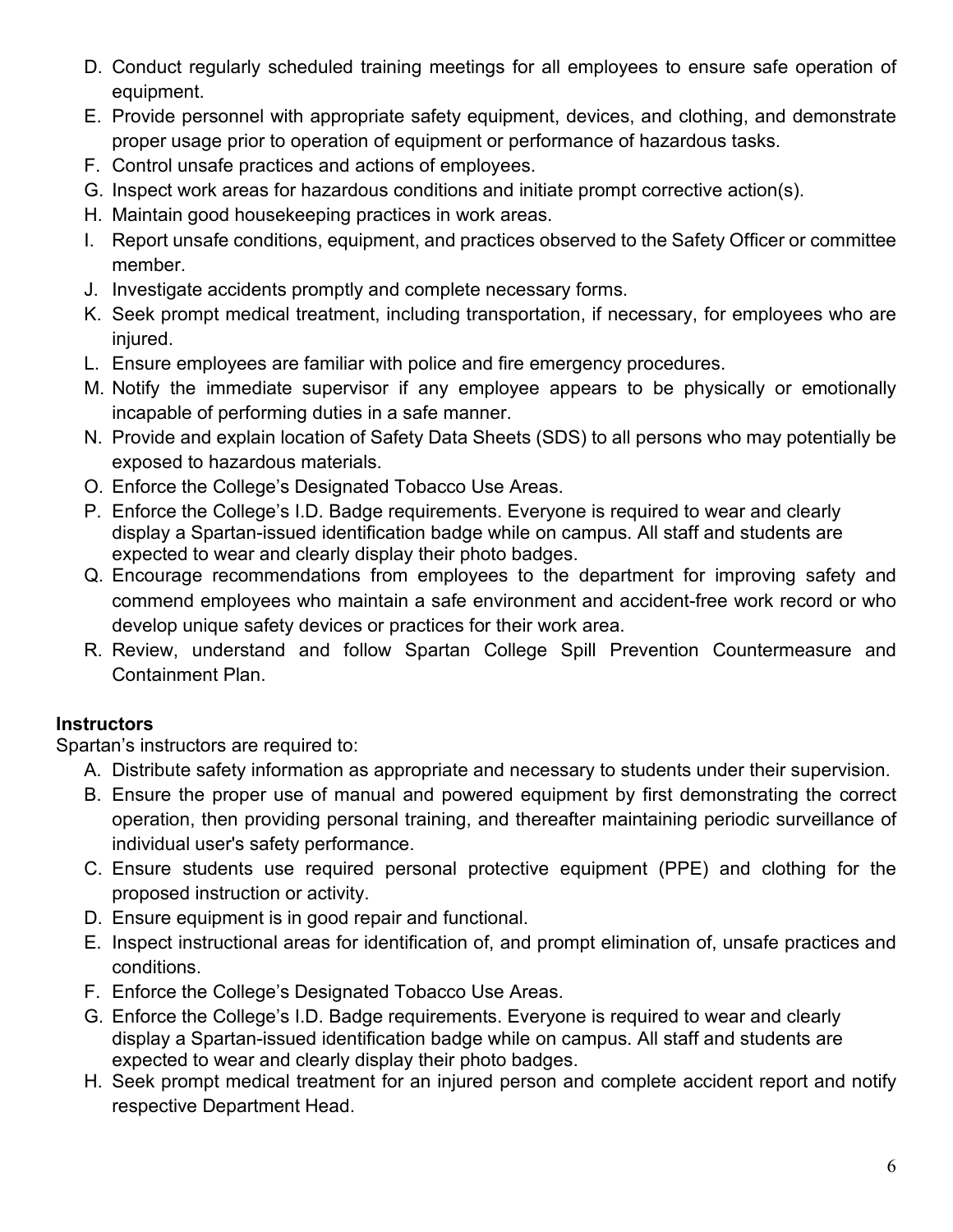- I. Ensure students are familiar with police and fire emergency procedures and any work procedures and safety policies unique to each student's academic activities.
- J. Maintain and monitor the chemical inventories and properly label and protect from hazardous exposure to students.
- K. Ensure students are aware Spartan Emergency Operations Plan is available online.

# **Employees**

Spartan's employees are required to:

- A. Understand and comply with Spartan College and departmental safety instructions, whether written or oral, when performing assigned duties.
- B. Use only tools and equipment approved or provided by the supervisor.
- C. Use appropriate safety equipment, and work within established safety procedures.
- D. Use Safety Data Sheets (SDS) provided to all persons who may potentially be exposed to hazardous materials.
- E. Report unsafe conditions, practices, or equipment to the supervisor when such deficiencies are observed.
- F. Inform supervisor immediately of injuries or accidents.
- G. Enforce the College's Designated Tobacco Use Areas.
- H. Enforce the College's I.D. Badge requirements. Everyone is required to wear and clearly display a Spartan-issued identification badge while on campus. All staff and students are expected to wear and clearly display their photo badges.

# **Students (This information is provided in the College Catalog)**

Spartan's students are required to:

- A. Consult with their instructor about safe operating procedures before performing any function or operation which is considered hazardous.
- B. Understand and comply with Spartan College and departmental safety instructions, whether written or oral, when performing assigned duties.
- C. Use only tools and equipment approved or provided by the Instructor.
- D. Use appropriate safety equipment and guards, Personal Protective Equipment (PPE) and work within established safety procedures.
- E. Know the location and use of Safety Data Sheets (SDS); understand the proper handling of hazardous materials and the risk to exposure.
- F. Report unsafe conditions, practices or equipment to the instructor when such deficiencies are observed and as often as necessary to assure their correction.
- G. Inform the instructor immediately of injuries or accidents.
- H. Observe the College's Designated Tobacco Use Areas.
- I. Observe the College's I.D. Badge requirements. Everyone is required to wear and clearly display a Spartan-issued identification badge while on campus. All staff and students are expected to wear and clearly display their photo badges.

# **Facilities Employees**

Spartan's Facilities employees are required to:

A. Implement safety procedures as outlined in this manual and seek remedies when problems are encountered.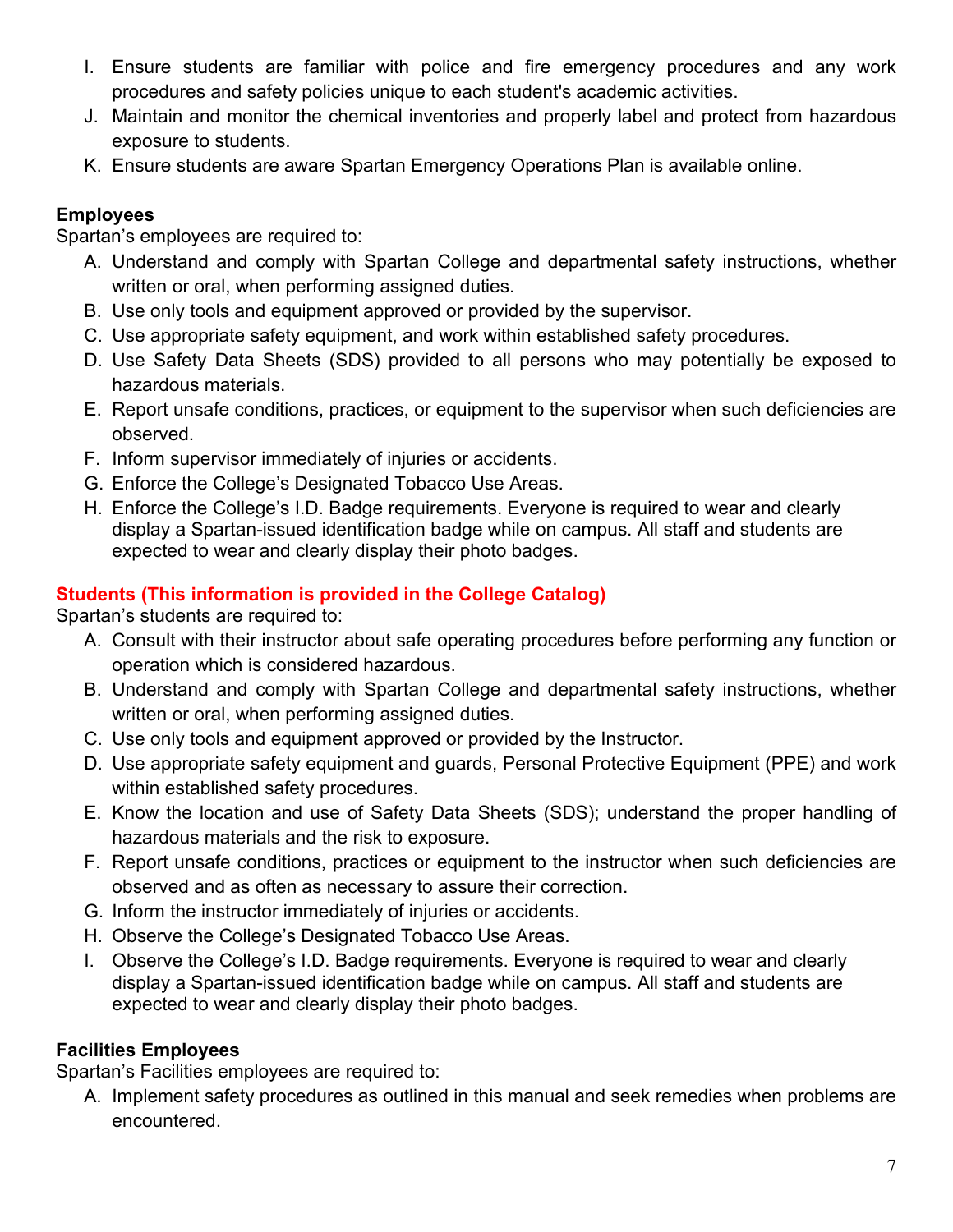- B. Promote compliance with all relevant local, State, and Federal health and safety regulations.
- C. Ensure annual fire protection inspections are completed.
- D. Ensure periodic inspections of fire extinguishers and related safety devices.
- E. Repair or replace facilities or equipment, as necessary, to ensure safe working conditions.
- F. Conduct, in conjunction with the Safety Officer and his committee, annual safety inspections to identify deficiencies requiring correction.
- G. Ensure appropriate employees assigned to Facilities are briefed on safety procedures related to their jobs.
- H. Ensure procedures are in place to obtain prompt medical treatment upon notification that someone is injured.
- I. Review accident reports and the safety committee's recommendations and implement corrective actions as directed.
- J. Ensure attendance by appropriate Facilities staff at safety training seminars and document training completed by staff.
- K. Enforce the College's Designated Tobacco Use Areas.
- <span id="page-7-0"></span>L. Review, understand and follow Spartan College Spill Prevention Countermeasure and Containment Plan.

# **CAMPUS SECURITY AND SAFETY PROGRAMS**

Campus security and safety has taken on additional emphasis since the September 11, 2001 attacks and the recent shootings at several colleges and universities. What was taken for granted several years ago by school officials regarding student safety, now has a "heightened awareness" by parents, students and concerned administration. In the past, security and safety was left to law enforcement and a few campus policies. But, today, everyone must be involved in safeguarding students, staff and faculty from the threat of violence and enforcing safety policies to protect their property and lives. Safety must be a proactive endeavor by all persons rather than reactive when accidents, acts of terrorism or natural weather phenomenon occurs.

Each student entering the educational programs at Spartan College is provided with safety and campus security information prior to and during their first day of class. Students are provided with:

- Campus Security and Cleary Act
- Up with Life Drug Abuse Education and Prevention Guide
- Spartan College Catalog

The Safety Officer provides an orientation for each new class to emphasize the safety and security issues and the importance of compliance.

# **New employees are also provided with:**

- Campus Security and Cleary Act
- Up with Life Drug Abuse Education and Prevention Guide
- Environmental Health and Safety Employee Manual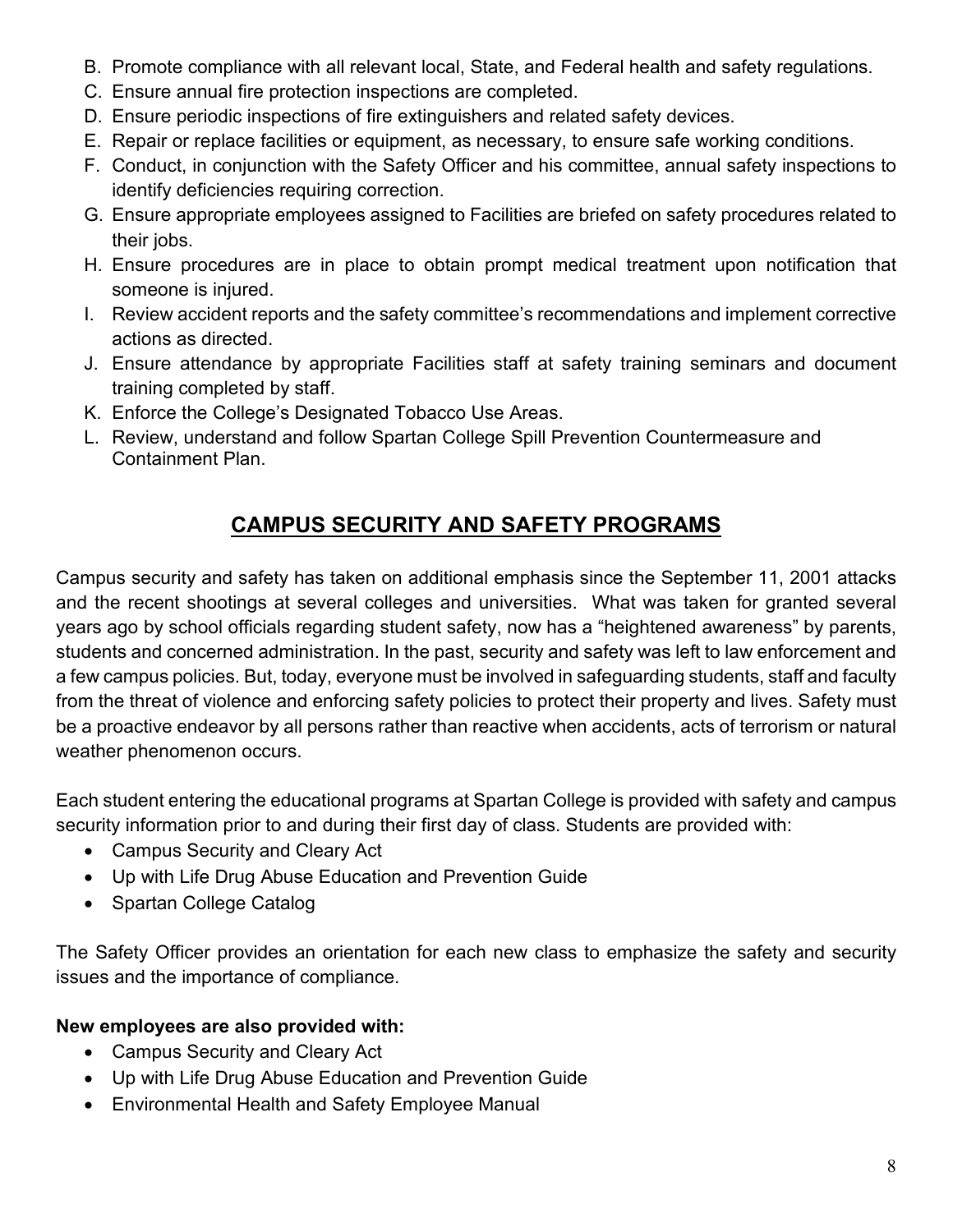#### **Each employee of Spartan College must be familiar with the following programs:**

- EMERGENCY OPERATIONS PLANS
- FIRE SAFETY PLAN
- ACTIVE SHOOTER CAMPUS THREAT RESPONSE PLAN
- SEVERE WEATHER/NATURAL **DISASTERS**
- BOMB THREAT AND EXPLOSIONS
- **CHEMICAL SPILL**
- EXTENDED POWER LOSS
- UNAUTHORIZED PERSON ON **CAMPUS**
- LOCKOUT/TAGOUT POLICY
- HAZARD COMMUNICATION PROCEDURES
- WORK RELATED INJURY, ILLLNESS AND ACCIDENT REPORTING **PROCEDURES**
- UTILITY CART AND SERVICE VEHICLE SAFETY
- BLOODBORNE PROTECTION EQUIPMENT
- LADDER SAFETY AND FALL PROTECTION
- PERSONAL PROTECTIVE EQUIP

General guidelines for each topic are provided within this manual. The appendix contains additional information related to safety and is referenced throughout the remaining portions of this safety manual. Should an incident or mishap occur; immediate response actions and notification procedures are provided and outlined with follow-on actions and steps, contained in Spartan's Emergency Operations Plan.

# **EMERGENCY OPERATION PLAN**

<span id="page-8-0"></span>All Spartan College employees must be notified of the elements of the Emergency Procedures contained in Emergency Operation Plan. All Spartan College employees are required to fulfill those elements.

The emergencies outlined in this section are to identify Spartan College procedures and serve as a guide for all departments when developing their specific plans. These potential emergencies are no more important than any other crisis events listed in the Emergency Procedures, however they are more likely to occur or affect every department within Spartan.

The purpose of analysis is to establish the probability of a fire occurring in a department or building. Once hazards have been identified, preventive actions can be taken to ensure the safety of Spartan College students and employees. Additionally, to ensure operational capability, Spartan Facility Maintenance personnel will conduct a visual inspection of all College fire extinguishers each month. Spartan College Department Chairs will ensure that personnel conduct inspections and periodic evaluations of departments and buildings to assess their fire emergency readiness and prevention status.

All employees are expected to read and understand the information presented in the Emergency Operations Plan, particularly their responsibilities regarding identifying building exits, knowing when to activate a fire alarm and what action to take following activation of an alarm, i.e., identifying to the responding emergency response personnel the location of the alarm station activated and the location of the fire/smoke.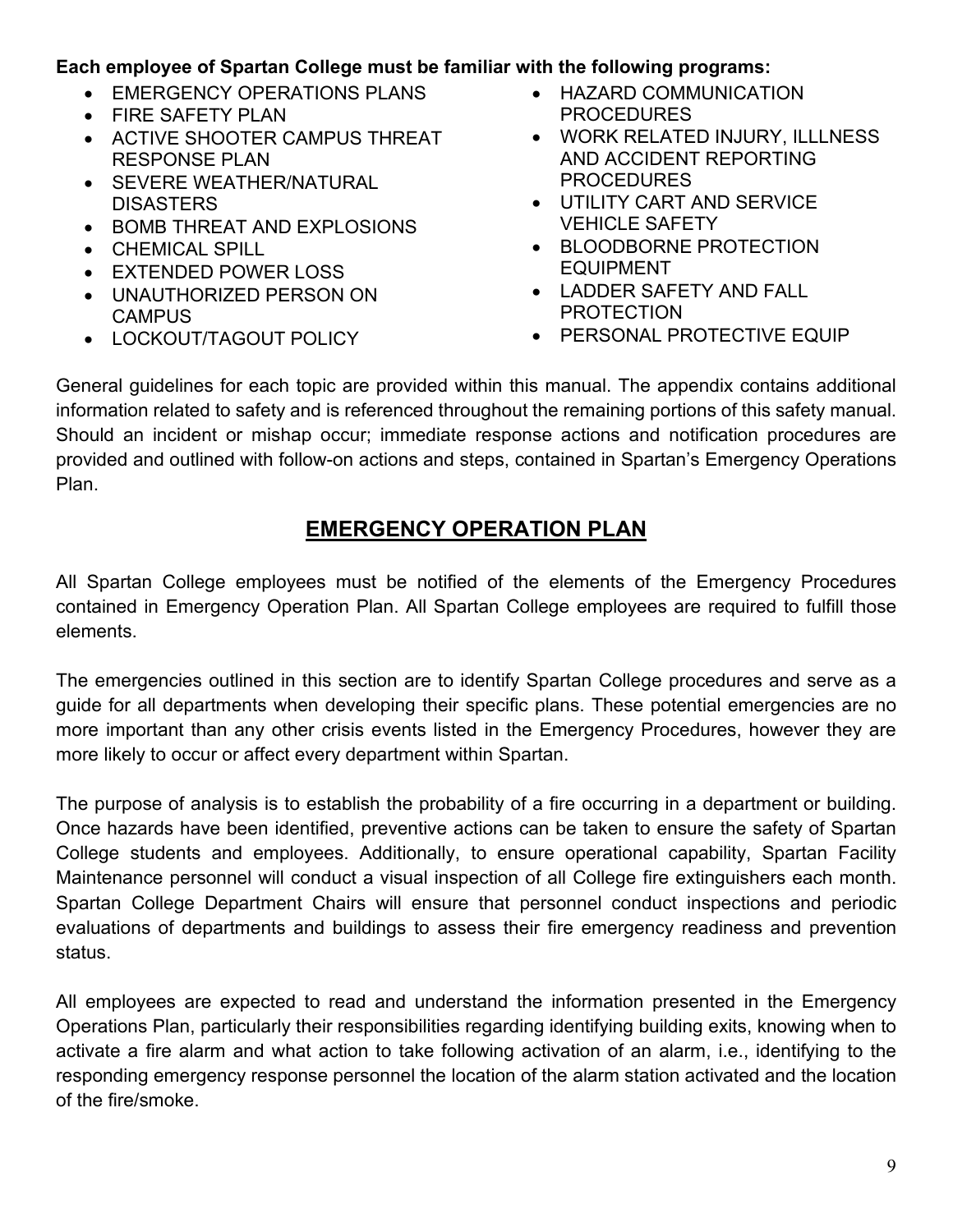Spartan College will conduct a formal annual inspection for deficiencies found in a department or building will be noted. Each deficiency is prioritized based on severity in a pre-established time frame ranging from immediate to thirty days. Corrective orders will then be issued to the appropriate Spartan College personnel. Department Heads in the affected area shall coordinate with their personnel to ensure that corrective actions are completed in a timely manner.

The following individuals are responsible for the execution of this plan.

| Primary   | David Mendenhall | <b>Safety Officer</b>         |
|-----------|------------------|-------------------------------|
| Secondary | Nicholas Brown   | <sup>'</sup> Campus President |
| Training  | Dwayne Isbell    | Dean of Academics Affairs     |

# <span id="page-9-0"></span>**EMERGENCY RESPONSE TEAM**

Each campus will identify Emergency Response Team members to act as first responders for each campus. All effort is made to ensure a minimum of one ERT member is available on each campus during normal operating hours. In extreme circumstances, substitutes can be identified to cover absences. Each ERT member will be trained to follow appropriate procedures and protocols to respond to campus emergencies. ERT members will only provide evacuation directions, fire response, first aid, CPR and other services in which they are appropriately trained and qualified.

# **Current ERT Members identified by primary location of operations:**

# **Main Campus**

David Mendenhall, Facilities Supervisor/Safety Officer Nicholas Brown, Campus President Dwayne Isbell, Dean of Academic Affairs Corey O'Brien, Dean of Student Affairs David Shaffer, Toolcrib Manager

# <span id="page-9-1"></span>**MEDICAL EMERGENCIES**

In many cases of medical emergencies, appropriate actions taken within the first few moments can help mitigate further injury. The following information about bleeding, burns, breathing, and heart failure should serve as a quick- reference guide to help you respond to the more common medical situations. Your fast action is most important and may save a life.

# **ALL SERIOUS MEDICAL EMERGENCIES: DO NOT MOVE VICTIM UNLESS ABSOLUTELY NECESSARY.**

- 1. **CALL 911** to request emergency medical response. Provide the following information:
	- Nature of medical emergency
	- Your name and phone number from which you are calling
	- Location of the emergency: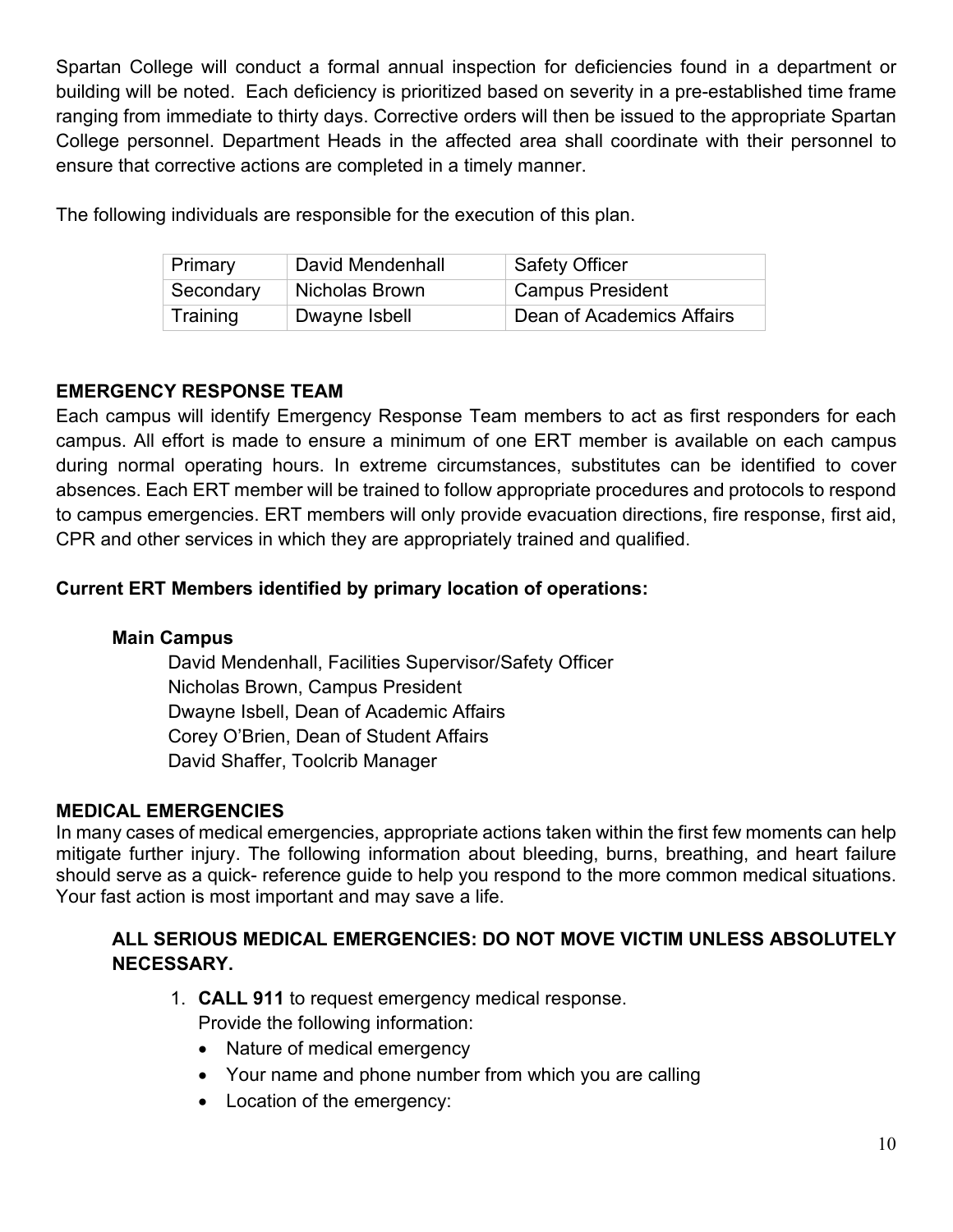- $\triangleright$  Main Campus 10851 W 120<sup>th</sup> Ave, Broomfield, CO 80021
- 2. Call appropriate campus to report the emergency.
	- Main Campus **303-466-1714 or 303-410-2407**

# <span id="page-10-0"></span>**FIRST AID**

The following treatments are meant to provide you with emergency procedures to apply until qualified medical help arrives.

# **Bleeding - Deep / Extensive Wounds …Life-Threatening**

- 1. Always use non-latex rubber gloves (stored in first aid kits). Latex gloves are not allowed on Spartan premises due to the danger of allergic reaction.
- 2. Apply direct pressure, using a clean, thick pad or cloth to stop bleeding.
- 3. If there are no indications of a fractured bone and it does not cause pain, elevate the wound while you attempt to stop the bleeding.
- 4. Firmly apply bandage to further stop or control the bleeding. Do not remove this bandage and apply additional dressings.
- 5. Squeeze artery against the bone.
- 6. If bleeding is from the leg, press with the heel of your hand where the leg bends at the hip.
- 7. If the victim has been impaled, DO NOT remove the object.
- 8. Keep injured person lying down with the injured parts elevated. Cover with a blanket or coat only to keep the person from losing body heat.
- 9. Obtain immediate professional medical care.

CAUTION: Communicable diseases may be transmitted by the exchange of body fluids. Be sure to use protective gloves and practice universal precautions.

# **Chemical Burns of the Skin**

- 1. Flood burn with running water for at least five minutes and as much as twenty minutes. **Do Not Scrub or use Soap**.
- 2. Remove clothing where chemical has spilled; also clothing that is touching the burn.

**Do Not** use ointments, cream, butter, etc. on burns. Encourage that the injured person receives immediate professional medical care.

# **Second Degree (Shallow) Burn**

- a) Use cool water immediately or immerse in water if possible. **Do Not Apply Ice to Burn.**
- b) Cool the burned area with water until pain subsides.
- c) Pat area dry. Cover area with dry, sterile dressing.
- d) Obtain immediate professional medical care.

# **Third Degree (Deep) Burn**

- a) **Do Not Put Water or Ice Directly on an Open Burn Wound**.
- b) Cover wound with a thick, dry, sterile dressing.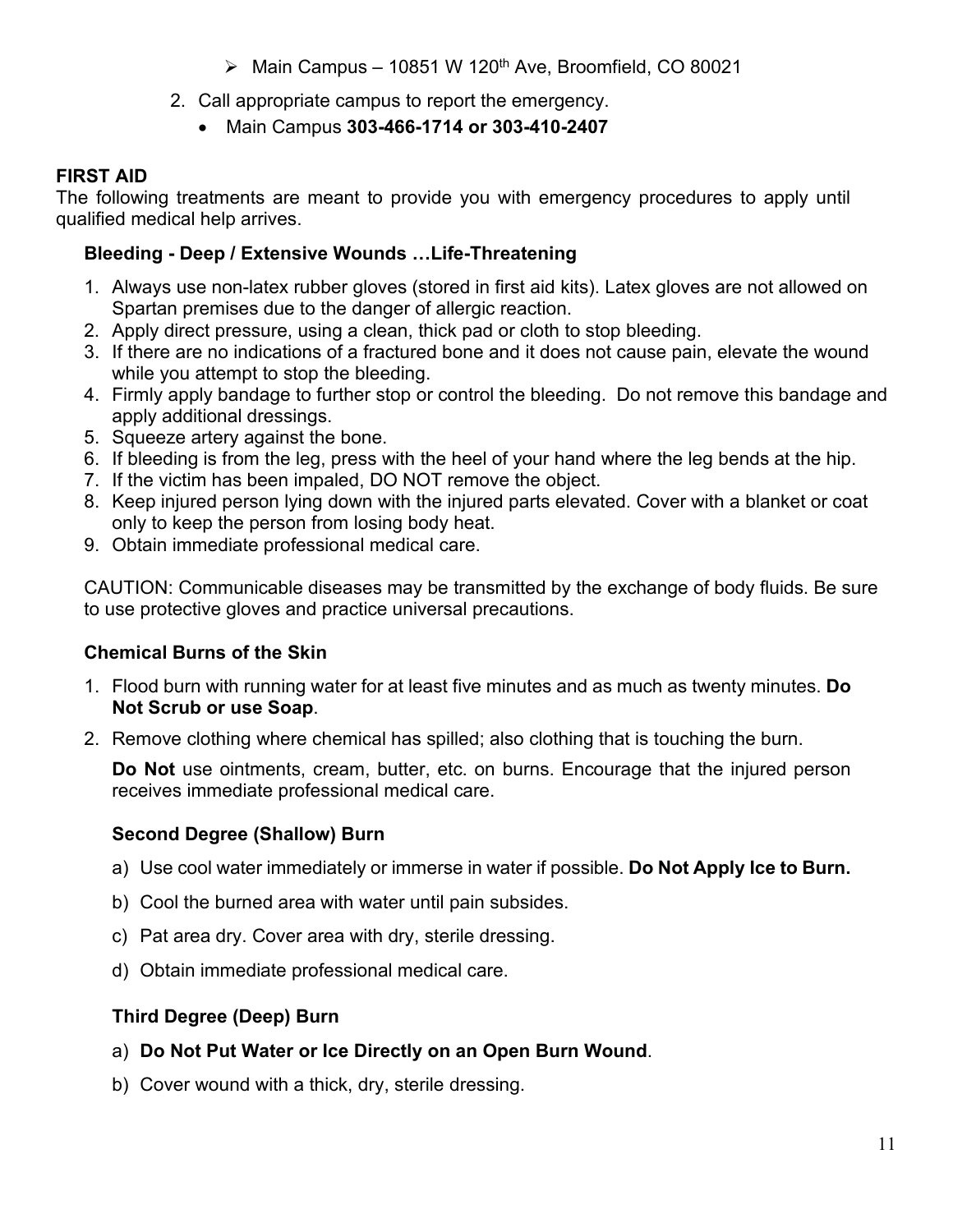- c) Only if it does not cause pain, insulated dry cold packs may be used over dressing. Keep dressing dry.
- d) Ensure that the injured person receives immediate professional medical care.

In case of rendering assistance to personnel exposed to hazardous materials, consult the Safety Data Sheets (SDS) and wear the appropriate personal protective equipment. Attempt First Aid **ONLY** if trained and qualified.

#### <span id="page-11-0"></span>**BLOODBORNE PATHOGENS**

OSHA does not consider "Good Samaritan" acts, such as assisting a co-worker or student with a nosebleed or administering a Band-Aid for small cut as occupational exposure. Therefore, a Blood borne Pathogen Standard is not necessary. However, it is necessary to be informed about Blood borne Pathogens and how to protect yourself if by chance you may be exposed to potential infectious material.

#### **Precautions:**

Body fluids, which are directly linked to the transmission of HBV, and/or HIV to which Standard Precautions apply are blood, blood products, semen, vaginal secretions, cerebrospinal fluid, synovial fluid, pleural fluid, peritoneal fluid, pericardial fluid, amniotic fluid, saliva in dental procedures and concentrated HIV and/or HBV viruses. Standard Precautions also apply to body tissues and any other human body fluids visibly contaminated with blood.

If a procedure or situation is likely to generate splashing, splattering and generation of droplets of blood and/or body fluids beyond the protective barrier provided by gloves, then it is left to the individual employee's discretion to obtain the needed protective equipment prior to undertaking the procedure.

Injured Person

- 1. If there is an injured or ill person who is the source of the blood spill. Have the injured person stay in one place, preferably over a surface that is easy to clean, like a tile floor, instead of on a rug or carpet.
- 2. Secure the contaminated area to prevent exposure to others. People who do not notice the spill can step in it and track the blood to other places.
- 3. If you make contact with blood or other bodily fluids, wash all contacted surfaces with soap and water. Take care not to contaminate sinks, faucet handles, and other washing facility surfaces. Use universal precautions and assume that the bodily fluids contain pathogens. Do not accidentally contaminate other parts of your body by scratching an itch before washing.
- 4. If clothing gets contaminated, change as soon as possible. Put clothing in a plastic bag to transport, and wash clothing in a separate load with a germicidal cleaner.
- 5. The Campus Emergency Response Team can do small cleanups, or they can call the Campus Safety Officer to arrange for a third party who specializes in cleanup procedures.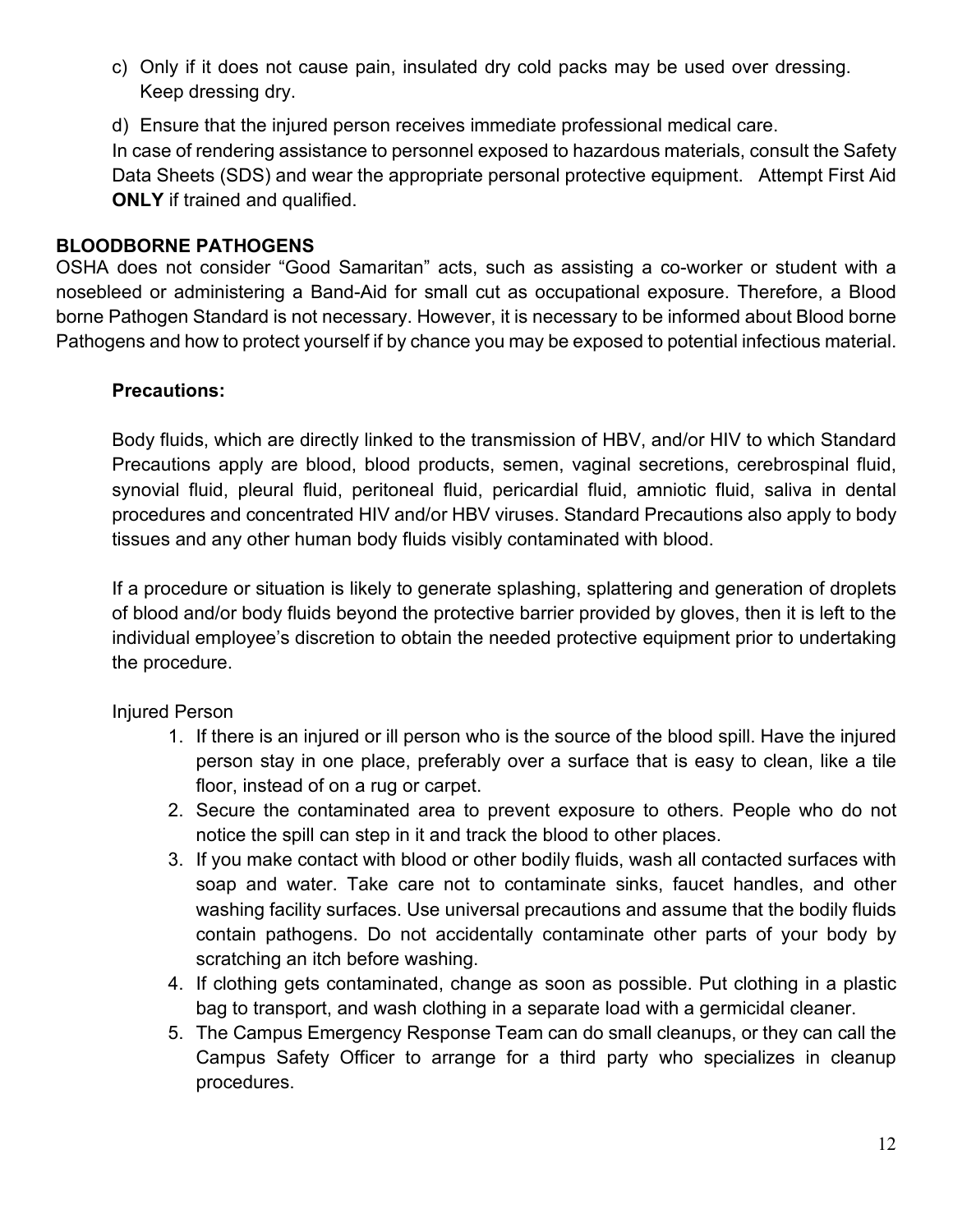A Blood borne Pathogen kit that contains a face shield, apron and gloves is available in the following locations on campus:

#### Main – Tool Crib

Hands and other skin surfaces shall be washed immediately and thoroughly if contaminated with blood or other body fluids. Hands shall be washed immediately after gloves are removed. It is not acceptable to wash gloves instead of removing gloves, washing hands, and applying clean gloves.

All situations involving the use of the Pathogen kit as any exposure to bodily fluids as mentioned above must be reported to the Campus Safety Officer immediately. A person exposed to Blood borne Pathogens will be provided blood testing and Hepatitis B vaccination paid for by Spartan College.

#### **CHOKING**

- If victim can speak or cough effectively, DO NOT interfere with his/her attempt to expel foreign objects.
- Check victim's mouth and clear any foreign matter.
- Use abdominal thrusts.

#### **ELECTRIC SHOCK**

- Do not touch the person who has been in contact with the electrical current until you are certain that the electricity has been turned off. This must be done at a plug, circuit breaker, or fuse box.
- If the victim is in contact with a wire or a downed power line, use a dry stick to move it away.
- Check for breathing. If the victim's breathing has stopped or is very weak, start mouth-to-mouth resuscitation immediately (if certified).
- Call for help.
- While you are waiting for help to arrive:
	- o Keep the victim warm, covered with a blanket or coat.
	- $\circ$  Do not give the victim anything to eat or drink until he/she has seen a doctor.
- Give the victim assurance that help is on the way.

# **FAINTING, UNCONSCIOUSNESS, AND SHOCK**

- Have the victim lie or sit down and rest.
- Keep the victim comfortable, not too hot or too cold, until help arrives.
- Ask for a medical emergency I.D.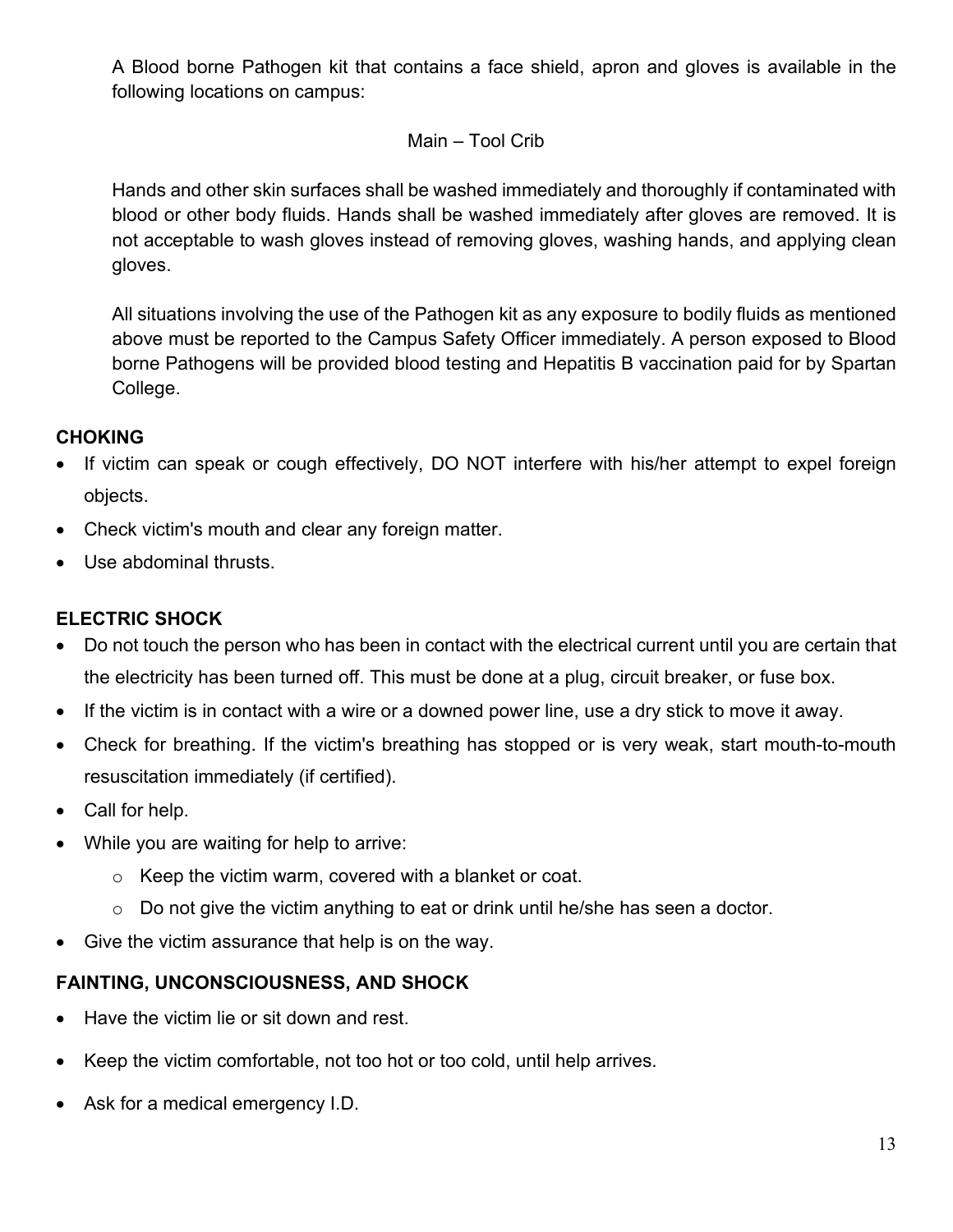Treat other injuries as necessary.

#### **FRACTURES AND SPRAINS**

- Keep the victim still.
- Keep injured area immobile.

CAUTION: If a victim is suspected of having head, neck, or back injuries, keep him/her still. Treat for shock, as necessary, and keep warm.

# **HEAD INJURIES**

- If there is bleeding from an ear, it might mean there is a skull fracture.
- Special care must be taken when trying to stop any scalp bleeding if a skull fracture is suspected. Bleeding from the scalp can be very heavy, even when the injury is not serious.
- Do not press too hard. Be extremely careful when applying pressure over the wound so that bone chips from the potential fracture will not be pressed into the brain.
- Try not to move the injured person or bend his/her neck, because it may be fractured.
- Call 911. Let a professional medical person clean the wound and stitch it if necessary. Do not give the victim alcohol. It may mask important symptoms.

# **HEART ATTACK**

- If the victim is conscious, he/she may be more comfortable sitting up.
- Place the victim lying on his/her back.
- Give resuscitation or CPR as necessary, if trained.
- Keep the victim comfortable, not too hot or too cold, until help ar rives.
- Ask or look for a medical emergency I.D.
- Treat for shock

#### <span id="page-13-0"></span>**CARDIOPULMONARY RESUSCITATION**

#### *CPR - No Pulse - Life Threatening Emergencies Only*

**If you or someone in your group is trained or certified in CPR have them perform the following procedure. If no one present is trained, the following steps are intended to aid in the administering of CPR until qualified personnel arrive!**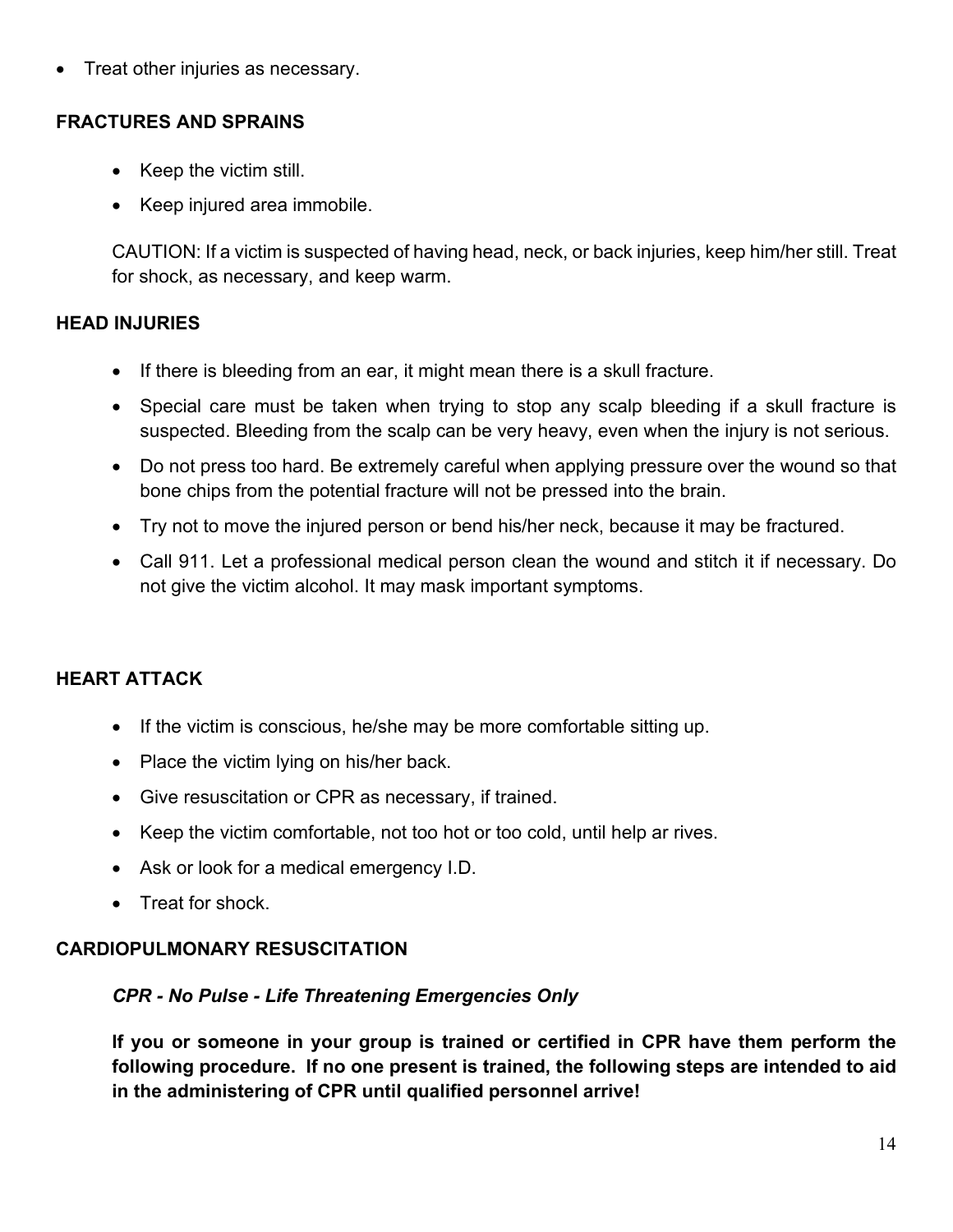- 1. Have someone call 911.
- 2. Place victim on their back on firm surface, place hand position on about the center of the breastbone, position your shoulders over your hands
- 3. Rock forward exerting pressure down to force blood out of heart (About 2" of compression). Release pressure. Compress chest thirty times.

#### **AED - Automate External Defibrillator**

An **automated external defibrillator (AED)** is a portable electronic device that automatically diagnoses the life-threatening cardiac arrhythmias of ventricular fibrillation and ventricular tachycardia in a patient, and is able to treat them through defibrillation, the application of electrical therapy which stops the arrhythmia, allowing the heart to reestablish an effective rhythm.

With simple audio and visual commands, AEDs are designed to be simple to use for the layperson.

AEDs are inspected monthly, and replacements made as required.

#### **Locations of the AEDs on Campus:**

Main Campus, Wall Outside of Tool Crib Powerplant Building, By First Aid Kit

#### **INTERNAL BLEEDING**

- If the victim is coughing or vomiting blood or "coffee ground" material, he/she may have internal bleeding.
- Have the victim lie flat and breathe deeply.
- Call 911. Do not let the victim take any medication until a professional medical person arrives.

#### **SEIZURES**

- During the seizure:
	- $\triangleright$  Let the seizure run its course.
	- $\triangleright$  Help the victim lie down to avoid injury.
	- $\triangleright$  Loosen restrictive clothing.
	- $\triangleright$  Do not try to restrain a seizure victim.
- After the seizure:
	- $\triangleright$  Check to see if the victim is breathing; if not, give mouth-to-mouth resuscitation (if certified).
	- $\triangleright$  Check to see if the victim is wearing a medical emergency alert or similar communication of medical emergency requirement.
	- $\triangleright$  Check to see if the victim has any burns around the mouth, this might indicate poison.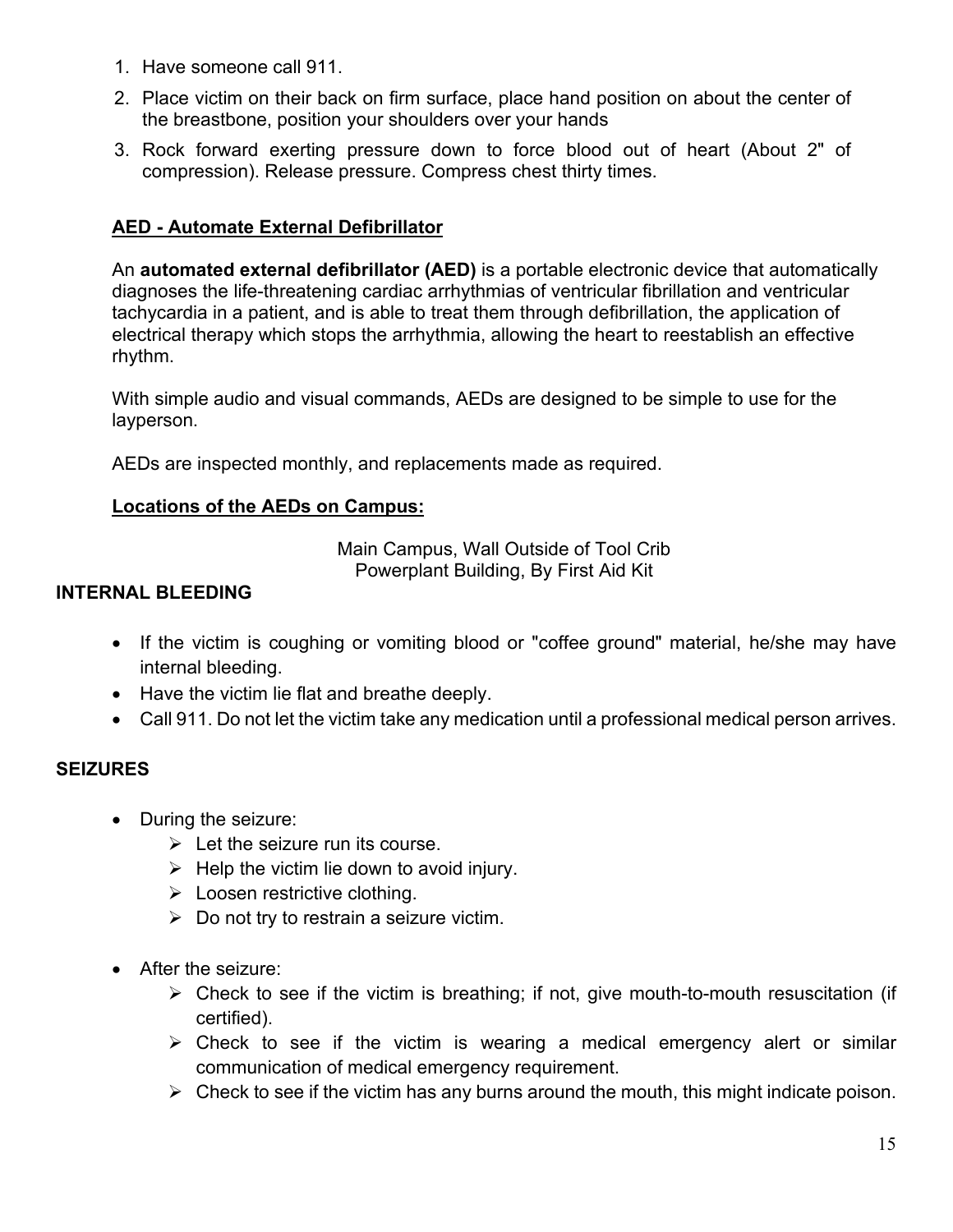- $\triangleright$  Stay with the victim. The victim of a seizure or convulsion may be conscious but not talkative when the intense movement stops.
- $\triangleright$  Be certain that breathing continues.
- $\triangleright$  When the victim seems able to move, get help.

#### <span id="page-15-0"></span>**MEDICAL FACILITIES**

#### **Main Campus:**

**SCL Health Medical Group:** 12169 Sheridan Blvd., Broomfield, CO. The phone number is (303) 603-9400. Monday-Friday 7am-6pm, Saturday 8am-4pm. Closed Sunday.

**Hospital: UC Health Broomfield:** 11820 Destination Dr, Broomfield, CO. The phone number is (303) 460-6000. They are open 24 hours.

#### <span id="page-15-1"></span>**FIRE RESPONSE**

#### **Fire: Fire Discovered**

#### **STAY CALM ACTIVATE THE ALARM EVACUATE THE BUILDING ASSEMBLE AND SIGN-IN WITH EMERGENCY RESPONSE TEAM**

- 1. Activate the nearest fire alarm. Location of fire alarms and fire extinguishers are identified by each campus.
- 2. **CALL 911** and provide the following information:
	- Your name and phone number from which you are calling.
	- Location of the fire: **Main Campus – 10851 W 120th Ave Broomfield CO 80021**
- 3. If a fire alarm is not available, notify the following departments about the fire emergency:

#### **Main Campus - Facilities – (303) 249-8002 or (480) 250-1407**

- 4. Be aware of all marked exits from your area and building. Know the routes from your work area or residence. Lit and marked exit signs are installed in all buildings on campus.
- 5. Take note of physically handicapped individuals in your area who may need assistance and either help them or notify someone who can.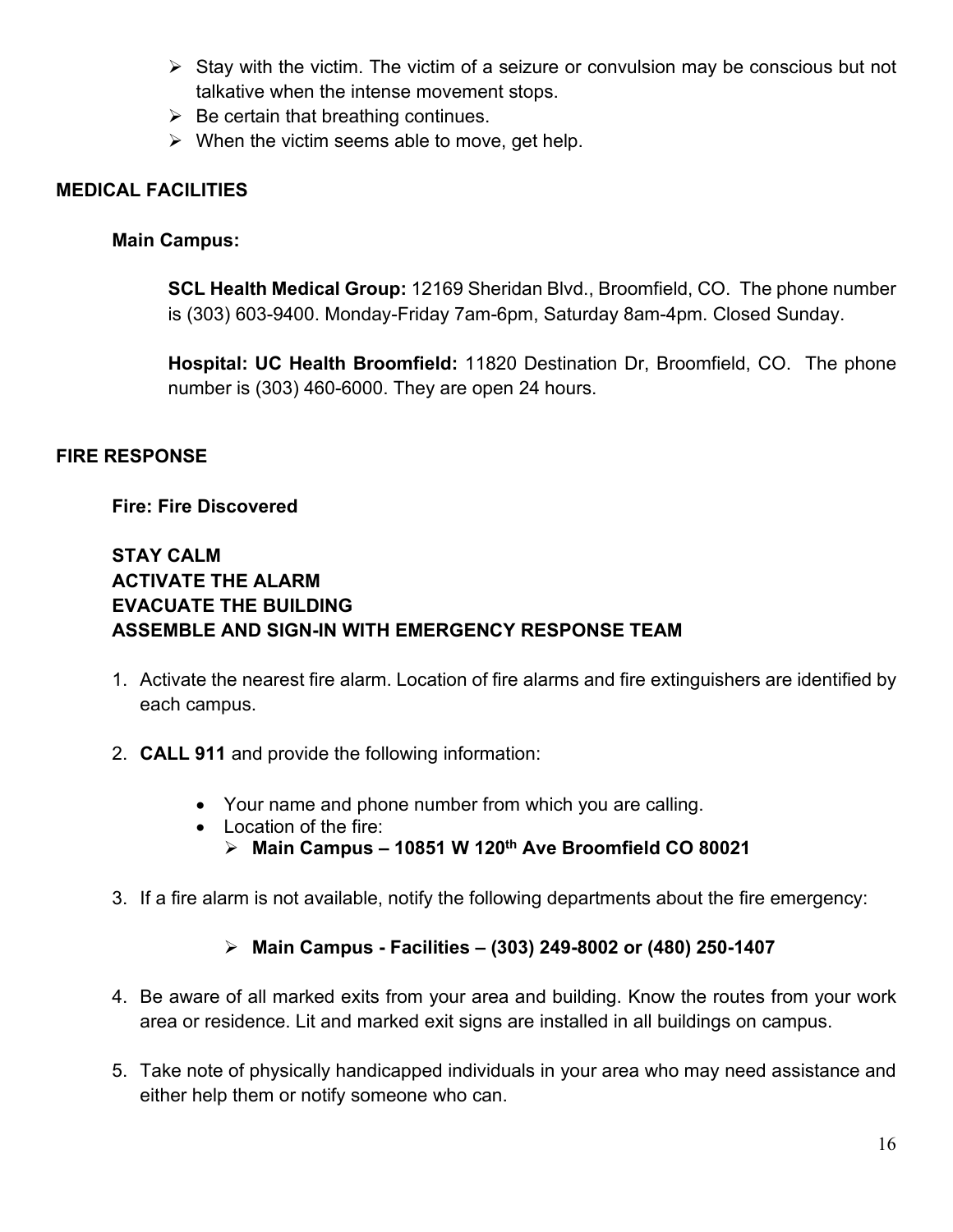- 6. DO NOT USE ELEVATORS during an emergency evacuation. The fire department may use an elevator for the evacuation after reviewing the circumstances.
- 7. When the building fire alarm is sounded or when told to leave by a designated emergency official, gather your personal effects, turn off equipment, if possible, and walk quickly to the nearest marked exit and ask others to do the same. Once outside, move to an area that has been designated as your assembly area.
- 8. Check in with your Emergency Response Team, Supervisor, or Instructor.
- 9. DO NOT return to an evacuated building until the ALL-CLEAR signal is given.

#### **Emergency Response Team, Supervisor, or Instructor:**

- 1. Coordinate an orderly evacuation of personnel.
- 2. Disconnect utilities and equipment unless doing so jeopardizes safety.
- 3. Perform an accurate head count of personnel at the designated area.
- 4. Provide Fire Department personnel with information about the facility.
- 5. Ensure that all employees and students have evacuated the area/floor.
- 6. Report any problems to the Department Chair at the assembly area.
- 7. Assist all physically challenged employees in emergency evacuation.

#### **Fire: Employee Responsibilities**

- 1. **Fighting incipient stage fires in Spartan College buildings**: All Spartan personnel, who have received the required fire extinguisher training, are authorized to respond to and fight an incipient fire located on any of Spartan's three campuses. If a Spartan employee has NOT received the required training in using portable fire extinguishers, he/she is responsible for activating the nearest fire alarm and immediately exiting the building in the event of a suspected or observed fire. Under no circumstances should the employee attempt to extinguish the fire.
- 2. **Emergency procedures and escape route assignment:** Spartan College employees are responsible for determining the location of the closest exit from the work area that leads to the outside of the building. This is the primary emergency exit. Spartan College employees also are responsible for determining the location of a secondary exit from the work area, if the primary exit is not accessible. All outer doors will be marked as an EXIT. Evacuation route plans are posted. Alternate routes should be planned in case primary route is blocked.
- 3. **Procedures to be followed by employees who remain in a building to conduct critical plant operations:** Employees who are required and permitted by the responding fire department to remain in a building to conduct critical plant operations should perform their duties only if they are not in the smoke/fire area. Employees should never risk injury when performing work related duties.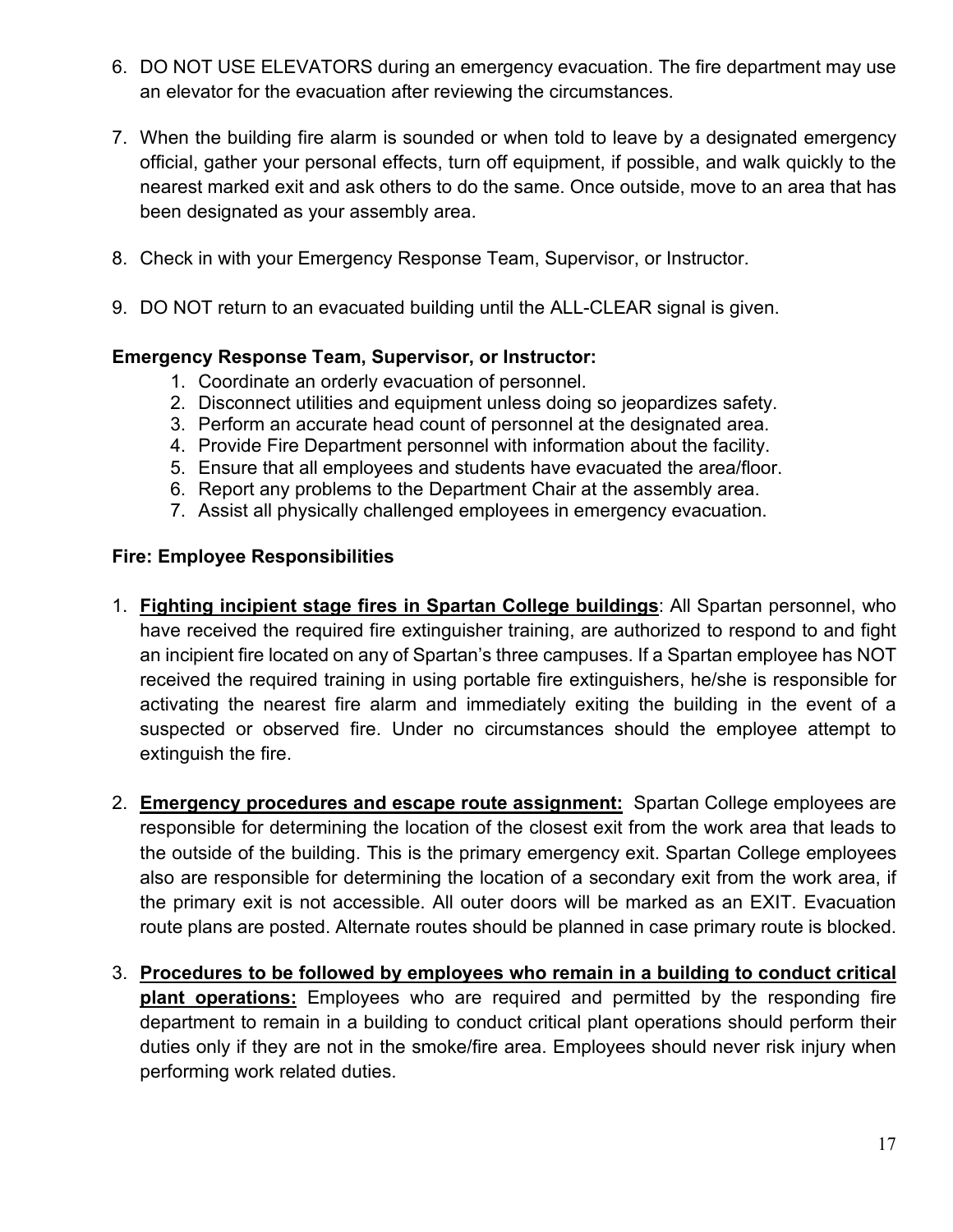- 4. **Procedures to account for all employees after emergency evacuation:** Supervisors or employees in lead positions are required to develop a procedure to account, to the maximum degree possible, for all employees, students, and visitors after an emergency evacuation has been completed. The procedure includes a designated area outside the building to which employees, students, and visitors should report during an emergency evacuation.
- 5. **Rescue and medical duties:** Rescue and medical treatment for injured employees will be provided by the responding fire department and ambulance services. Spartan personnel will provide emergency First Aid if properly trained.
- 6. **Preferred means for reporting fires:** The preferred means for reporting a fire is by using the fire alarm system in a building. As quickly as possible after activating a fire alarm pull station, employees are responsible for meeting responding police officers and/or fire department personnel and identifying the location of the alarm activated and the location of smoke and/or fire.
- 7. **Safe and orderly evacuation of building occupants:** The following procedures represent acceptable guidelines for ensuring the safe and orderly evacuation of building occupants. Fire evacuation route plans are posted in all buildings and in Spartan apartment dorm rooms.
	- a) Building occupants are not to use elevators (if present) in the building.
	- b) Building occupants are to use the primary emergency exit whenever accessible. When the primary emergency exit is not accessible, building occupants are to use the secondary emergency exit. Occupants evacuating the building should go immediately to the designated meeting point away from the building. Supervisors or employees in lead positions should account, to the maximum degree possible, for employees, students, and visitors.
	- c) Building occupants are to assist individuals with disabilities (non-wheelchair) in exiting the building.
	- d) Building occupants who use wheelchairs and are on floors above ground level are to go to the closest enclosed stairwell. A faculty or staff member shall remain with building occupants who use wheelchairs until a rescue is completed or the emergency is terminated. Faculty or staff shall assign three (3) individuals to assist in this evacuation, one assisting in the front and one on each side. **Obtaining information from the wheelchair person, as to the best way to assist him/her, is important.**
	- e) Responding fire department personnel or law enforcement officers are to be informed immediately of the number and location of building occupants who use wheelchairs.
	- f) Building occupants are not to reenter affected building(s) until permitted to do so by fire department personnel or by the responding law enforcement officers. Doors should be secured to keep personnel/students from reentering the building or a faculty member may be located at each door to stop individuals from entering buildings.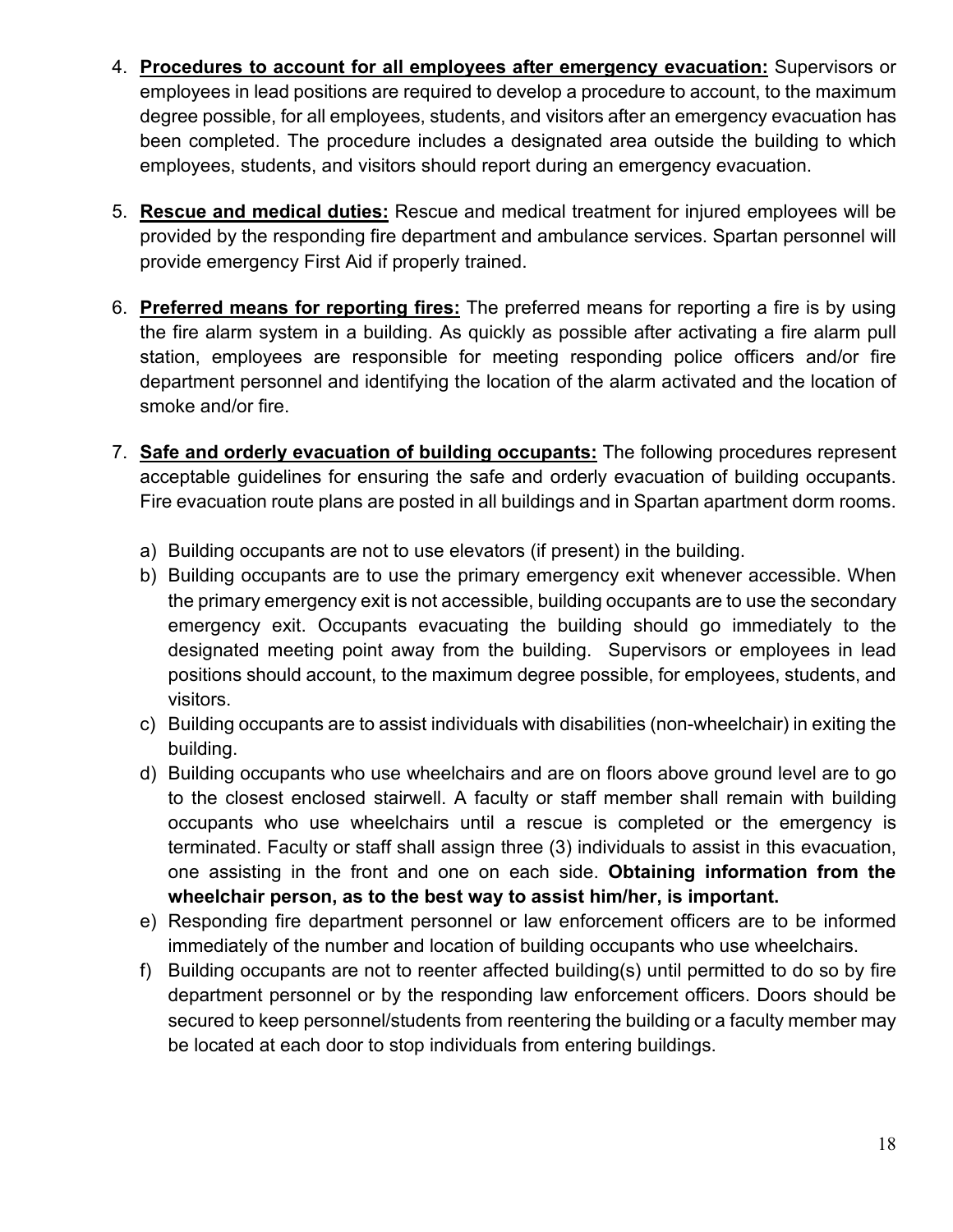#### **Fire: Building Fire Alarm System**

- 1. All Spartan College owned facilities of general occupancy are either equipped with fire alarm systems or smoke detectors. Personnel discovering the fire are responsible for immediately notifying the Broomfield Fire Department, which has jurisdiction for Spartan College campuses.
- 2. Using a building fire alarm system normally is restricted to situations where smoke and/or fire has been observed. In situations where only an odor (i.e., chemical, electrical, natural gas, etc.) is detected, employees/students should observe the following procedures.
	- a) During normal work hours, Spartan College employees will notify Spartan's Facility Supervisor, (303) 249-8002 or Campus President (480) 250-1407, of the location and type of odor (i.e., chemical, electrical, natural gas, etc.). Maintenance / security personnel are responsible for conducting a search of the building and for making the determination whether to notify the Broomfield fire department and to activate the fire alarm system. If any questions arise as to the seriousness of the situation, maintenance / security personnel are not to hesitate in ordering an immediate evacuation of the building. If there should be any concerns about an explosive mixture from chemical or natural gas concentrations in the air, the fire alarm is not to be activated.
	- b) Outside normal work hours, employees are responsible for notifying the Spartan employee designated in charge. If unable to contact the designated Spartan supervisor, immediately evacuate the building and alert the Broomfield Fire Department and notify the Campus Safety Officer.

#### **BUILDING EVACUATIONS**

#### **STAY CALM ACTIVATE THE ALARM EVACUATE THE BUILDING ASSEMBLE AND SIGN-IN WITH EMERGENCY RESPONSE TEAM**

Upon hearing a building fire alarm, all occupants must evacuate the building immediately. Faculty members and instructors are required to cease instruction and assist students in exiting the building. The only exception for remaining in the building applies to "designated personnel" who are required to operate or shut down critical systems. If smoke and/or fire are in the area of a critical system, "designated personnel" will immediately evacuate the building and report to their respective supervisor.

The individual(s) activating the fire alarm is responsible, after evacuating the building, for meeting responding fire department personnel and identifying the location of the smoke and/or fire. Spartan College personnel are to notify the Campus Safety Officer of any known areas within a building where the fire alarm appears not to be working or cannot be heard over ambient noise. Any system that is not operating properly is to be repaired immediately.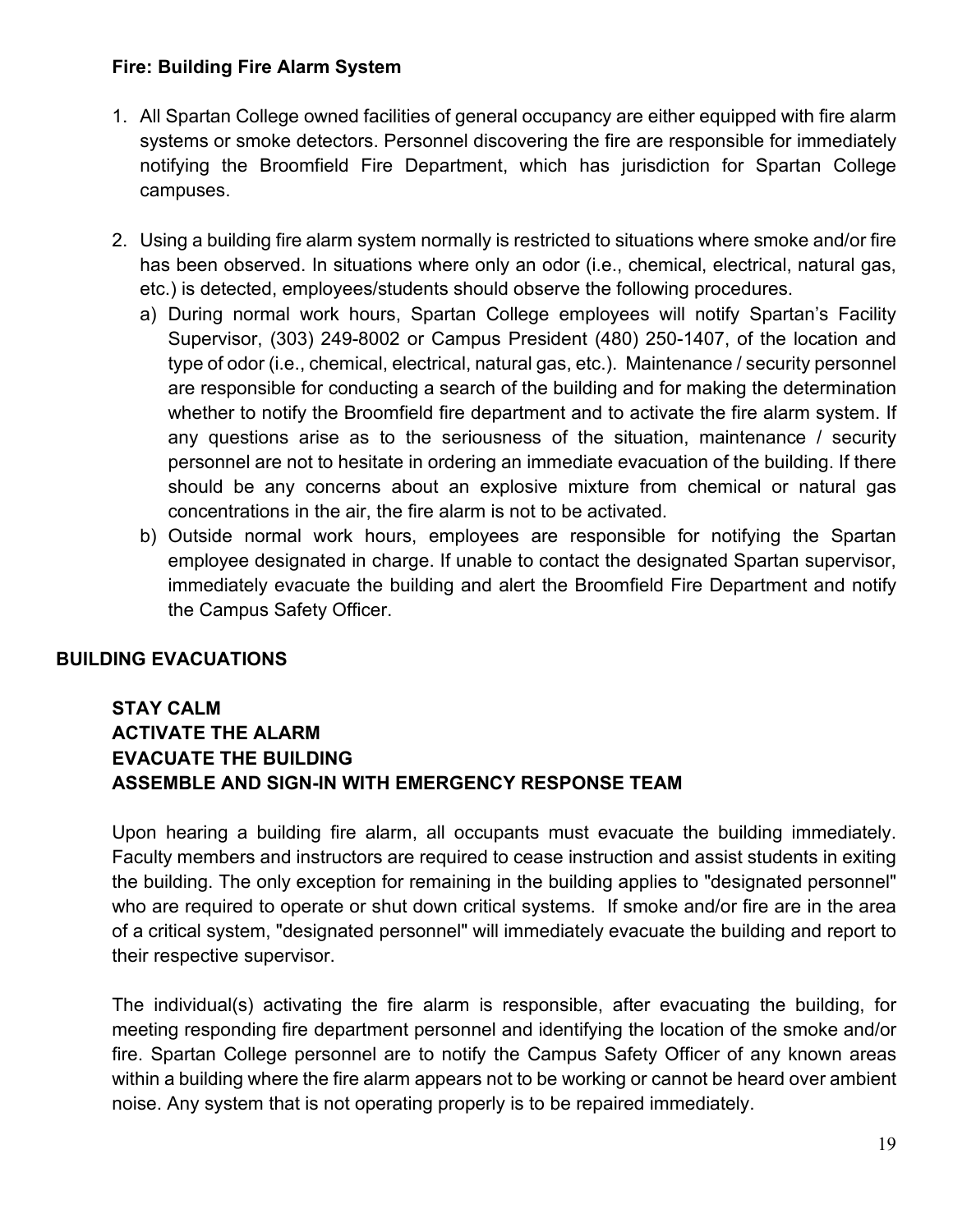When faced with a fire emergency Spartan College's first concern is life safety. All employees and students are instructed to evacuate the building or area involved in the fire emergency. Each department and area have specific routes of egress and rally points once clear of danger. These specific routes and procedures are outlined in each individual departmental plan. When following these routes and procedures during an evacuation it is important to remember these guidelines:

- Know at least two ways out of a building.
- Use enclosed stairwells, if available.
- Continue evacuating even if the alarm stops before you are out of the building.
- DO NOT USE ELEVATORS during an emergency evacuation. Fire department personnel may use an elevator for the evacuation after reviewing the circumstances.
- Completely leave the building; do not gather in the lobbies or entrances.
- Avoid passing through smoke if there is an alternate route available.
- Make sure you feel the door before opening it. If it's hot, explore alternate evacuation routes and call 911.
- If there is smoke, get as close to the floor as possible, follow walls to the nearest exit and evacuate with a wet cloth over your mouth and nose, if possible.
- If you are trapped:
- Close as many doors and windows as possible between you and the fire.
- Call 911 and give them your location.
- Place Cloth under the doors, if possible, to prevent smoke from entering

#### *It is crucial that all employees and students proceed to the designated rally points so that instructors, supervisors, and department chairs can account for those in their building or area.*

#### <span id="page-19-0"></span>**SEVERE WEATHER AND NATURAL DISASTERS**

Spartan College Campus Safety will monitor all bulletins from the NOAA Service. If a watch or warning is issued, Department Chairs, Deans and Campus President will be notified. Based upon the severity of the storm, early class dismissal may be warranted. Follow these procedures. Instructors and department chairs will take roll call at the designated storm shelter areas and report the status to the Campus Safety team.

# **TORNADOS or SEVERE WEATHER**

- 1. Listen for city or campus tornado sirens or other warnings, monitor weather conditions. **Watch and Warning Definitions:**
	- Tornado Watch: Indicates conditions are favorable for tornado development.
	- Tornado Warning: Indicates a tornado has been sighted or indicated by Doppler weather radar.
	- Severe Thunderstorm Watch: Indicates conditions are favorable for the development of severe thunderstorms.
	- Severe Thunderstorm Warning: Indicates severe thunderstorm is occurring.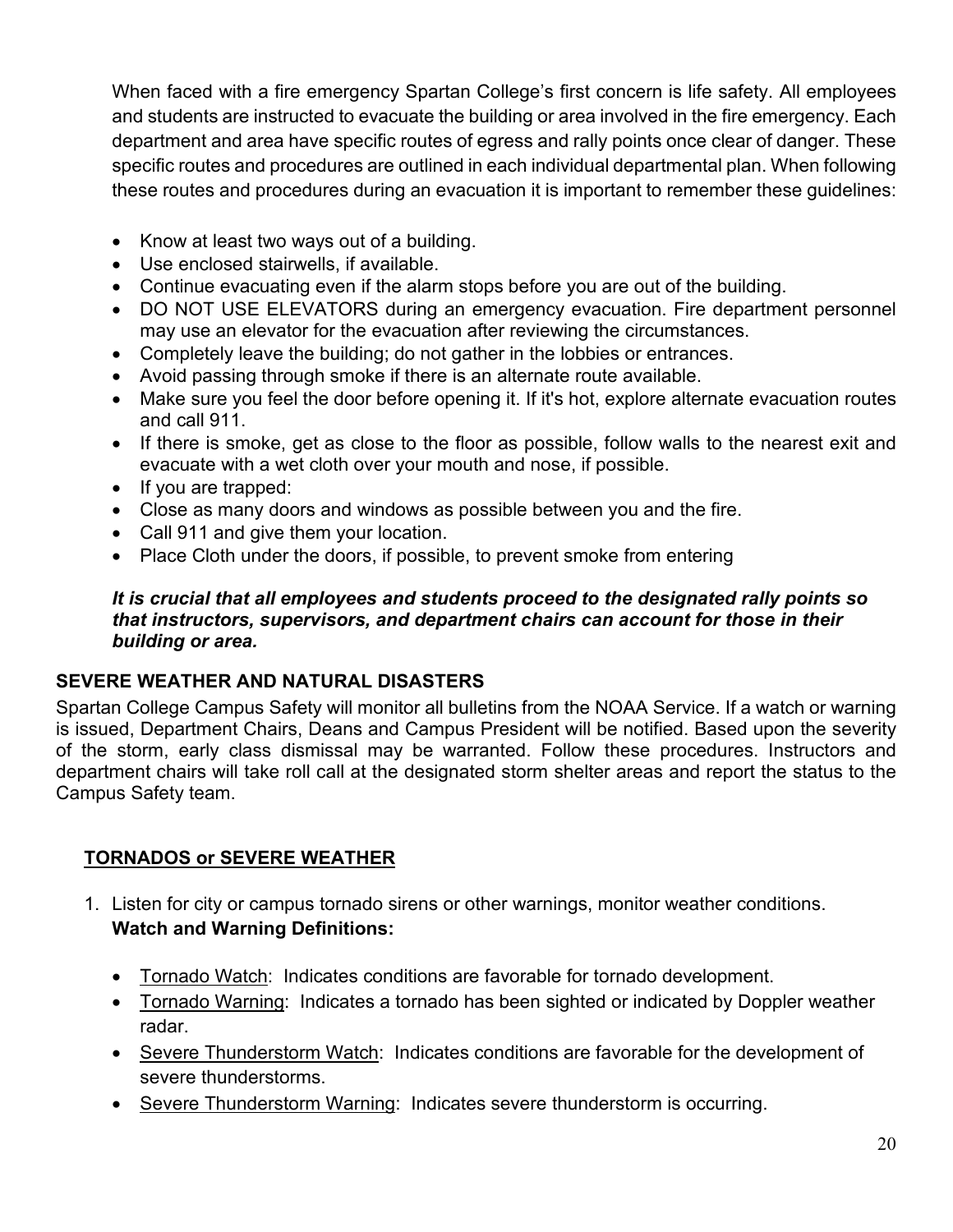- 2. If time allows, move to a designated tornado-safe area in the building or move to an interior room or windowless corridor on the lowest level of the building; take cover and stay low.
- 3. If possible, stay away from doors and windows. Try to put a heavy barrier between you and the window or doorway.
- 4. Avoid lecture halls, labs, and hazmat storage areas.
- 5. Do not go outdoors to get to a shelter.
- 6. Remain sheltered until given the ALL-CLEAR signal.
- 7. Report injuries according to campus procedures and refer to FIRST AID section for more information.

#### **DESIGNATED SHELTER AREAS**

#### **MAIN CAMPUS**

Main Building (Administration Building): Classrooms 5-8 are the designated shelter areas at the campus

Classrooms 10A, 10B, 11, and the Powerplant building:

Evacuate offices and classrooms via the nearest exit and assemble in classrooms 5, 6, 7 and 8 of **main building** away from exterior doors and windows.

Classrooms in the AET building:

Evacuate offices and classrooms via the nearest exit and assemble in classroom in the basement level of **the AET building** away from exterior doors and windows.

# **FLOODS**

- **Secure vital equipment, records, and chemicals.**
- **Shut off all electrical equipment.**
- **Move to higher, safer ground as instructed by the Campus Safety Authority.**
- **Follow your Evacuation procedures.**
- **Do not return to your building unless you have been instructed to do so by Campus** Authorities.
- **If flood water rises, do not attempt to wade, or travel through the water. Even small** amounts of water can be very dangerous.

#### **GAS LEAK/UNUSUAL ODORS**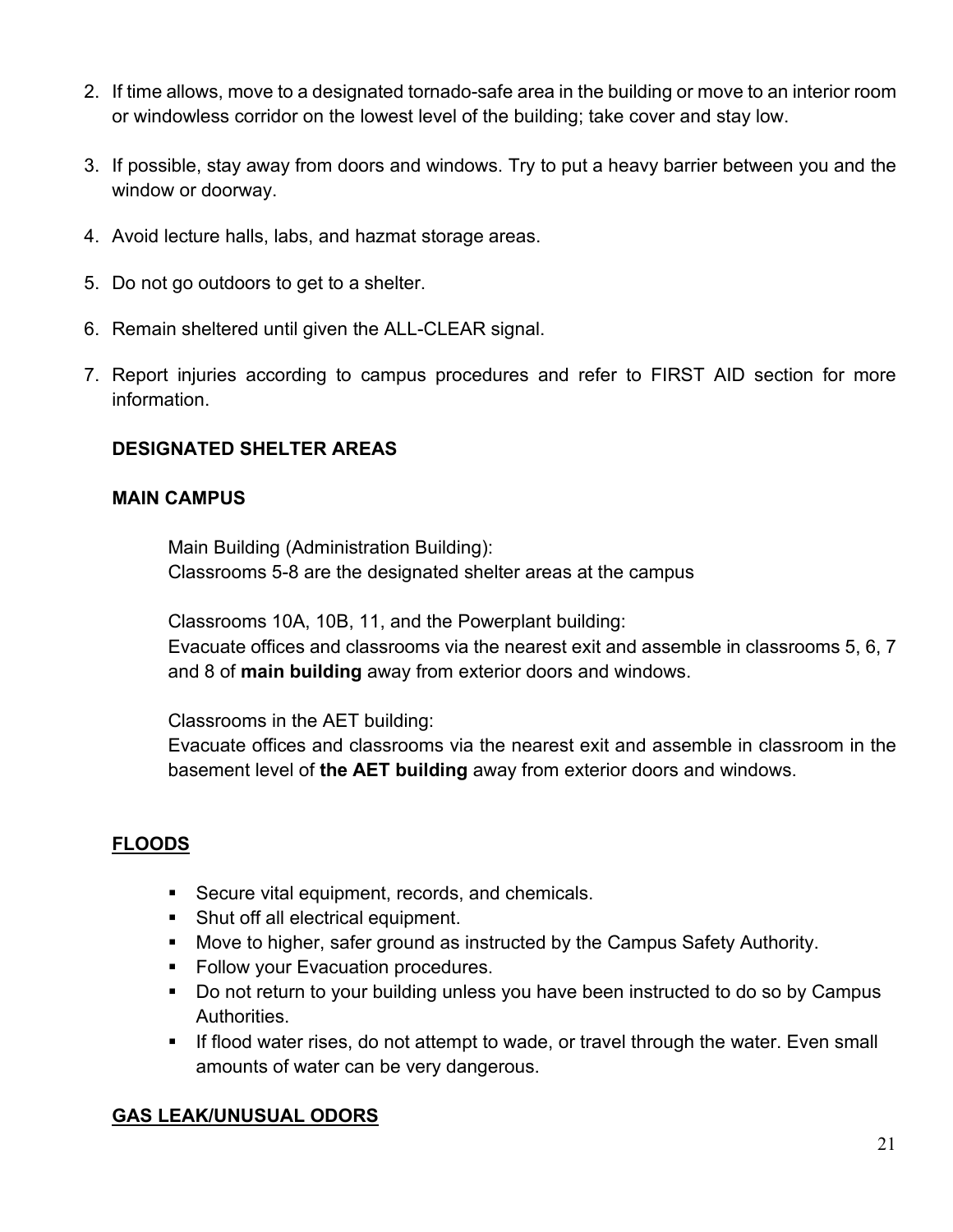- Cease all operations immediately.
- Notify Campus Security.
- Do not use mobile phones or other electronic equipment.
- Do not switch lights on or off.
- If instructed, evacuate as soon as possible.

#### **EARTHQUAKE**

Unlike other emergencies, the procedures to deal with an earthquake are much less specific. Since earthquake magnitude cannot be predetermined, everyone must initiate emergency precautions within a few seconds after the initial tremor is felt, assuming the worst possible case. The best earthquake instruction is to take precautions before the earthquake (e.g. secure or remove objects above you that could fall during the earthquake).

- Earthquakes are sudden and unexpected, and they can be life-threatening. It is important not to panic during an earthquake.
- Do not flee right away. Take cover underneath a sturdy table or desk, against a wall away from windows and furniture that might fall, or in a strongly supported doorway.
- Stay where you are until the shaking stops, then carefully try to get outdoors.
- Avoid things that may have fallen or broken.
- Look out for fires caused by damaged electrical wiring and leaking gas lines.
- Once outside, stay outside. Try to move away from buildings, trees, streetlights, power lines or anything else that may fall on you.

After the Initial shock:

- Be prepared for aftershocks. Aftershocks are usually less intense than the main quake but can cause further structural damage.
- Protect yourself at all times.
- If the building fire alarm is sounded, walk quickly to the nearest marked exit and ask others to do the same, taking your belongings with you, if possible.
- Once outside, move to an open area clear of overhead powerlines or other structures that may fall. Keep fire lanes, hydrants, and walkways clear for emergency crews and equipment.
- Do not use elevators.
- Be cooperative and follow the instructions of emergency personnel.
- Do not return to an evacuated building until the ALL-CLEAR signal is given. Assembly areas will be designated when a survey is completed.
- Campus Safety will search all buildings after a major earthquake.
- Should you become trapped in a building, DO NOT PANIC. Priority is given to classrooms and buildings with elevators. If a window is available, place an article of clothing outside the window as a marker for emergency personnel. If there is no window, tap on the wall at regular intervals to alert emergency crews.
- A medical station will be set up in cases of emergencies.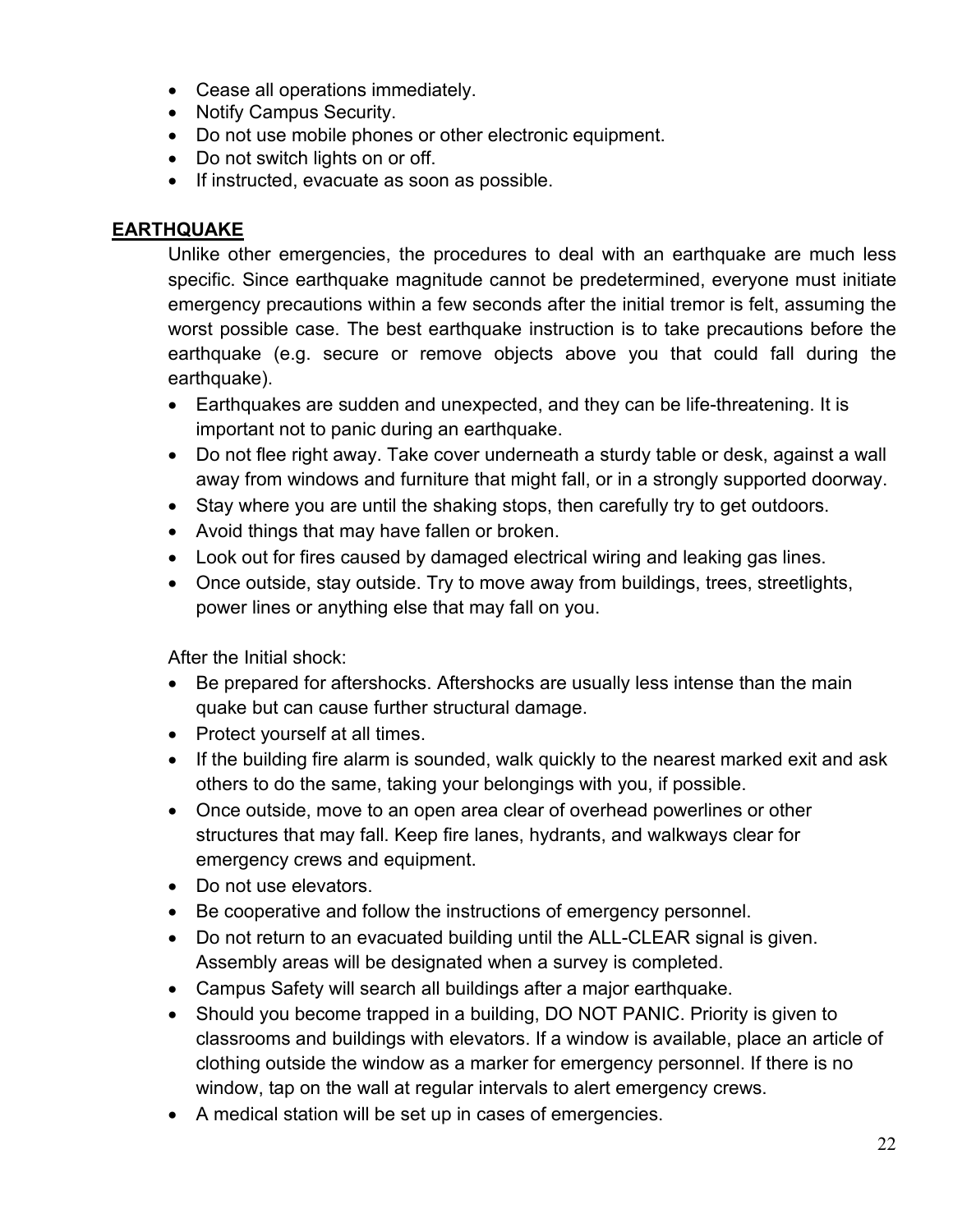- Do not use lanterns, torches, lighted cigarettes, or open flames since gas leaks could be present.
- Open windows, etc. to ventilate the building. Watch out for broken glass. Do not open the windows if a fire is present.
- If a fire is caused by the earthquake, implement fire procedures.
- Determine whether or not anyone has been caught in the elevators or was trapped by falling objects. If so, notify the Campus Emergency Response Team so that an emergency rescue operation can be initiated.
- Check water, gas, and sprinkler valves for leaks. If there are any leaks, report them to Campus Safety personnel immediately.
- If the structural integrity appears to be deteriorating rapidly, evacuate the building immediately.

# **EXTENDED POWER LOSS**

In the event of extended power loss to a facility certain precautionary measures should be taken depending on the geographical location and environment of the facility:

- Unnecessary electrical equipment and appliances should be turned off to prevent damage to electronics and sensitive equipment when power is restored.
- Facilities with freezing temperatures should turn off and drain the following lines in the event of a long-term power loss:
	- $\triangleright$  Fire sprinkler system
	- $\triangleright$  Standpipes
	- $\triangleright$  Potable water lines
	- $\triangleright$  Toilets
- Add propylene-glycol to drains to prevent traps from freezing
- Equipment that contains fluids that may freeze due to long-term exposure to freezing temperatures should be moved to heated areas, drained of liquids, or provided with auxiliary heat sources.

# **Upon restoration of heat and power:**

Electronic equipment should be brought up to ambient temperatures before energizing to prevent condensation from forming on circuitry. Fire and portable water piping should be checked for leaks from freeze damage after the heat has been restored to the facility and the water supply has been turned back on.

# <span id="page-22-0"></span>**PANDEMIC OR EPIDEMIC**

In the event the college or community becomes exposed to a pandemic or epidemic such as COVID-19, the college leadership will determine appropriate steps to respond based on the severity, location of the outbreak and recommendations by local, state and federal health agencies.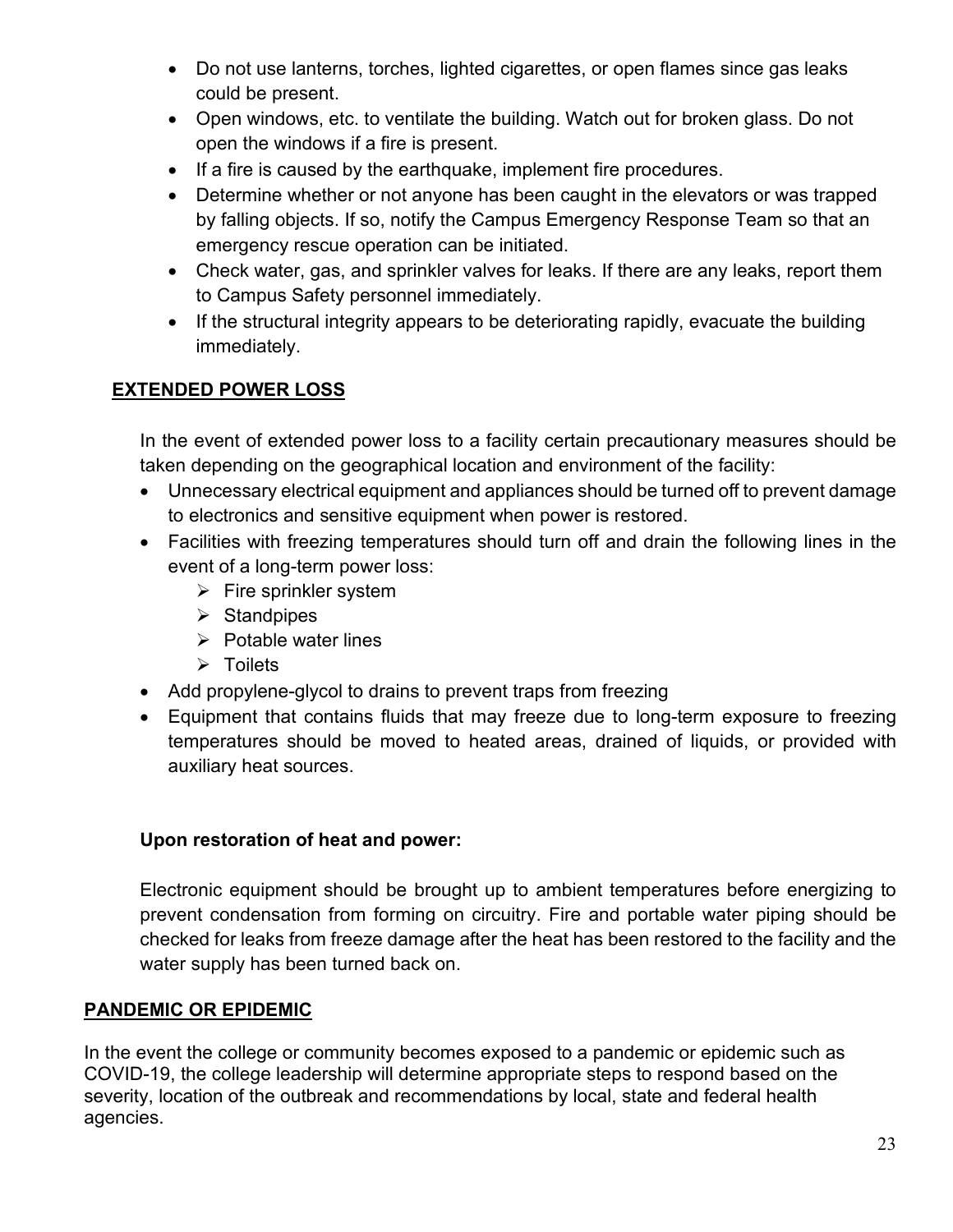# **See Addendum COVID19 for Specific COVID19 Details.**

The following minimum measures will be taken:

- Local, state and national health departments and experts will be contacted for consultation.
- Student/staff communications will be completed through RAVE Mobile Alert system. The Rave Mobile Alert system provides timely notifications via email, voice and text messaging simultaneously. Updates will continue as appropriate.
- Increased cleaning of high-touch surfaces and restrooms will be performed in college buildings, campus housing and transportation.
- Disbursement of additional supplies such as antibacterial hand gels or wipes, cleaning wipes, Kleenex.

Further actions that may be required depending on the severity of outbreak:

- Group activities and events including graduations cancelled.
- Incoming student health screening.
- Incoming student start delays.
- College based travel may be cancelled or suspended.
- Classes cancelled or moved to an online only delivery method.
- On-campus housing quarantine or closure.
- Any further measures deemed appropriate to protect the health and safety of college students and staff.

Preventative Actions for Students and Staff:

- Wash your hands often with soap and water for at least 20 seconds.
- Avoid touching your eyes, nose, and mouth with unwashed hands.
- Avoid close contact with people who are sick.
- Stay home when you are sick.
- Use antibacterial wipes to clean hand tools, equipment, mobile phones, etc.
- Cover your cough or sneeze with a tissue, then discard tissue.
- Clean and disinfect frequently touched objects and surfaces.

Local, State and Federal Health Department Sites for Updates:

- Broomfield, Colorado Health Department: [https://www.broomfield.org/260/Health-and-Human-](https://www.broomfield.org/260/Health-and-Human-Services)**[Services](https://www.broomfield.org/260/Health-and-Human-Services)**
- Colorado Health Department: <https://www.colorado.gov/cdphe>
- Centers for Disease Control and Prevention: <https://www.cdc.gov/>

# <span id="page-23-0"></span>**UNAUTHORIZED PERSONS ON CAMPUS**

Everyone is required to wear and clearly display a Spartan-issued identification badge while on campus. All staff and students are expected to wear and clearly display their photo badges.

All campus visitors (defined as prospects, vendors, family, and friends) during normal business hours are required to check in with the receptionist in the Administrative Building on the Main Campus and show photo identification, to receive a dated temporary visitor badge. The visitor badge is without a photo but should be worn and clearly displayed.

All visitors are required to have an escort (employee) while on campus.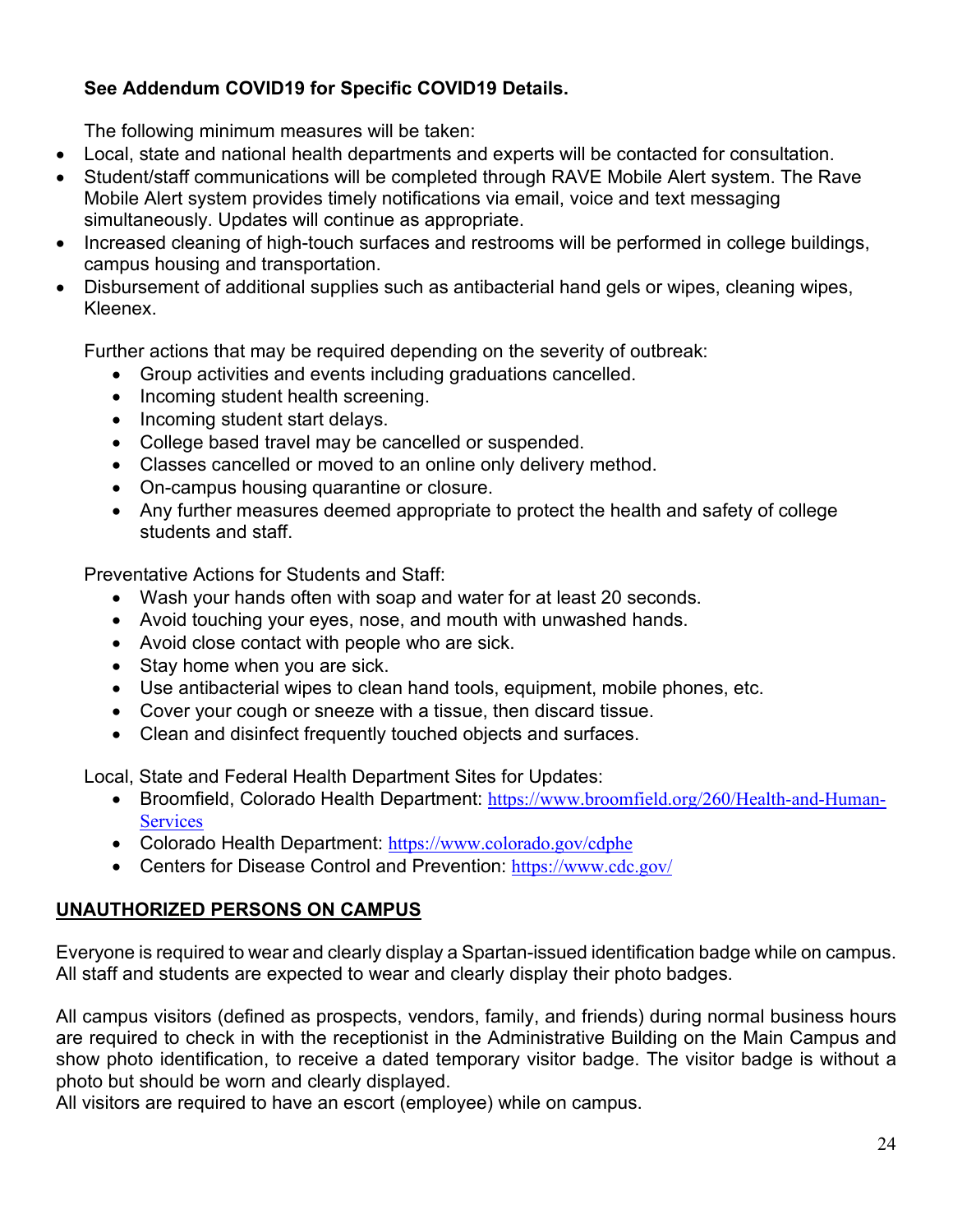Anyone on campus not displaying a Spartan-issued identification badge should be reported immediately to Spartan Admin Office 303-466-1714, or any member of management, or any Emergency Response Team Member.

#### <span id="page-24-0"></span>**THREATENING, VIOLENT OR DISRUPTIVE BEHAVIOR**

Threatening behavior is expressing or showing an intention to inflict or threatening to inflict evil or injury upon someone or something. Threatening behaviors may include statements or acts of intention and/or expressions of excessive emotion. They can be indirect or direct, verbal, or nonverbal. Shaking a fist or pounding on a desk are examples of nonverbal threats. Verbal threats may be indirect expressions of frustration or anger directed toward a person or office, or they may be direct statements of the intention to harm. All members of the Spartan College community should consider any threatening behavior as potentially serious and report such behaviors to the Emergency Response team or campus administrators. Disruptive behaviors are behaviors by an individual or individuals which prevent or significantly impair the effective workplace or classroom activities.

Most people who commit violent acts exhibit warning signs. It is important to take seriously any behaviors or words that imply threat and consult appropriate people to assess the risk and plan interventions.

- In an emergency, call 911.
- If not an emergency, call Campus Facilities immediately at **303-410-2405 or 303-410-2407.**
- Have someone else call if you are unable to do so.
- Provide the address, location, and all possible details to the dispatcher.
- Get to a safe place.
- Do not provoke or become involved in the disruptive behavior.
- Do not argue, yell, or joke with the individual.
- Limit eye contact with the individual.
- Stay out of arm's reach of the individual.
- Do not touch the person.
- If the disturbance is outside, stay inside, away from doors and windows.
- Do not allow menacing behavior to go unreported.
- Disruptive behaviors may also be perceived as threatening.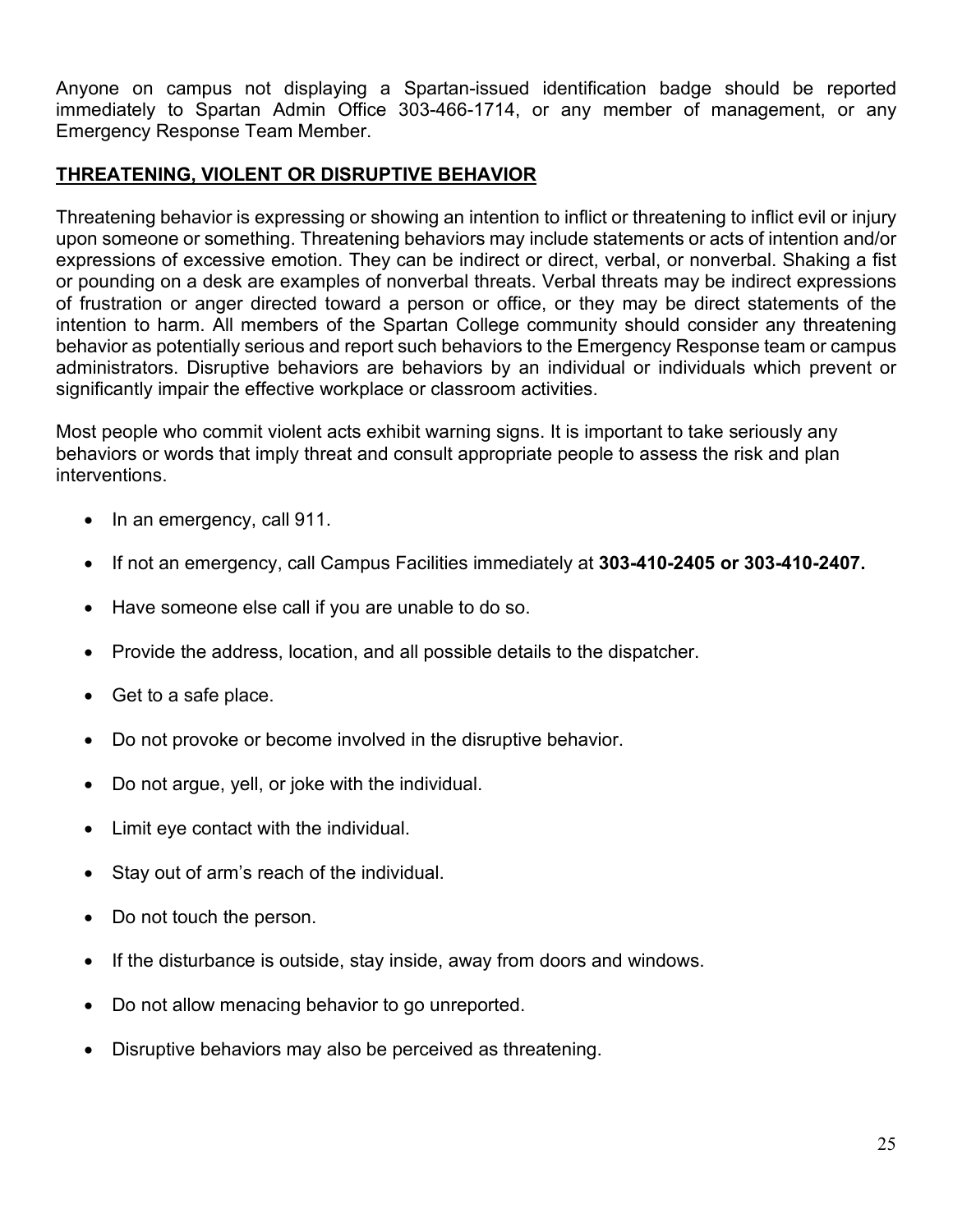- If the threat is immediate, leave the situation, if possible, and call the Person-in-Charge or designated security personnel. If the threat or behavior indicates possible danger, take immediate action to protect yourself.
- For an angry or hostile student, customer, or co-worker: Stay calm. Listen attentively. Maintain eye contact. Be courteous. Be patient. Be respectful. Keep the situation in your control but try to ensure there is a barrier between the individual and yourself. Do not get backed into a corner.
- If shouting, swearing, or threatening continues: Signal a co-worker or supervisor that you need help. Do not make any calls yourself.
- If someone is threatening you with a gun, knife, or other weapon: Stay calm. Quietly signal for help. Maintain eye contact. Stall for time. Keep talking but follow instructions from the person who has the weapon. Don't risk harm to yourself or others. Never try to grab the weapon. Watch for a possible chance to escape to a safe area.
- If the threat isn't immediate, report the behavior to the Person-in-Charge or Emergency Response Team to receive assistance in assessing the level of danger, determining an appropriate intervention, and choosing appropriate safety measures.
- Document the incident. Fill out an Incident Report or Student of Concern Report.

#### <span id="page-25-0"></span>**ACTIVE SHOOTER / VIOLENT INTRUDER / CAMPUS THREAT**

This type of incident is unpredictable, and your immediate response depends on the situation you encounter.

Notify applicable supervisor who will notify Campus Security.

Commence "A.L.I.C.E." program immediately.

Notify anyone encountered of the danger.

CALL 911 if possible and report "There has been a shooting" or "Someone has been shot" and if possible, provide the following information:

- $\triangleright$  Exact location of the incident and if the suspect is still shooting
- $\triangleright$  Conditions of victim(s) and estimated number.
- $\triangleright$  Brief description of the clothing worn by suspect(s), vehicle description, and direction of shots fired.
- $\triangleright$  Type of weapon used (handgun, rifle, etc.)
- $\triangleright$  Direction of travel or location of the suspect(s).

Spartan College of Aeronautics and Technology has adopted "A.L.I.C.E.", a comprehensive preparedness for Violent Intruder Event utilizing infrastructure, technology, and Human Action to increase survival chances. This program has one primary focus: **SURVIVAL** of those who find themselves under attack.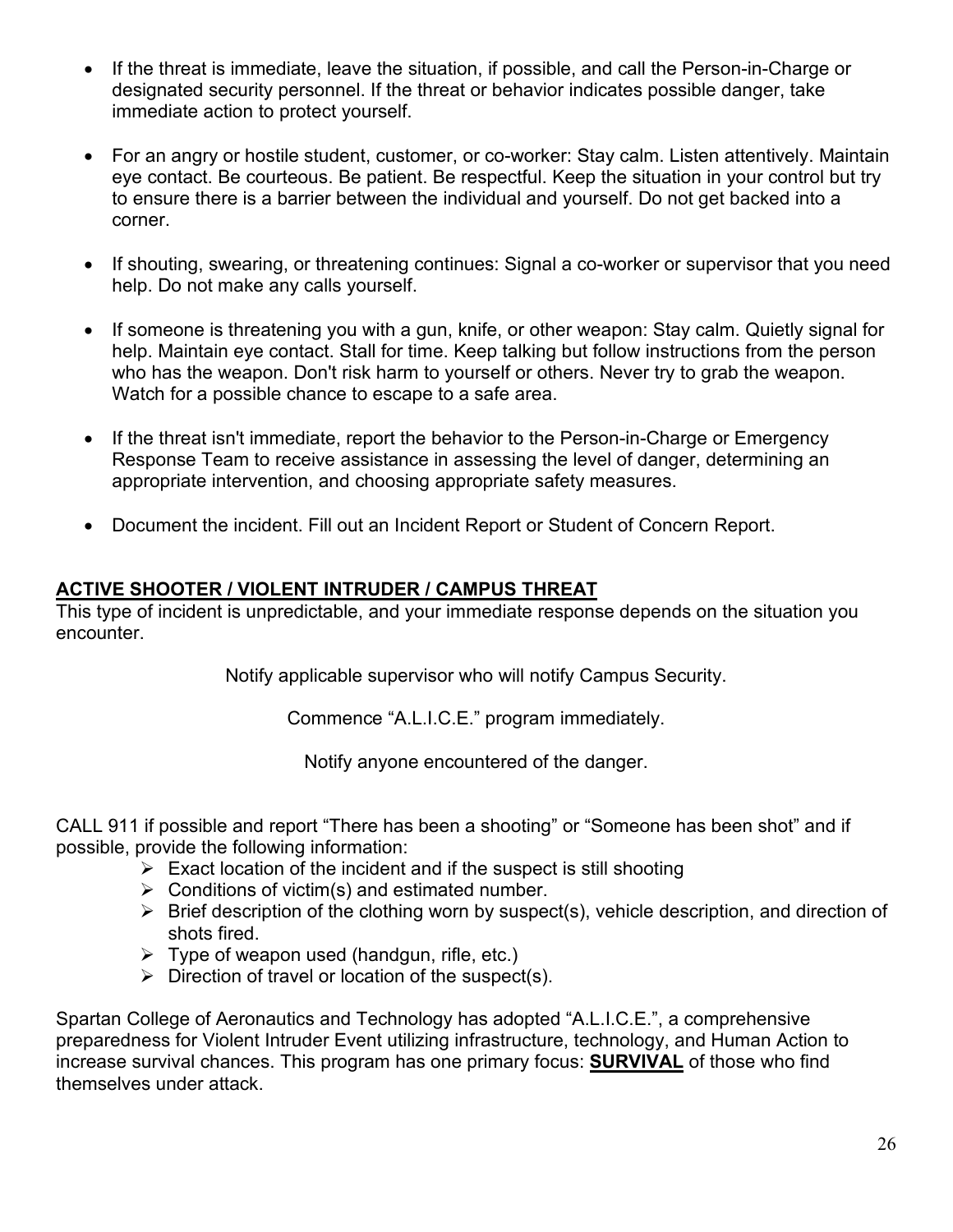# **ALERT**

Detailed information will be communicated to as many people as possible.

Communications will be by all available means: Handheld radios and Text.

Your sensory inputs.

# **LOCKDOWN**

Remain calm.

Call 911 if you discover the threat or if you believe there is an imminent threat to life. Notify everyone you safely can that there is a dangerous situation outside. Use judgment about the safety of doing so. Lock doors.

Lock or confirm that someone else is locking exterior (building entrance) doors.

Move to a location within the building that has a lockable door and lock it or use a door wedge to secure door from inside.

Hide. Get out of the line of sight and fire.

Move away from the windows, doors, and outer walls, especially the basement or first floor windows and doors and pull the shades, if possible.

Crouch down in areas that are out of sight from doors and windows, such as behind furniture or the wall nearest the view from outside the room.

Close, cover, turn off or lock, if possible, windows, blinds, window in the door, lights, and ventilation.

Be quiet. Do not draw attention to yourself.

Don't talk or make sudden movements.

Turn off audio equipment.

Turn off cell phones and radios or turn to vibrate.

Do not exit the building when a fire alarm sounds unless: You have reason to believe that there really is a fire in the building or you have been advised by a Campus Emergency Response Team, or other recognized emergency responder, to evacuate.

Be ready to move if the current position is judged to be too dangerous. Be aware of possible escape routes.

Recognized law enforcement or Spartan College administrators will notify occupants when it is safe to resume normal activities.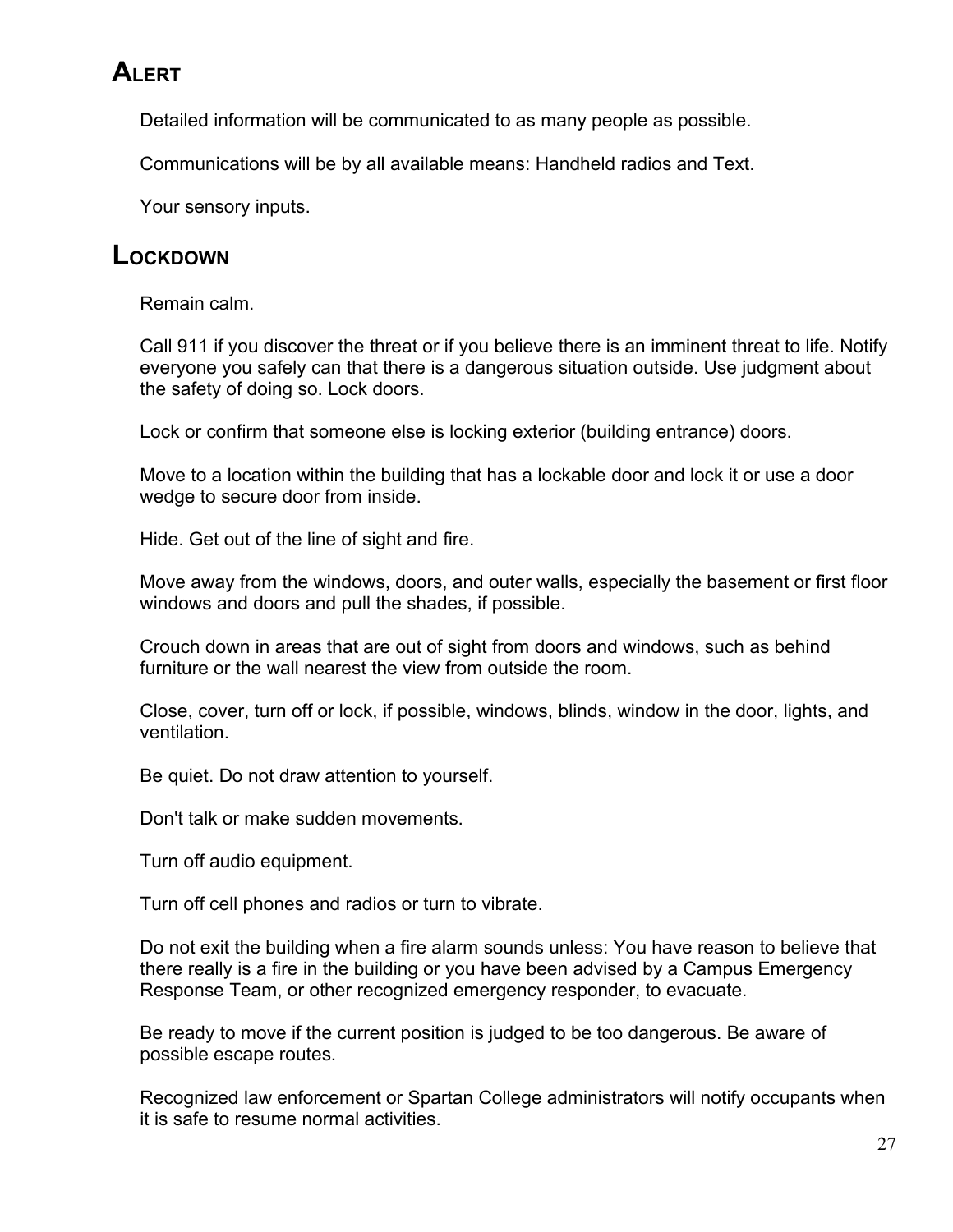Students and staff in hallways or other open areas SHOULD move to the "Evacuate" reunification point as quickly as possible. Do not return to your classroom.

If you see someone other than emergency personal attempting to enter the building, notify 911 immediately but only if it is safe to do so.

NO ONE SHOULD LEAVE A SECURED ROOM UNTIL DIRECTED TO DO SO BY AUTHORIZED EMERGENCY PERSONNEL.

#### **LOCKDOWN - BARRICADE**

Remain calm.

Use all materials at your disposal to barricade the door. Use belts, ropes, or electric cables to secure the door if the materials are available. Heavy objects are recommended to barricade doors.

The idea is to create a stronghold that nobody can breach...**BE A HARDER TARGET**.

# **INFORM**

As real-time information is available will be provided by any means possible.

Use this information to make single or collective decisions as to the best option for survival.

Be flexible because the situation will be dynamic and fluid.

# **COUNTER**

Engage in acts that will require very high skill level: **NOISE, MOVEMENT, DISTANCE AND DISTRACTIONS**.

SWARM violently using all weapons available.

Remove and secure the weapon utilizing a trash can and hold the trash can in front of you.

Do not release the Intruder for any reason and keep detained until Campus Security, Police or other Law Enforcement arrives and takes the Intruder into custody.

# **EVACUATE**

If the Intruder is inside, you get outside.

Do not use your vehicle to evacuate.

Reunification point is:

Main Campus – Student Commons Area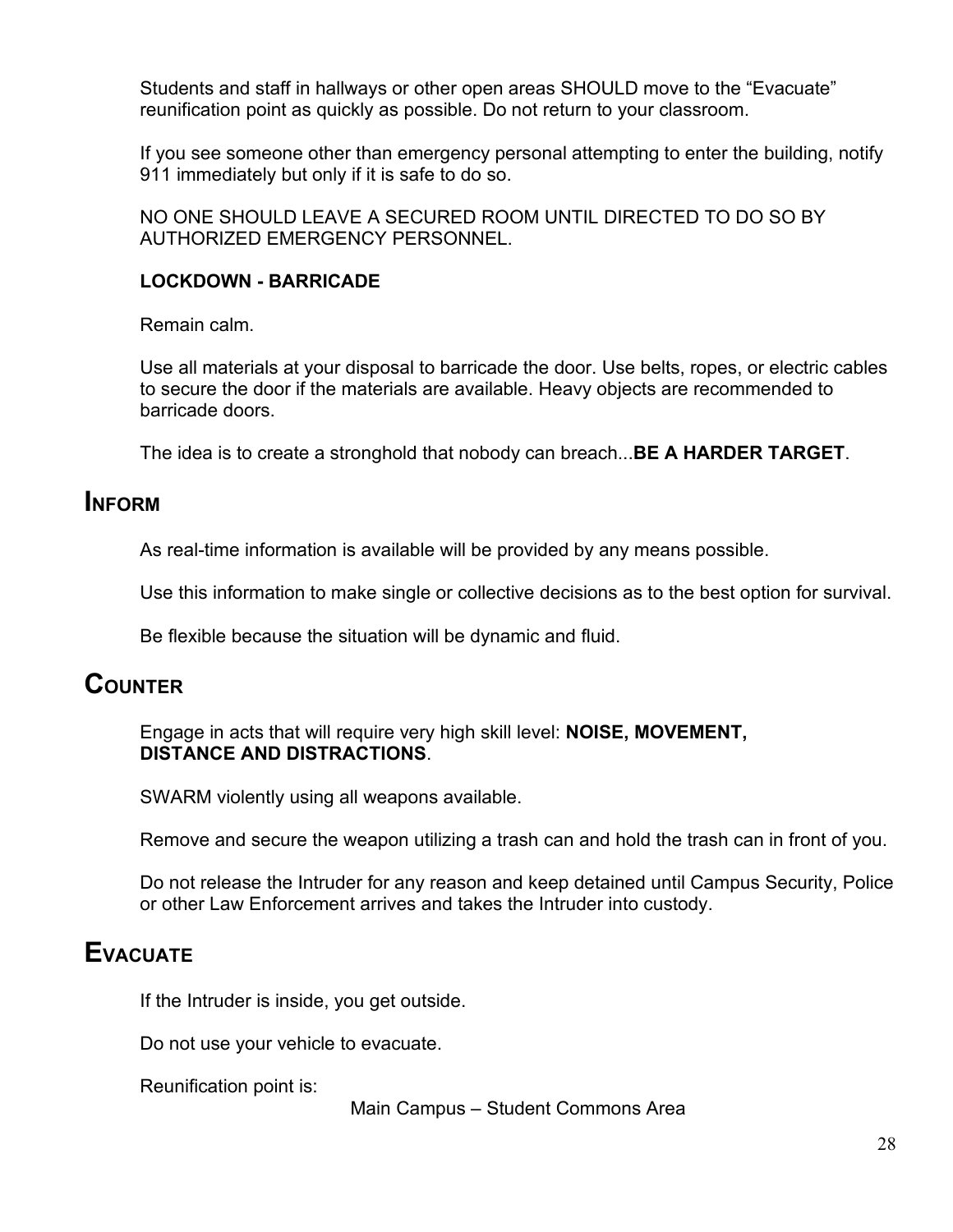# <span id="page-28-0"></span>**BOMB THREATS AND EXPLOSIONS**

All bomb threats must be taken seriously! Even though telephone calls, e-mail or other communication stating there is a bomb on school premises are often made to disrupt normal activities, we cannot afford to dismiss any threat. Sometimes the caller feels power by causing a school to be evacuated. School administrators have no way of knowing whether a bomb exists; therefore, each bomb threat will be handled in a quick and consistent manner, following established procedures and guidelines. Safety and the prevention of panic are of paramount importance.

**In these situations, the Campus Safety Officer will normally activate Campus Emergency Response Teams. Once initial notification and evacuation are complete, await further guidance from Spartan Campus Security or ERT members will be relaying directions to school supervision.**

Law enforcement will conduct a thorough bomb search. Spartan's staff and faculty are only to make a cursory inspection of their area for suspicious objects and report the location of any found items.

> **DO NOT Touch a Suspicious Object. DO NOT Open Drawers or Cabinets. DO NOT Use Mobile Phones or Devices. DO NOT Turn Lights On or Off. Quickly Clear the Area**.

# **Other Considerations:**

- Attempt to control the situation to avoid panic.
- Everyone should know and understand his and her role. Practice responses.
- Bomb threats require a response, usually no less than a search by school personnel and law enforcement notification.
- Consider the impact on students and staff.

# **Telephone Bomb Threat:**

- Turn off all radios and mobile phones because they may activate certain devices.
- Take note of caller's phone number if identifiable.
- Ask for bomb location and time of detonation. Gather as much information as possible. What kind of bomb is it? What does it look like?
- **CALL 911** as soon as possible with all pertinent information/
- Most bomb threat calls are brief. Stay calm and courteous. Try to keep the caller talking.
- Signal a co-worker to listen to the telephone conversation, if possible.
- Record information. Listen for background noises. Listen closely for accents, speech impediments or age indications.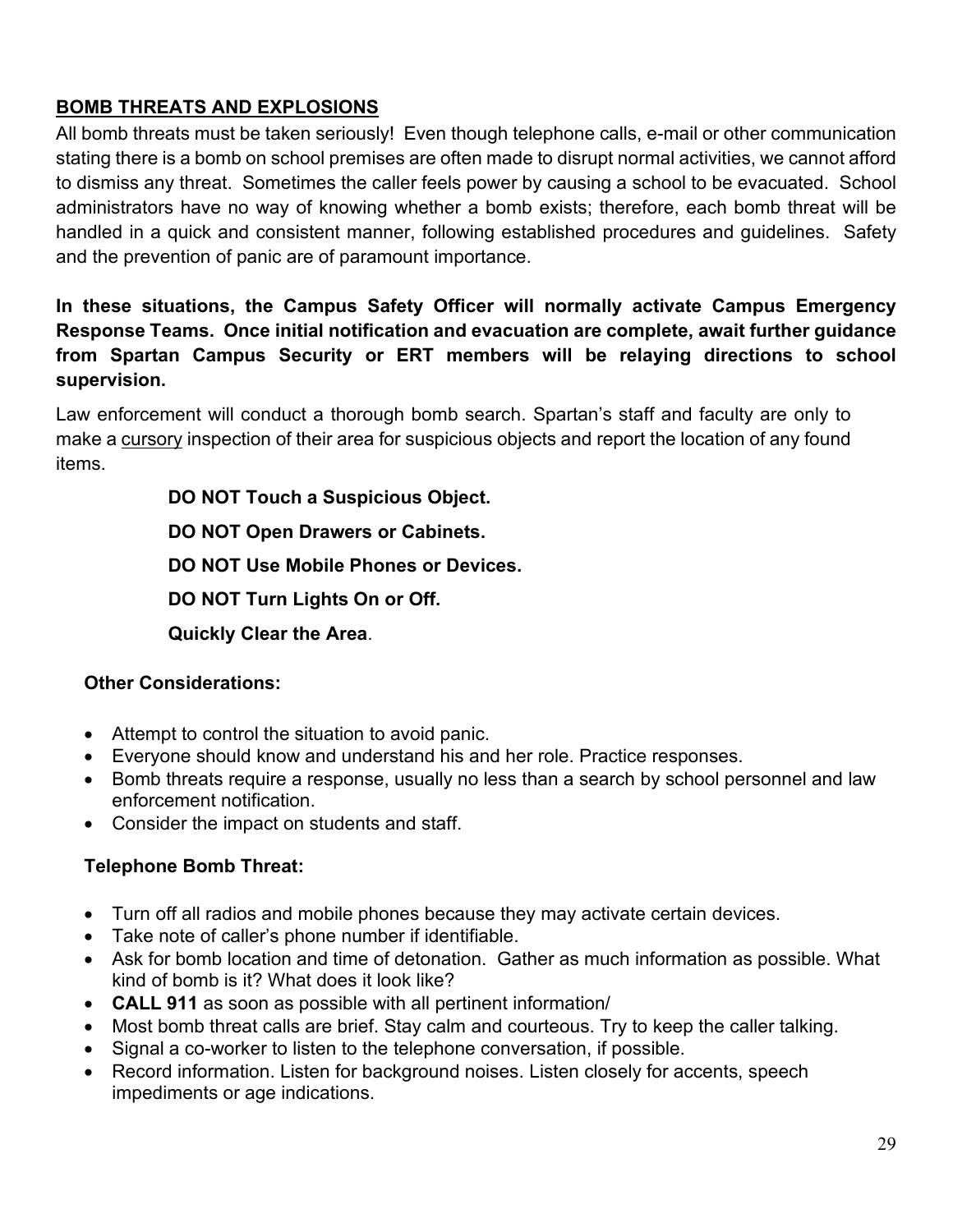- Utilize Spartan's Bomb Threat Information Sheet, if available during the call; otherwise, complete the form after the call.
- Immediately notify the Campus Safety Officer.
- Campus Safety Officer will notify the Campus President.
- The Spartan Emergency Response Teams will activate in this situation. Follow their guidance.

# **E-mail Threat:**

- Immediately notify your Department Chair or Supervisor.
- The Department Chair or Supervisor will immediately notify the Campus Safety Officer.
- The Campus Safety Officer will notify the Campus President.
- The Campus Safety Officer and the Campus President will determine the course of action in response to this type of threat.
- Expect activation of the Spartan Emergency Response Teams depending on the time available. The Campus Safety Officer will direct a call to local law enforcement.
- The Campus Safety Officer will coordinate with local law enforcement officials to evaluate information received and decide upon a course of action.

# **Suspicious Package or Device Found:**

# • **DO NOT TOUCH SUSPECTED BOMB!**

- Do not transmit with a mobile phone or a radio in the vicinity of the suspicious package because these devices may activate certain devices.
- Immediately notify the Campus Safety Officer who will utilize the site evacuation plan or site fire drill procedure to move all staff and students away from the suspected bomb location. A minimum of 500 feet is recommended.
- The Campus Safety Officer will **CALL 911** and provide the exact location and description of the package or device.
- Upon arrival, law enforcement personnel will assume responsibility. All investigations will be conducted by designated law enforcement officials.
- The Spartan Emergency Response Team will activate in this situation. Follow their guidance.

# **EXPLOSIONS**

- Upon hearing an explosion, immediately take cover under or next to furniture. Try to remain as calm as possible.
- Try to identify what exploded, the extent of damage and possible life-threatening hazards to determine the next course of action.
- Take immediate action to ensure your own safety and the safety of others. Evacuate according to the site plan, if directed. Otherwise, remain in place of cover.
- If you evacuate, go to an area upwind from the explosion site to avoid possible toxic fumes. If smoke is present, stay low and exit, crawling to avoid breathing fumes.
- Faculty should turn off power supplies, electricity and gas lines, if it is safe to do so.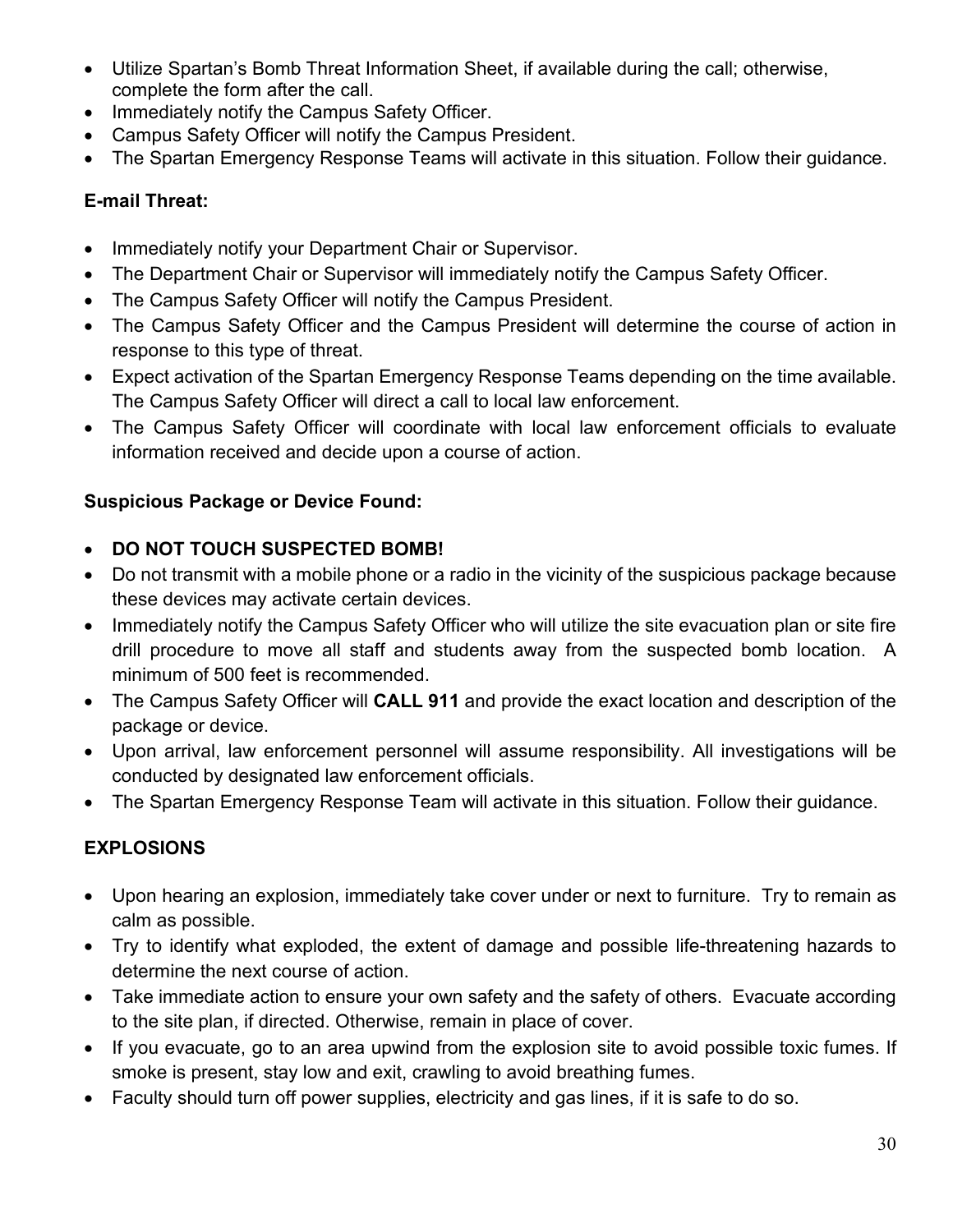- Ensure no one returns for any reason until fire and local law enforcement personnel officially declare the area safe.
- Department Head / Supervisor immediately notify the Campus Safety Officer.
- The Spartan Emergency Response Team will activate in this situation. Follow their guidance.

#### <span id="page-30-0"></span>**CHEMICAL SPILL**

In the event of a small chemical spill, the individual/s that caused the spill is responsible for prompt and proper clean up. It is also their responsibility to notify their Department Chair or Supervisor of the spill and to coordinate proper removal and disposal of the spill. For larger spills notification of a spill cleanup company or fire department may be necessary. The following outlines general procedures for small and large chemical spills.

#### **When a small chemical spill has occurred:**

- Notify the Campus Safety Officer.
- If toxic fumes are present, secure the area (with caution tapes or cones) to prevent other personnel from entering and wait until relieved by Campus Security.
- Deal with the spill in accordance with the instructions described in the SDS.
- Small spills must be handled in a safe manner, while wearing the proper PPE.
- Review the general spill cleanup procedures.
- The Department Head or Supervisor will arrange for proper disposal with Facilities Personnel.

#### **When a large chemical spill has occurred:**

- Immediately notify the Campus Safety Officer.
- Evacuate building as necessary.
- Contain the spill with available equipment (e.g., pads, booms, absorbent powder, etc.).
- Secure the area and alert other site personnel and wait until relieved by the Campus Safety Officer.
- Do not attempt to clean the spill unless trained to do so.
- Attend to injured personnel and call the medical emergency number, if required.
- If it is a very large release, contaminates more than one room, has toxic or flammable vapors, or may cause immediate threat to human life, activate the fire alarm to evacuate or start selective evacuation.
- If the spill is serious and people have been badly contaminated, call 911 from campus phones and report, "I am calling from (location) to report a hazardous materials spill and chemical exposure to (give details including chemicals involved, number of people exposed, and amount of exposure) at (building location and room number)."
- Call a local spill cleanup company or the Fire Department (if arrangement has been made) to perform a large chemical spill cleanup.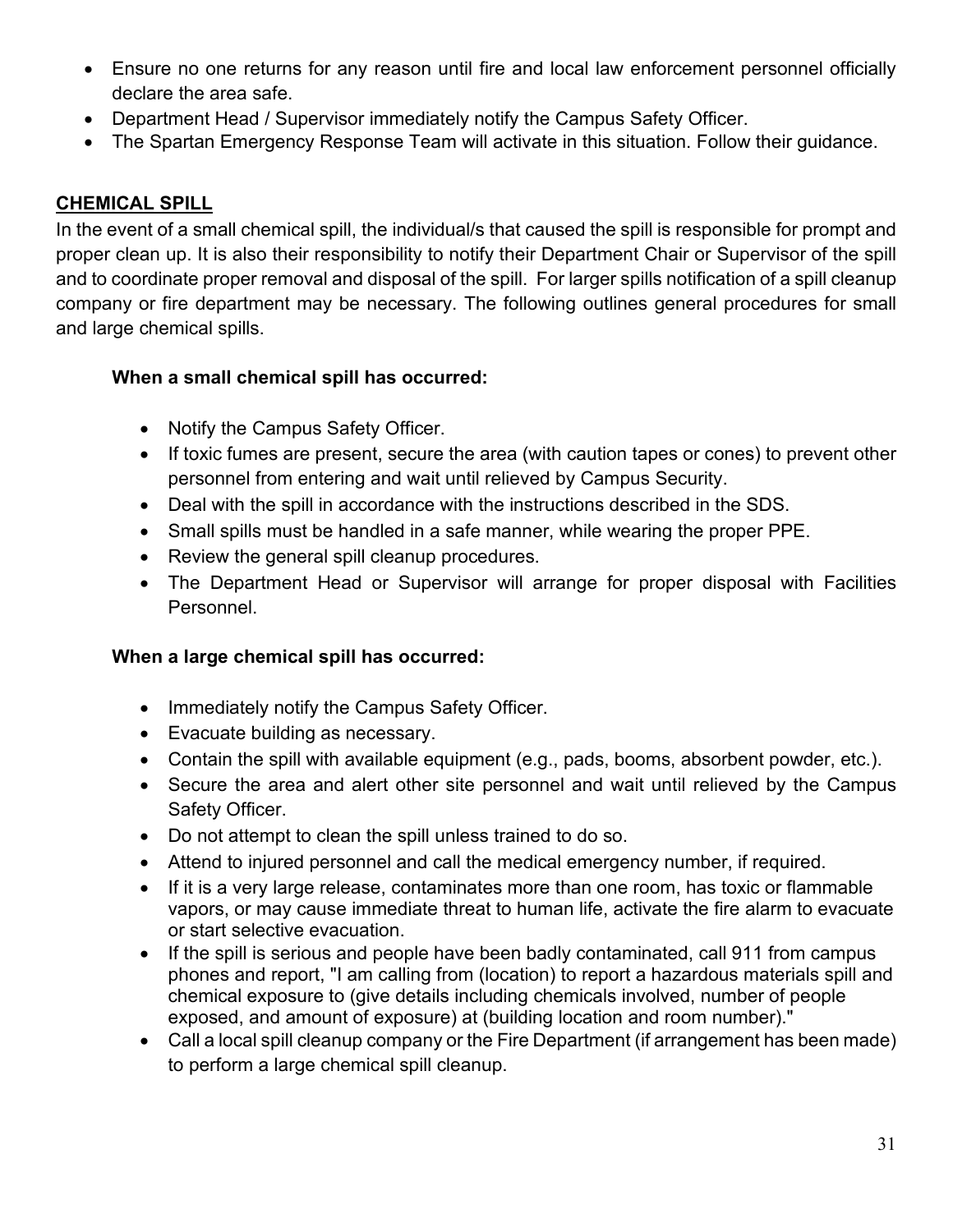# <span id="page-31-0"></span>**TIMELY NOTIFICATION AND ALERT SYSTEMS**

In the event of an emergency weather, evacuation, lockdown, active shooter or campus threat situation, timely notification and alerts will be activated by Campus Authority using RAVE – Mobile Alert System. The RAVE system interfaces with CampusVue and ADP to provide current student and employee contact information to initiate email, voice message and text notifications. Students and employees should ensure any changes in contact information is updated in a timely manner.

# **FIRE SAFETY PLAN**

<span id="page-31-1"></span>Positive fire prevention tactics can limit the probability of a fire and thus, protect Spartan students, employees, and staff. A list of fire prevention tactics for all departments is provided below to help reduce our fire risk.

# **Fire Prevention:**

- Evaluate and analyze your own areas.
- Be certain all smoke detectors in your area are in working order; change the batteries bi-annually (time change).
- Practice good housekeeping.
- Do not store combustible materials such as paper, clothing, or combustible liquids near an ignition source.
- Avoid overloading electrical outlets and limit the use of extension cords (never place an extension cord under a rug).

# **General Policy**

- a. Fire safety standards promulgated by OSHA are contained in 29 CFR 1910.38, Fire Prevention, and in Subpart L, 29 CFR 1910.155-165, Fire Detection, Alarms and Suppression. The standards mandate that Spartan College develop and implement a fire safety plan that includes:
	- Determining the response level to incipient stage fires;
	- Developing a plan based on selected response level; and,
	- Maintaining fire detection, alarm, and suppression systems.
- b. This policy applies to Spartan College employees in all departments.
- c. Spartan College employees are required to read and understand the contents of the Spartan College Fire Safety Plan and to take appropriate action in the event of a fire emergency in any Spartan College facility.

#### **Definitions:**

a. Incipient stage fire: A fire in the initial or beginning stage that can be controlled by using a portable fire extinguisher and that does not require using personal protective equipment.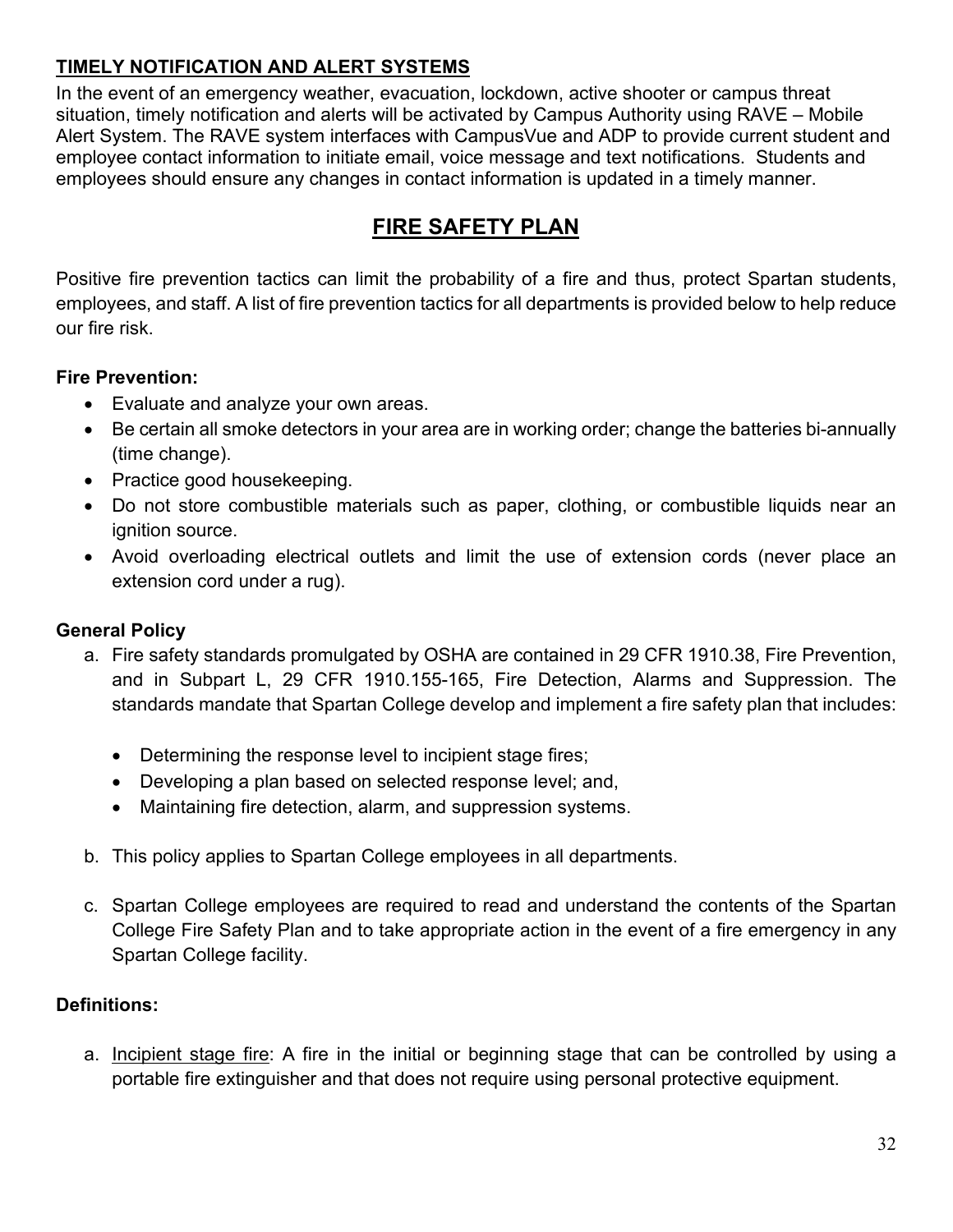- b. Area of rescue assistance: Designated areas of protection on floors of a building above ground level where individuals who physically cannot use the stairways for evacuation are to wait for rescue assistance. If a building is fully covered by a sprinkler system, any point in the building is an area of refuge.
- c. Designated personnel: Spartan College employees and students who have received annual training on the proper use of portable fire extinguishers.

#### **Response Level**

- a. OSHA provides three options for the response level to incipient stage fires.
	- **Option A**. Requires all employees to evacuate the workplace when a fire alarm sounds.
	- **Option B**. Provides portable fire extinguishers and designates personnel to use them to fight incipient stage fires.
	- **Option C**. Provides portable fire extinguishers and permits all personnel to fight incipient stage fires.
- b. Spartan College has elected to exercise OSHA Option C whereby all Spartan personnel (on a voluntary basis) are designated to fight incipient stage fires. Ideally, the instructor nearest the fire should be the first person to "fight" the fire.
- c. By electing to exercise OSHA Option C, Spartan College has provided a copy of the Spartan College Emergency Operations Plan to each employee and will provide initial fire extinguisher training recurring annual training as required to both students and faculty. Spartan also has instructed their personnel that they **must** evacuate a building immediately if the fire becomes uncontrollable.

# **SEXUAL ASSAULT**

<span id="page-32-0"></span>Sexual Assault is any sexual act directed against another person forcibly and/or against that person's will; or not forcibly or against the person's will where the victim is incapable of giving consent because of his/her temporary or permanent or physical incapacity (or because of his/her youth).

#### **If you are a victim of a sexual assault your first priority is to get to a place of safety.**

You should then obtain necessary medical treatment.

If you are a victim of sexual assault and need assistance in notifying Spartan Security or the local police, notify any Campus Safety Authority.

Do not change your clothes until you have had a medical examination.

Remember, time is a factor in collecting evidence and preservation.

Filing a police report will not obligate the victim to prosecute nor will it subject the victim to scrutiny or judgmental opinions from the officers. It may help to catch a perpetrator.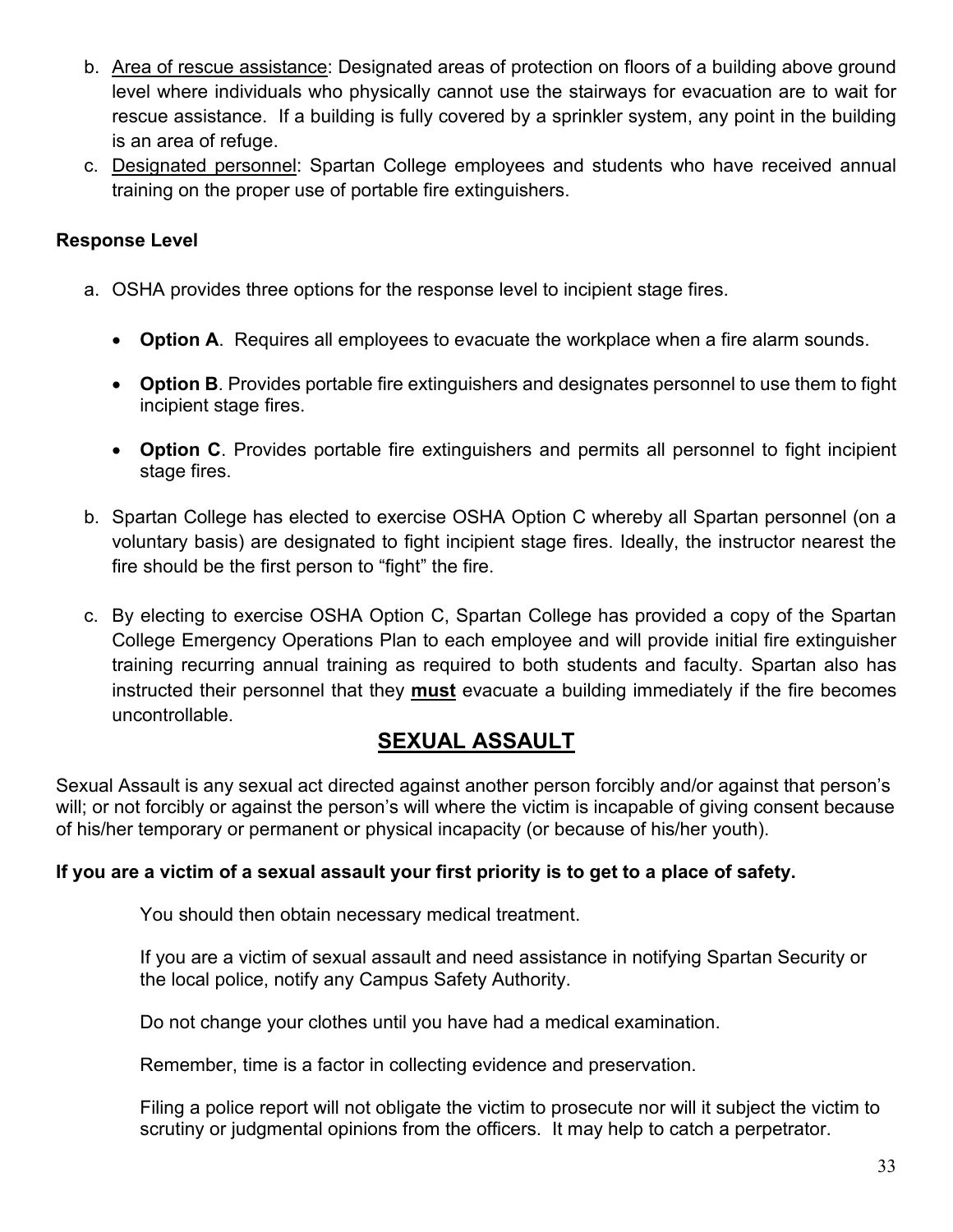Student victims have the option to change their academic classes and on-campus living situations, if applicable, after an alleged sexual assault if such changes are reasonably available.

The accuser and the accused are entitled to the same opportunities to have others present during a Spartan disciplinary proceeding and both the accuser and the accused shall be informed of the outcome of any institutional disciplinary proceeding of an alleged sexual offense.

A Spartan student found guilty of violating Spartan's Sexual Assault Policy may be suspended or expelled from Spartan for the first offense.

A Spartan employee found guilty of violating the College's Sexual Assault Policy may be disciplined up to and including termination from employment at Spartan for the first offense.

Spartan College of Aeronautics' Title IX Coordinator Corey O'Brien, Dean of Student Affairs, Main Campus. 303-410-2418.

https://www.lighthouse-services.com/ StandardCustomURL/IncidentLandingPageV2.asp

# <span id="page-33-0"></span>**WORK RELATED INJURY, ILLNESS AND ACCIDENT REPORTING PROCEDURES AND POLICY:**

Every employee must report any work-related injury or illness to his/her supervisor immediately or as soon as is practical. Upon being notified of the injury or illness, the supervisor should complete a "Report of Accident" form. In the event an injury or illness requires immediate medical attention, the supervisor should direct the employee from Main Campus to UCHealth Broomfield Hospital or SCL Health Medical Group. Serious injuries or illnesses occurring at any time should be addressed by calling 911.

#### **PROCEDURE:**

#### **Reporting Work-Related Accidents/injuries/illnesses**

It is the responsibility of the employee to report any work-related injury and illness to his/her supervisor immediately following the incident. Failure to report work-related injuries and illnesses in a timely manner may result in the denial of benefits under the worker's compensation law.

Upon being advised of the incident, the supervisor will report immediately to the scene of the occurrence to assure prompt medical attention for the employee(s) involved. After required treatment is secured, the supervisor should address any safety hazards which may have caused or contributed to the incident and report them to the Campus Safety Officer immediately.

It is essential that the "Report of Accident" form be completed. It is the responsibility of the supervisor on duty to fill out this form accurately and completely. The supervisor should also document the names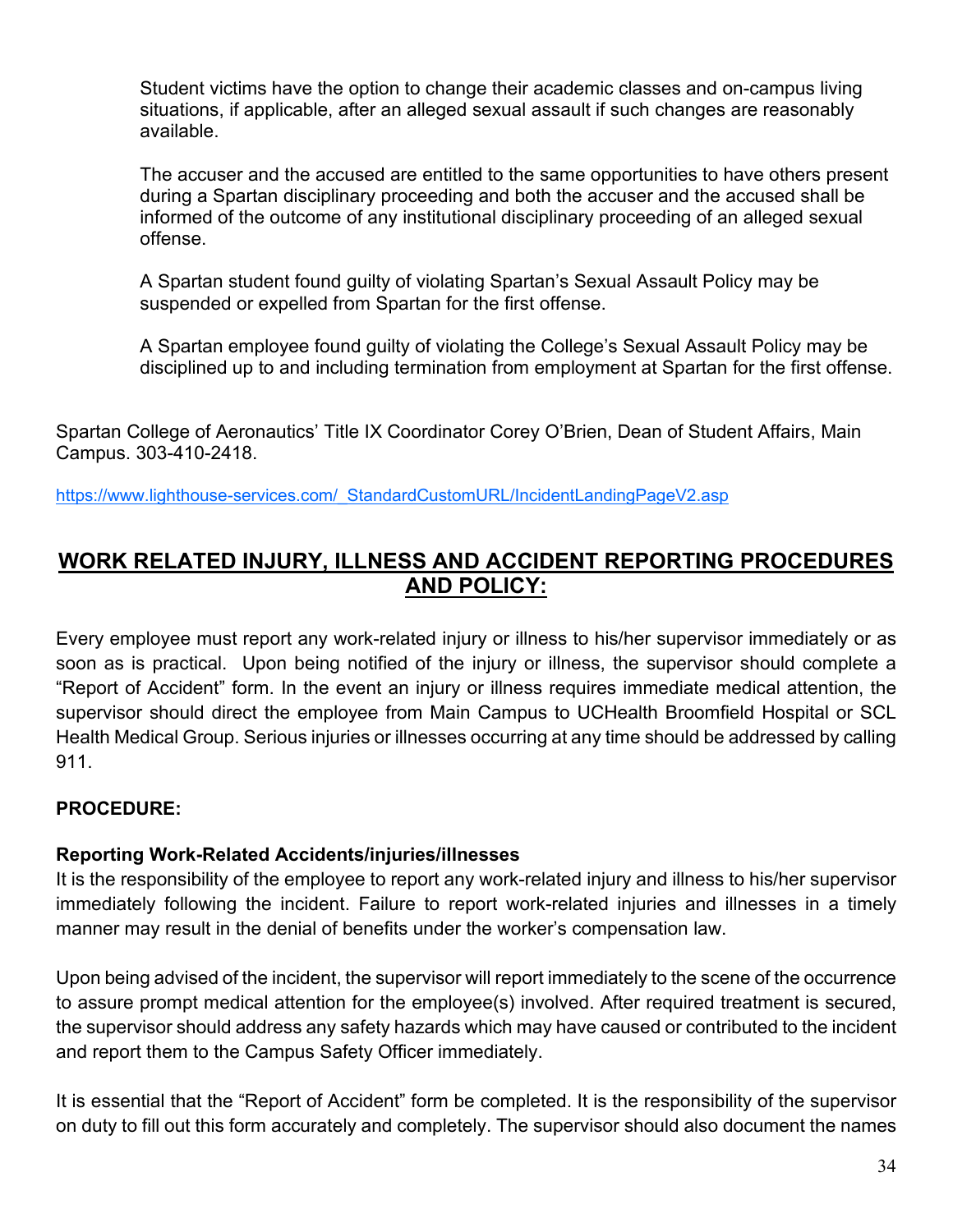of any persons that witnessed the incident. If no medical treatment is required, the supervisor should forward the original "Report of Accident" form to the Human Resources office.

#### **Lost Time from Work**

<span id="page-34-0"></span>If an employee loses time from work following a work-related injury or illness, the supervisor must notify the H.R. office. Once the employee returns to work, the supervisor should notify the H.R. office.

# **WRITTEN HAZARD COMMUNICATION PLAN**

#### **PURPOSE:**

The purpose of this plan is to establish a program and procedures for hazardous chemical substance at Spartan College of Aeronautics and Technology.

Almost every workplace contains substances which pose potential health problems to employees if exposed to them in concentrations or in a manner not prescribed. Spartan College recognizes its employees have the right and need to know the properties and potential safety and health problems of substances to which they may be exposed. With this policy, Spartan intends to ensure the transmission of necessary information to employees regarding substances in the workplace, pursuant to Title 380 Department of Labor, Chapter 45, the Federal Occupational Safety and Health Act Hazard Communication Standard, 29 Code of Federal Regulations 1910.1200.

#### **DEFINITIONS:**

*Exposure:* Coming into contact with a hazardous chemical through inhalation, ingestion, skin contact or absorption.

*Health Hazard***:** Immediate or long-term affliction to the body, such as an illness or disease, caused by exposure to hazardous materials.

*Physical Hazard***:** Negative effects to the employee's physical surroundings as well as the employee's health, caused by exposure to hazardous materials.

*Hazardous Chemical***:** Any chemical that is a physical or health hazard.

#### **RESPONSIBILITIES**

# **1. Spartan's Safety Officer will:**

- Issue and administer this program and ensure it satisfies the requirements of all applicable federal, state or local hazard communication requirements.
- Review the safe use of current and new chemical products used on Spartan's Campuses.
- Ensure Safety Data Sheets are available and in use at the following locations:
	- $\triangleright$  Lab Areas & Facilities Office, Main Campus

# **2. The Department Chairs, Managers and Supervisors**

- Provide initial and annual training of employees on the hazard communication program. https://oshatrain.org/pages/professional-training-courses.html
- Maintain the training records of all their Spartan personnel including their respective training sessions.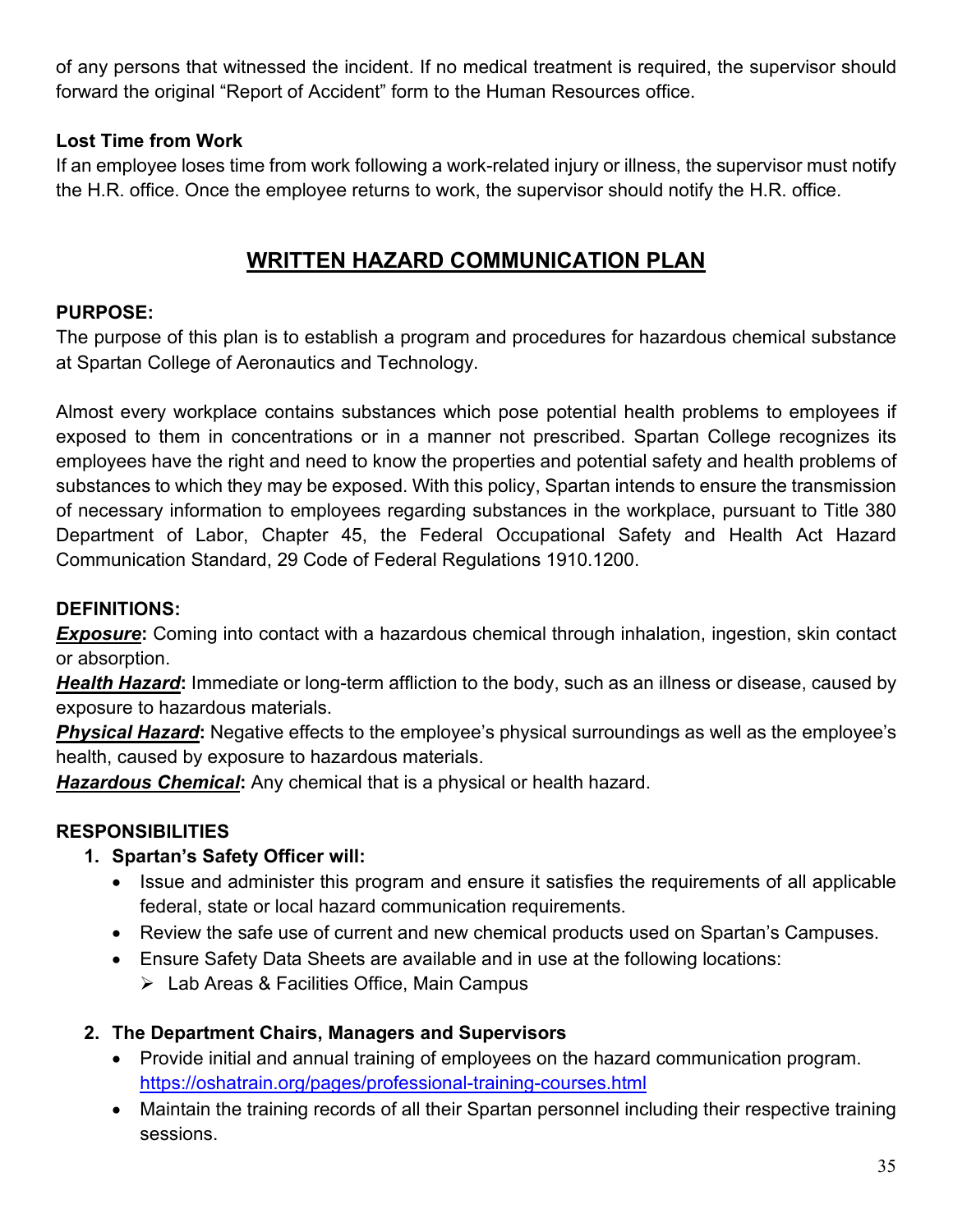- Immediately respond to any personnel concern or requests for information.
- Assess the risks and provide training to employees on the use and storage of chemicals.
- Ensure their SDS inventory is consistent and complete.
- Identify hazardous chemicals used in non-routine tasks, assess their risks and provide appropriate training to control the associated risks.
- Provide awareness and precautions to take when dealing with hazardous chemicals.
- Provide training on Spartan College Spill Prevention Countermeasure and Containment Plan.

#### **3. Spartan's Facilities Department**

- Inform outside contractors performing work on Spartan's Campuses about the location of potential hazards.
- Maintain an inventory of Safety Data Sheets for all building and ground maintenance chemicals.
- Provide training on Spartan College Spill Prevention Countermeasure and Containment Plan.

# **HAZARD COMMUNICATION PROCEDURES**

#### **GENERAL**

- The work environment will be kept clean and safe from recognized health hazards to protect the health and personal safety of Spartan personnel.
- Spartan will strive to minimize employee or student exposure to hazardous chemicals.
- Employees will be trained to recognize health hazards, use appropriate engineering controls and wear personal protective equipment.
- Efforts will be made to minimize the use of hazardous chemicals in the workplace consistent with required instructional duties and responsibilities.
- If the use of hazardous chemicals creates an imminent danger situation, the operation will immediately be discontinued.
- Anyone witnessing a potential unsafe condition must report the situation and location immediately to their Instructor, Supervisor or Department Chair.

#### **DISCRIMINATION**

- No Spartan employee or student will face termination or expulsion or any form of discrimination or reprisal for reporting or filing a safety or health complaint.
- Anyone experiencing or suspecting discrimination or reprisal should report their suspicions to the Chief Compliance Officer or Human Resources.

#### **TRAINING**

- HAZCOM training will be provided for all employees by Spartan's Safety Officer.
- HAZCOM training will be provided for all students by their instructor, prior to exposure to hazardous chemicals and before new chemical hazards are introduced to the work area.
- HAZCOM training will cover as a minimum:
	- $\checkmark$  Names of the hazardous chemicals used in the work area.
	- $\checkmark$  Appearance or odor of hazardous chemicals when released in the work area.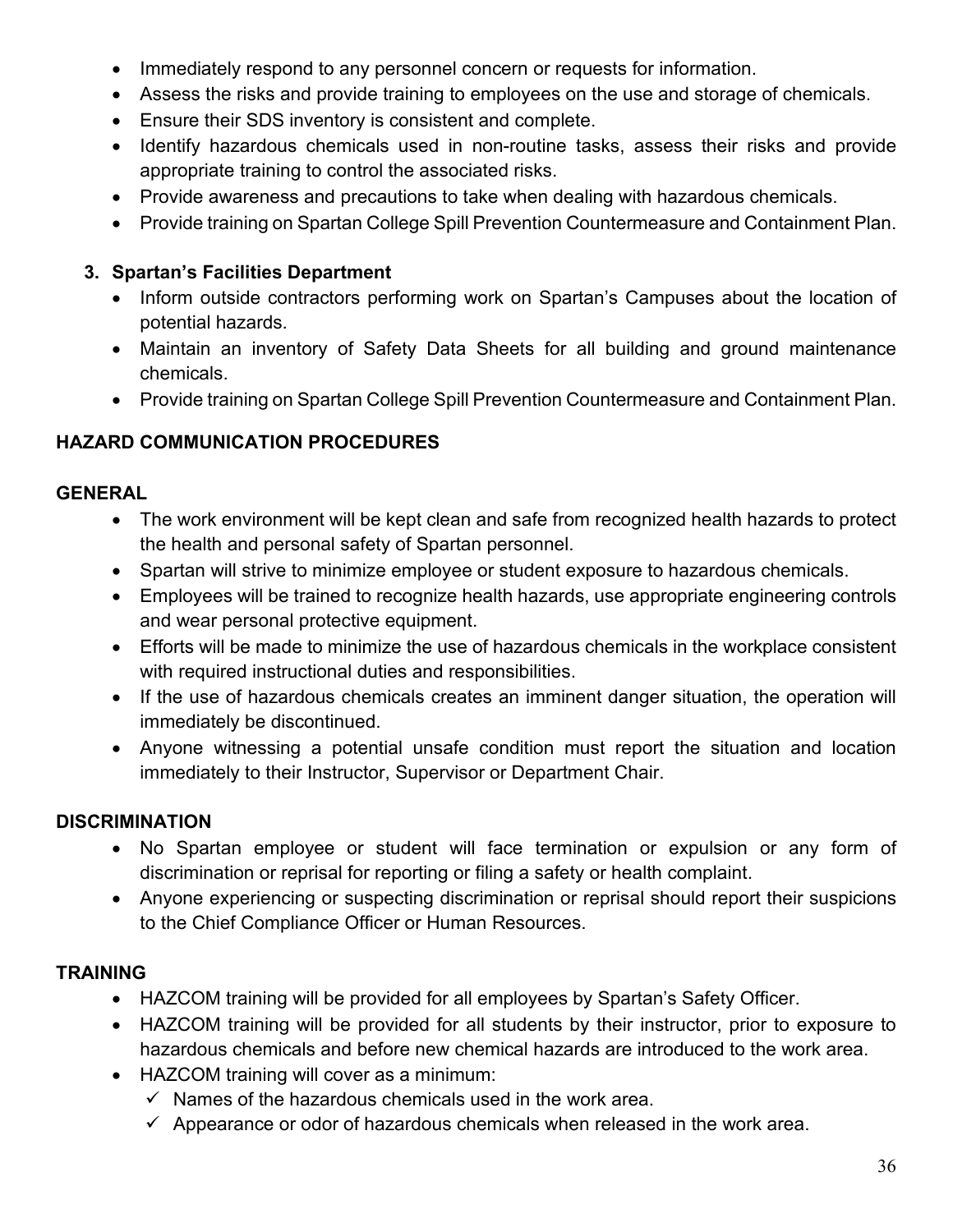- $\checkmark$  Physical hazards and health effects.
- $\checkmark$  Measures employees (or students) can take to protect themselves to include the proper wear of Personal Protective Equipment (PPE).
- Employees will be trained on the proper use of Spartan's labeling system and who to contact for additional information.
- Employees will be trained on where SDS are kept within their departments and the SDS content and use.
- Employees will be trained on good work practices and procedures to minimize exposures. Students will receive classroom instruction on good work practices and procedures to minimize exposures.
- Training for HAZCOM is provided by OSHA on the internet. Employees will study and test on the HAZCOM program. The test results can be emailed directly to the Safety Officer.

# **LABELING OF CHEMICAL CONTAINERS**

Original chemical product containers or packages containing hazardous chemicals will be labeled with the following information:

- Trade name or chemical name of the hazardous substance.
- Name and address of the chemical product manufacturer.
- Appropriate hazard warnings in the form of words, pictures or symbols that convey the hazard of the substance in the container.
- All containers shall be compatible with the chemical.
- All containers shall have the name of the material, appropriate hazard warnings.

# **HAZARDOUS MATERIALS INVENTORY LIST BY DEPARTMENT**

- A list of hazardous chemicals will be maintained by each Program Chair.
- List of hazardous chemicals may be found in here.

# **HAZARDOUS COMMUNICATION CHECKLIST**

• The Hazardous Communication Checklist is a safety checklist used annually at Spartan to review the program and identify areas needing updating or improvements.

# **UTILITY CART AND SERVICE VEHICLE SAFETY**

#### <span id="page-36-0"></span>**PURPOSE**

To establish a policy for the safe use and operation of utility carts on all Spartan College campuses.

# **GENERAL**

Any person operating a utility cart will have the knowledge, training, and skill to safely operate that vehicle and shall be fully accountable for their actions and the consequences thereof.

# **DEFINITIONS**

Utility Cart - a low speed vehicle which is designed to be used as a light duty vehicle for transportation purposes.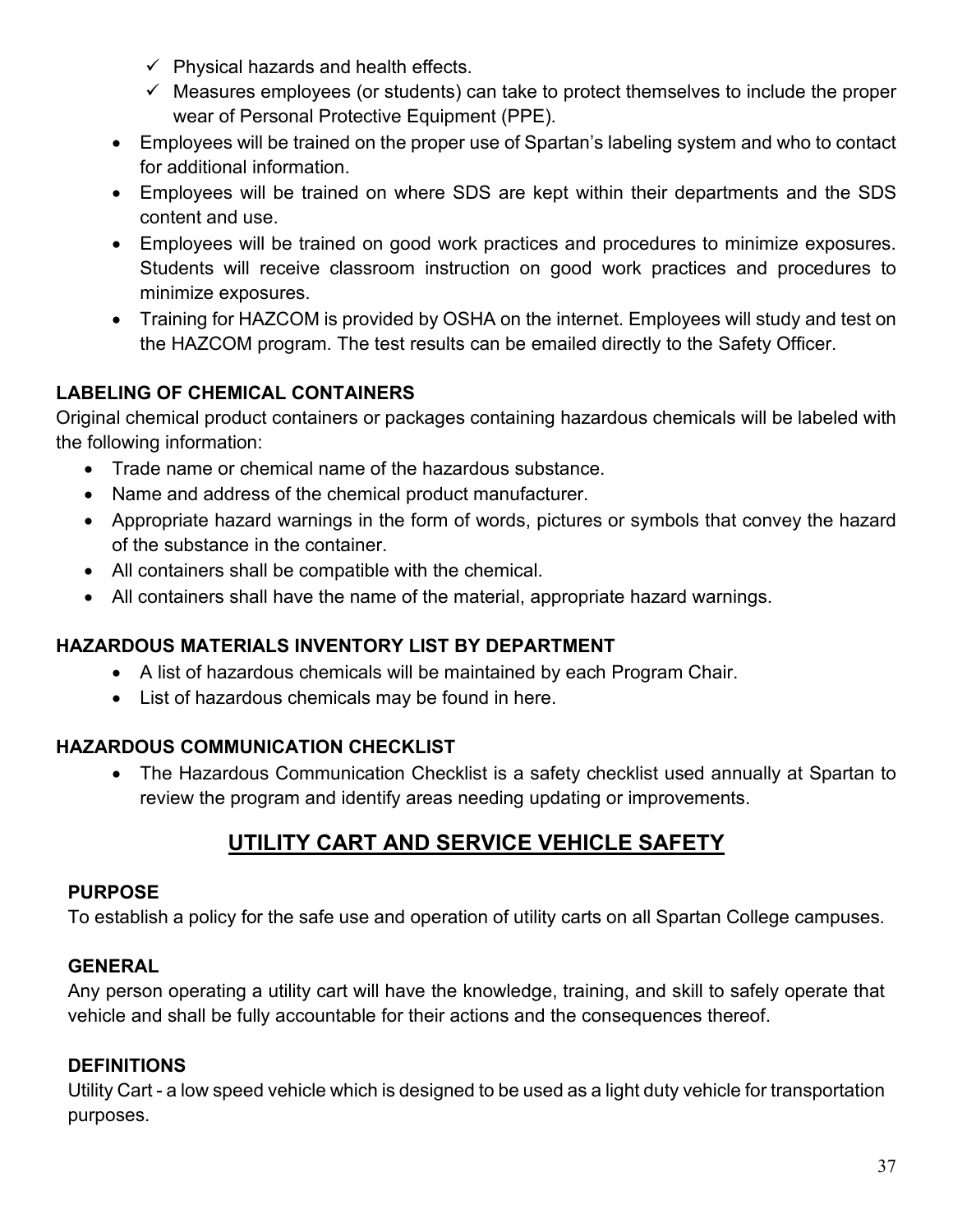# **RESPONSIBILITY**

Utility carts shall be operated in accordance with the requirements of the attached documents:

- Shall ensure that all utility carts or service vehicles and operators, within their department, comply with the Utility Cart & Service Vehicle Safety Policy.
- Shall ensure that required training and all completed [Policy Acknowledgement Forms](https://ww2-test.rmu.edu/OnTheMove/findoutmore.open_page?iCalledBy=findoutmore&iPage=67661&ivisitor=0) are maintained on record within their department for three calendar years, after departure from the College.
- Shall ensure that everyone who has been authorized to operate utility carts/service vehicles or who would reasonably be expected to operate said vehicles receives training prior to operating. Training shall include all aspects of this policy, safety procedures and employee demonstration of safe vehicle operation.
- Shall assure that operators receive periodic evaluation and training.

#### **OPERATORS**

- Shall be knowledgeable regarding the requirements of the Spartan Utility Cart & Service Vehicle Safety Policy and Procedures.
- Shall acknowledge responsibility and accountability for compliance with the Policy by completing the [Policy Acknowledgement Forms.](https://ww2-test.rmu.edu/OnTheMove/findoutmore.open_page?iCalledBy=findoutmore&iPage=67661&ivisitor=0)
- Shall complete safety training as required prior to operating a utility cart or service vehicle.

# **PROCEDURES**

Utility carts and service vehicles shall be operated with the utmost courtesy, care and consideration for the safety and convenience of pedestrians. Pedestrians shall always be afforded the right-ofway.

Utility carts shall be operated in accordance with the following specific rules:

- All occupants in the vehicle shall keep hands, arms, legs and feet within the confines of the vehicle while it is in motion and should only contain the number of passengers as there are seats.
- Utility carts or service vehicles shall not be parked in a location where they could obstruct an entrance or exit to any facility.
- Operators shall always stop utility carts and service vehicles at all blind intersections and proceed cautiously.
- Operators should avoid all walkways less than six feet wide. The recommended speed on walkways is 5 mph and in a congested area, the speed should be no faster than pedestrians walking in the same area.
- Special care shall be taken while driving utility carts or service vehicles through parking lots and on walkways. Utility carts shall not be operated at speeds in excess of 5 mph in these areas.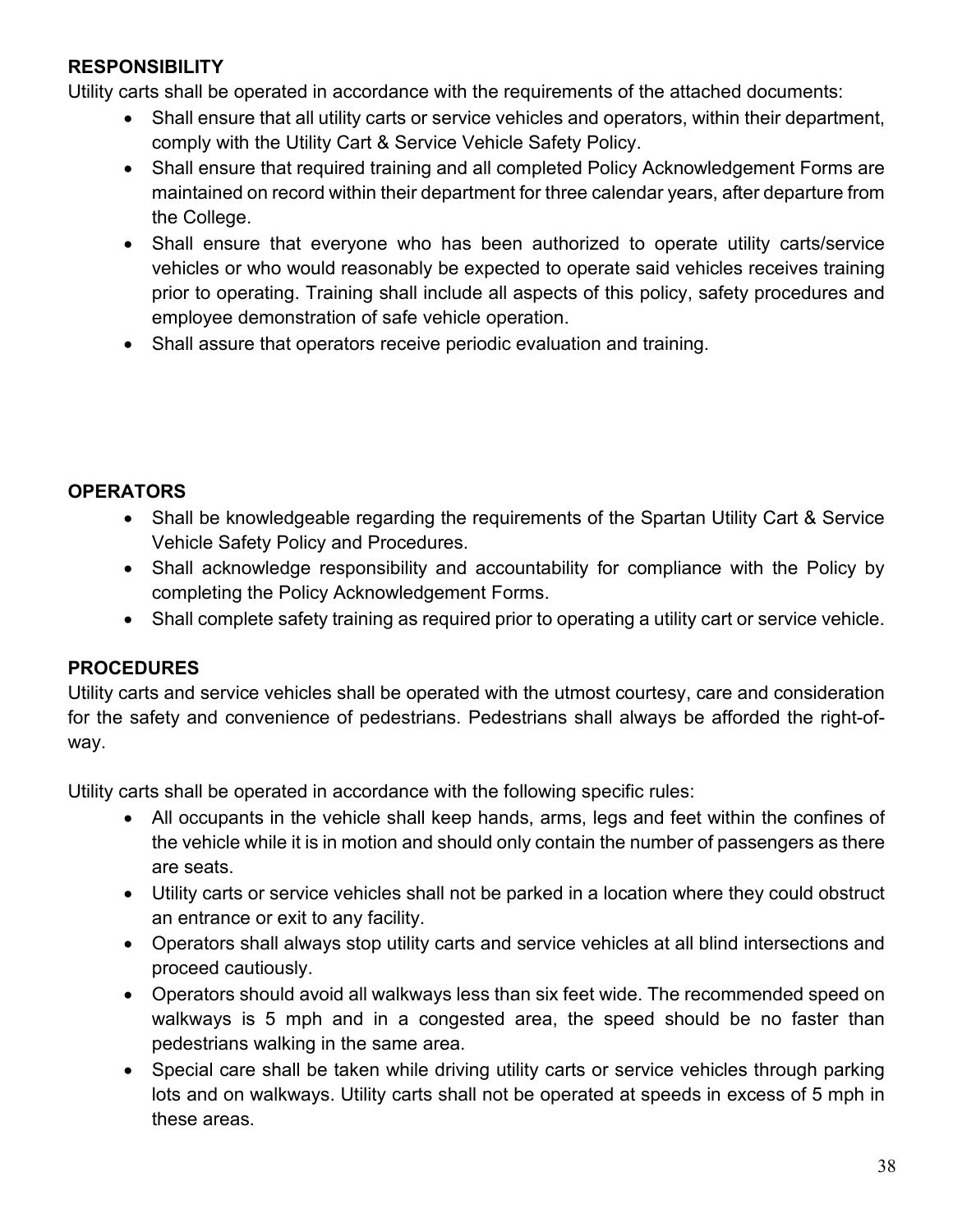- Utility carts and service vehicles should operate or park only on hard surfaces unless the vehicle is specifically designed for and used for grounds maintenance.
- Utility carts shall be parked and or operated in such a manner that they do not impede or interfere with normal pedestrian or vehicular traffic flow on roadways, ramps or sidewalks.
- Supervisors shall obtain, and maintain on file, a statement signed by each employee who has been authorized to operate utility carts and service vehicles, attesting to their knowledge and understanding of the Spartan Utility Cart & Service Vehicle Safety Policy.
- Supervisors shall assure that employees review the Policy prior to any employee operating a utility cart or service vehicle, following any non-compliance incident and whenever determined necessary by the Supervisor.
- Utility carts shall be operated within the confines of Spartan property only.
- Passengers seeking assistance are permitted on utility carts and service vehicles if the operator has fulfilled the requirements of the policy and procedures and the vehicle is operated on Spartan grounds for Spartan purposes.
- Any utility cart intended to be operated in excess of 15 mph, shall be equipped with specific safety features that include, but are not limited to seat belts, windshields, headlights, brake lights and rear-view mirrors.
- Utility carts and service vehicles intended for use between dusk and dawn, regardless of operating speeds, shall be equipped with headlights and taillights.
- Supervisors shall assure that each utility cart or service vehicle is tagged with the maximum load capacity recommended by the manufacturer. Utility carts and service vehicles equipped with a back carriage shall not be overloaded. Overloading decreases maneuverability and safe operation.
- Employees shall not operate utility carts or service vehicles owned by other departments unless approval has been granted by the supervisor of the department to which the vehicle is owned.
- Utility carts and service vehicles shall be operated in compliance with the common "rules of the road" regardless of whether they are being operated on sidewalks or roadways.
- Utility carts and service vehicles shall be equipped with a functional horn, unless the option was not available at the time of the vehicle purchase.
- Operators of utility carts or service vehicles, which are not equipped with turn indicators, shall use appropriate hand signals.
- Each utility cart or service vehicle shall be operated in accordance to the manufacturer's "Safety and Operation Instructions" affixed to the vehicle.
- All accidents involving utility carts and service vehicles shall be reported immediately to the supervisor of the department to which the vehicle is registered regardless of whether property or personal injury occurred. Police reports shall be filed as appropriate.
- Each operator shall be responsible to provide timely notification of safety and maintenance concerns regarding utility carts and service vehicles to the supervisor, who will contact an approved service facility for repair.
- Chargers for low-speed electric vehicles must be plugged directly into a ground fault interrupter receptacle. The use of extension cords is not permitted.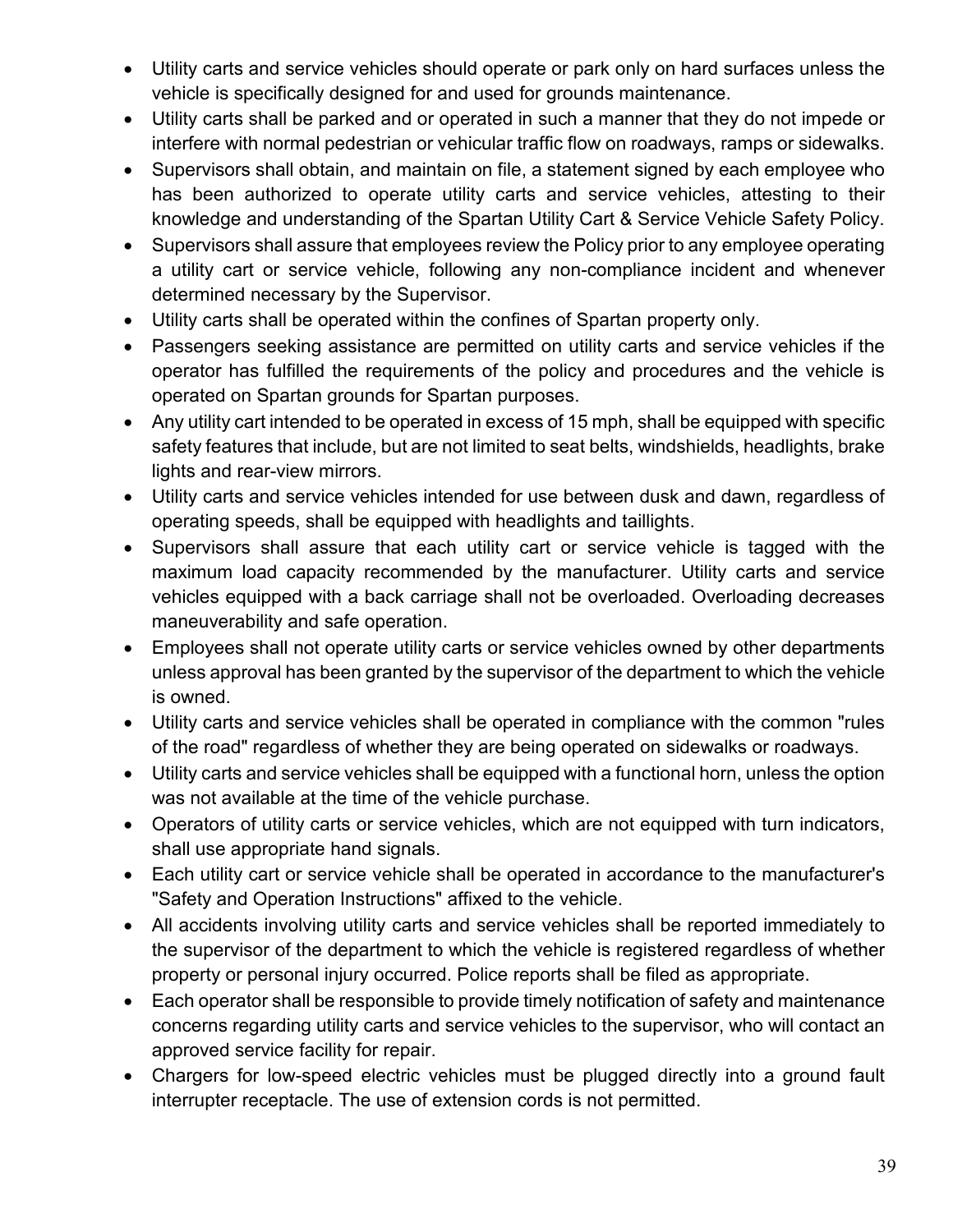# **FORKLIFT SAFETY AND OPERATION**

- <span id="page-39-0"></span>• Operating forklifts should only be done by individuals who have been trained properly and certified to operate the equipment.
- Appropriate clothing must be worn, work wear must be reasonably fitted as any loose clothing can get caught on machinery.
- Don't operate/hold any controls when your hands have grease on them; it may cause them to slide off and cause an accident.
- Operators should do a routine check of the equipment before driving them. Some things you should check for any faults are brakes, steering, controls, warning devices, mast and tires.
- If there are any noted damages or problems, you should notify your supervisor and the forklift should not be operated if it needs to be repaired.
- Always consider the "journey end" of a load before picking it up. A convenient position of a load from pick up may not be convenient for stacking.
- For safety purposes it's important for the operator to make use of the steps and hand grabs to seat themselves correctly in the forklift.
- Before starting the forklift it's important to ensure all the equipment's controls are in reach and the seat position and mirrors are adjusted to the operator's needs.
- The operator should not start the forklift until they are correctly seated, and all of their body are safely inside the confines of the operator's cabin or the forklift.
- The operator must only drive the equipment in the machinery's designated roadways and pay attention and follow any work site rules and regulations.
- Observe all signs, especially those on maximum permitted floor loadings and clearance heights. Be aware of the height of the load, mast and overhead guard of the forklift when entering and exiting buildings. Be careful when operating a forklift near the edge of a loading dock or ramp – the forklift can fall over the edge – keep a safe distance from the edge.
- Never proceed past the speed limit.
- Take corners and any turns slowly to minimize risk of tipping.
- Make any changes in direction or any stops gradually and slowly.
- Steer clear of any bumps or uneven ground surfaces along with slippery conditions. Steer clear of loose ground objects which could cause loss of control over the equipment or a load to move around.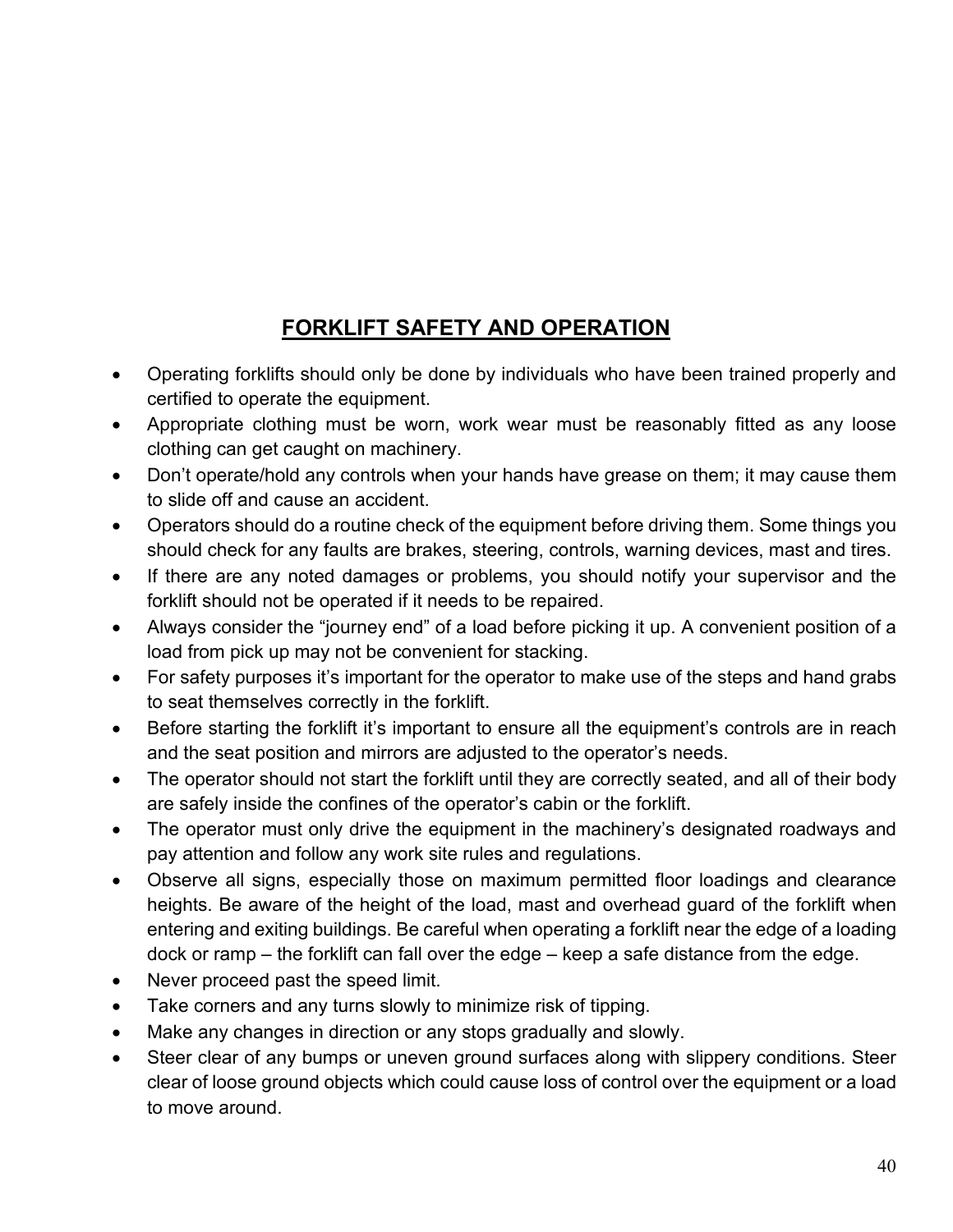- Use the horn when closing in on a corner or doorway/entrance and around people to alert pedestrians or other forklift operators of your whereabouts to avoid any unnecessary collision.
- Make sure that you always have enough space to stop safely.
- Check the loads carefully before moving them for stability and damage.
- It is important to ensure that the load is tilted back with the forks sitting low while transporting in order to increase truck stability.
- Check for any overhead objects before lifting or stacking loads.
- Do not lift or move loads that are not safe or stable.
- Make sure loads are correctly stacked and positioned across both forks.
- Stack the load on the pallet or skid safely and correctly.
- Use securing measures such as ropes or bindings if required.
- Make sure you have clear visibility. Operate the forklift in reverse when it improves visibility; except when moving on ramps.
- It is important to make sure you can see the racking clearly in which you are positioning the load.
- If visibility is poor do not continue driving; in some circumstances, you may need a lookout helper to assist you.
- Operators must not let others ride on the equipment.
- If a person must be lifted, use only a securely attached work platform and cage and follow the appropriate operating instructions.
- Do not authorize anyone to stand or walk under the load or forklift machinery the load can fall causing injury or death.
- Keeps hands and feet clear of the cross members of the mast Serious injury can be caused if the mast is lowered while your hand is on it.
- When driving on ramps, move in a forward direction and down ramps in reverse, especially while carrying loads.
- Do not load or unload goods or turn while on a ramp.
- Ensure the forklift is not over-loaded. Know the capacity of your forklift and any attachments being used and never exceed this capacity.
- An overload can cause the rear tires to be raised off the ground and may cause the forklift to tip over.
- Ensure the load is evenly distributed.
- Do not lift or move a load unless both forks are fully under the load.
- Do not lift a load with one fork. Use pallets and skids that can withstand the weight of the load.
- Do not use damaged, deformed or decayed pallets for holding loads.
- When changing the propane tank, ensure you are in a well-ventilated area.
- After use ensure the forklift is parked in a designated or authorized area.
- Fully lower the forks to the floor and apply the park brake.
- Do not leave a forklift running while unattended.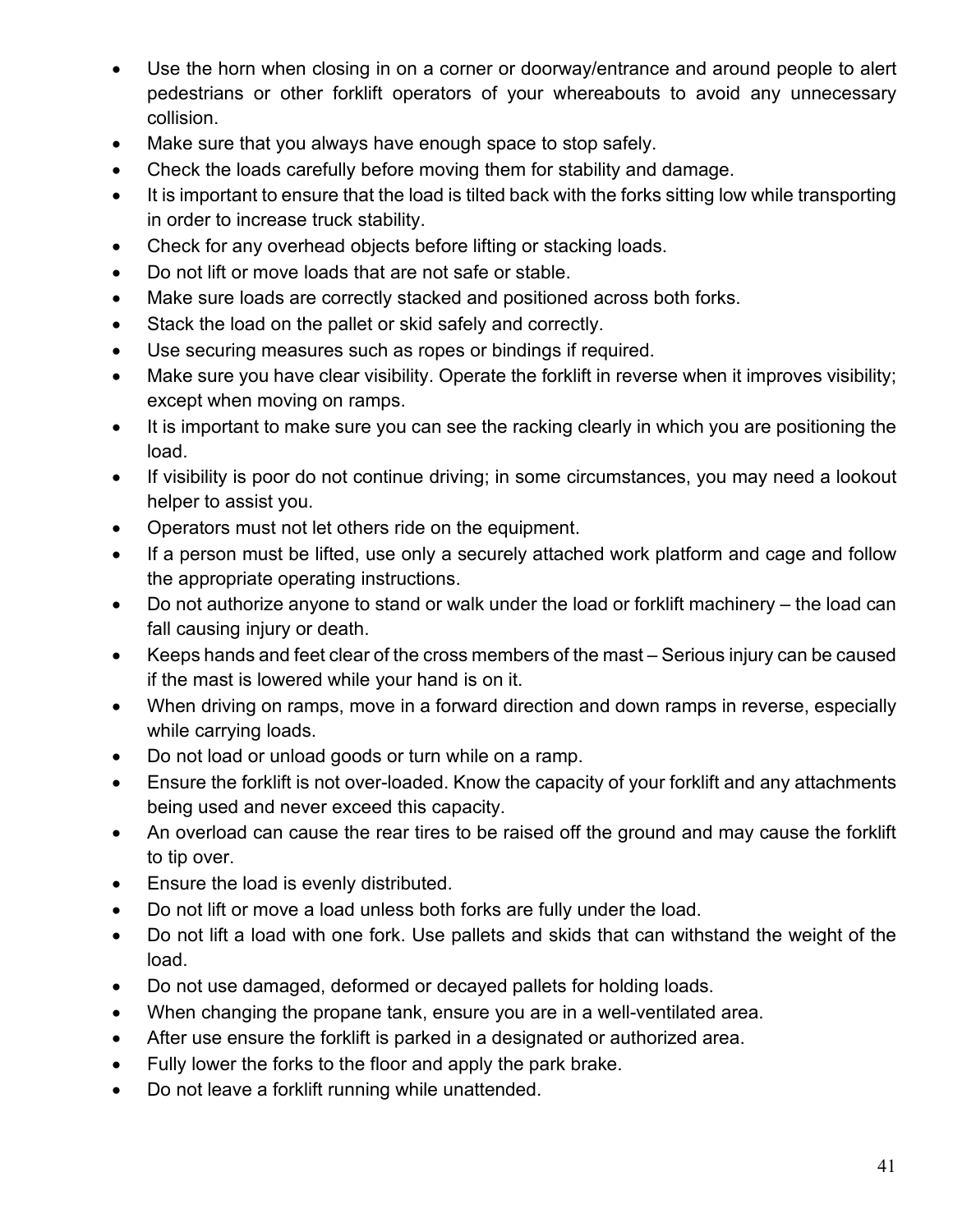# **LADDER SAFETY AND FALL PROTECTION**

<span id="page-41-0"></span>Neither the Ladder Standard (29CFR1926 Subpart X) nor the Fall Protection Standard (29CFR1926 Subpart M) requires fall protection for workers while working on portable ladders. Spartan College does not use fixed ladders in the performance of their job.

In using a portable ladder, safety precautions should be observed. Make sure you have an appropriate ladder and use correct technique for placement and climbing.

#### **CHOOSE THE CORRECT LADDER**

There are three basic portable ladder types:

- Type I- Industrial: heavy-duty with a load capacity not more than 250 pounds.
- Type II- Commercial: medium-duty with a load capacity not more than 225 pounds. (Suited for painting and similar tasks.)
- Type III- Household: light duty with a load capacity of 200 pounds.

There are many types of ladders available on the market. If it is intended to be portable and used by a single person, it should fit into one of the three basic categories. Only choose ladders with the UL seal from Underwriter's Laboratory. Ladders commonly come in three materials: aluminum, wood, or fiberglass. Aluminum is the most durable, but will conduct electricity, making it dangerous for use around electricity. Wood may rot. Fiberglass is the best combination of durability and nonconductivity but is also the most expensive.

# **USING A LADDER**

- Make sure the ladder is suited for the type of job you plan to do.
- Before using a ladder, especially a ladder that has been stored for a while, inspect it for cracks or broken joints.
- Place your ladder on a stable, even, flat surface. Never place a ladder on top of another object.
- Use the 1:4 ratio to ensure a stable working platform. Place the base of the ladder 1 foot away of whatever it leans against for every 4 feet of height to the point where the ladder contacts at the top.
- When using an A-frame stepladder, make sure the brace is locked in place.
- If climbing onto another surface, make sure the ladder extends at least three feet past the platform you're climbing onto.
- Secure tall ladders by lashing or fastening the ladder to prevent movement.
- Always face the ladders when climbing or descending
- Keep both feet on the ladder-never put one foot on a rung and the other foot on a different surface.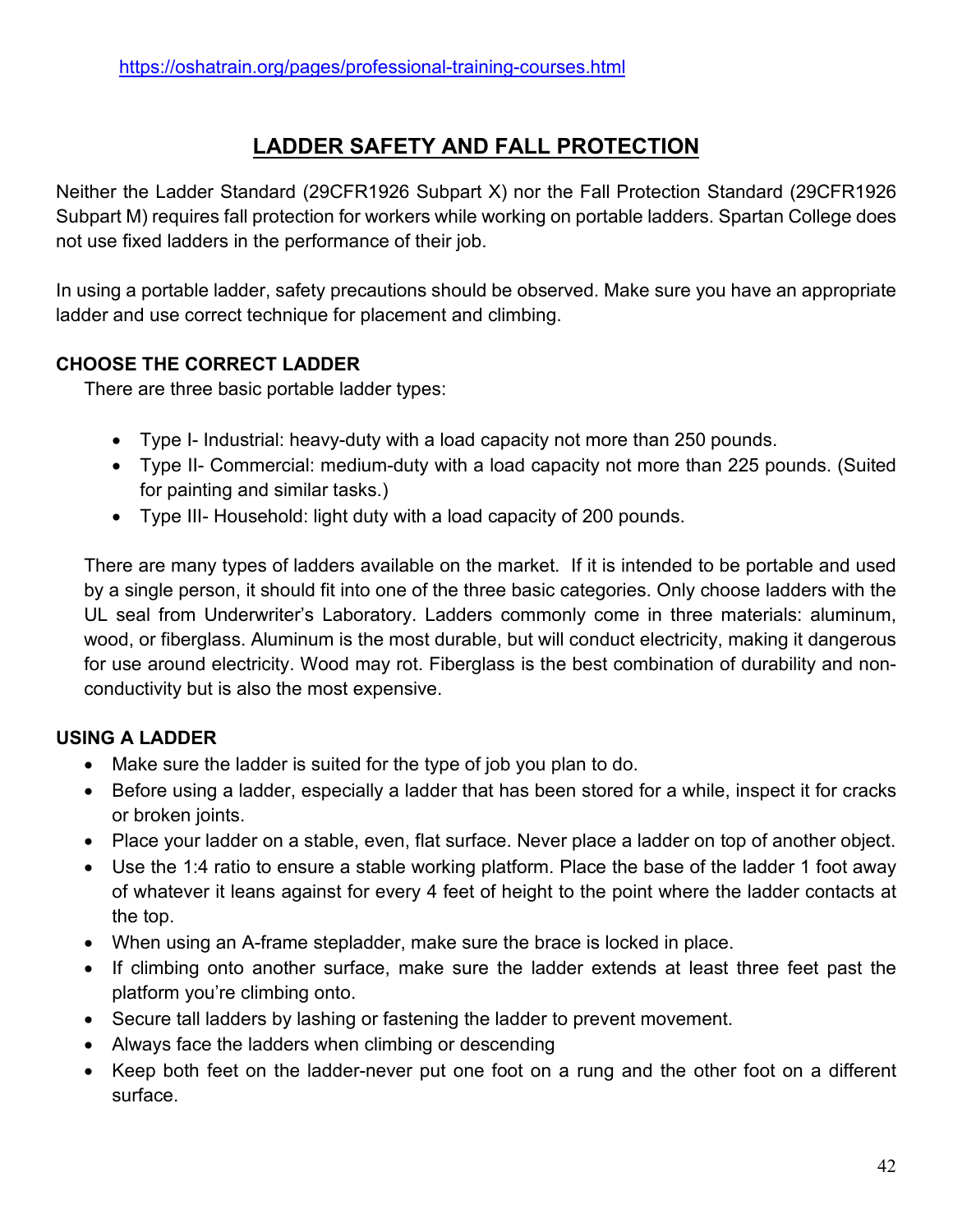- Do not climb higher than the second rung on stepladders or the third rung on straight or extension ladders.
- Never stand on the top or the paint shelf of a stepladder.
- Keep your belt buckle (if you have one) positioned between the rungs so it doesn't catch.
- Never leave ladders unattended.
- When working with electricity, use a ladder made of wood or fiberglass.

#### **MAINTAINING LADDERS**

Inspect ladders regularly. Stepladders and extension ladders should be inspected for broken or frozen joints or latches. Aluminum ladders should be inspected for cracks and broken welds. Aluminum ladders should also be inspected for rough spots and burrs before first use.

Wood ladders should be inspected for cracked wood, splinters, and rot. Look for broken or loose hardware. Protect wood ladders with linseed oil or clear sealant. Never paint a wooden ladder.

Fiberglass ladders are protected with a clear sealant. If the fiberglass is damaged through the sealant, sand lightly before applying another coat of lacquer.

# **PERSONAL PROTECTIVE EQUIPMENT PROGRAM**

# <span id="page-42-0"></span>**PERSONAL PROTECTIVE EQUIPMENT**

The Occupational Safety and Health Administration (OSHA) require employers to protect their employees from workplace hazards using engineering or work practice controls. If the machine or work environment can be physically changed to prevent the employee exposure to the potential hazard, then the hazard can be eliminated with an engineering control. If employees can be removed from exposure to the potential hazard by changing the way they do their jobs, then the hazard can be eliminated with a work practice control. When these controls are not feasible or do not provide enough protection, the use of personal protective equipment (PPE) is required. Employers are required to assess the workplace to determine if hazards are present, or are likely to be present, that would require the use of PPE.

If PPE is to be used to reduce the exposure of employees to hazards, a PPE program should be developed and maintained. The components the program should contain are:

- Identification and evaluation of hazards in the workplace
- Procedures on personal protective equipment selection
- Procedures on personal protective equipment maintenance
- Procedures for the evaluation of the effectiveness of the personal protective equipment
- Procedures to train employees on the effective use of PPE

Personal protective equipment should not be used as a substitute for engineering, work practice, and/or administrative controls. PPE should be used in conjunction with these controls to provide for employee safety and health in the workplace. Personal protective equipment includes all clothing and other work accessories designed to create a barrier against workplace hazards.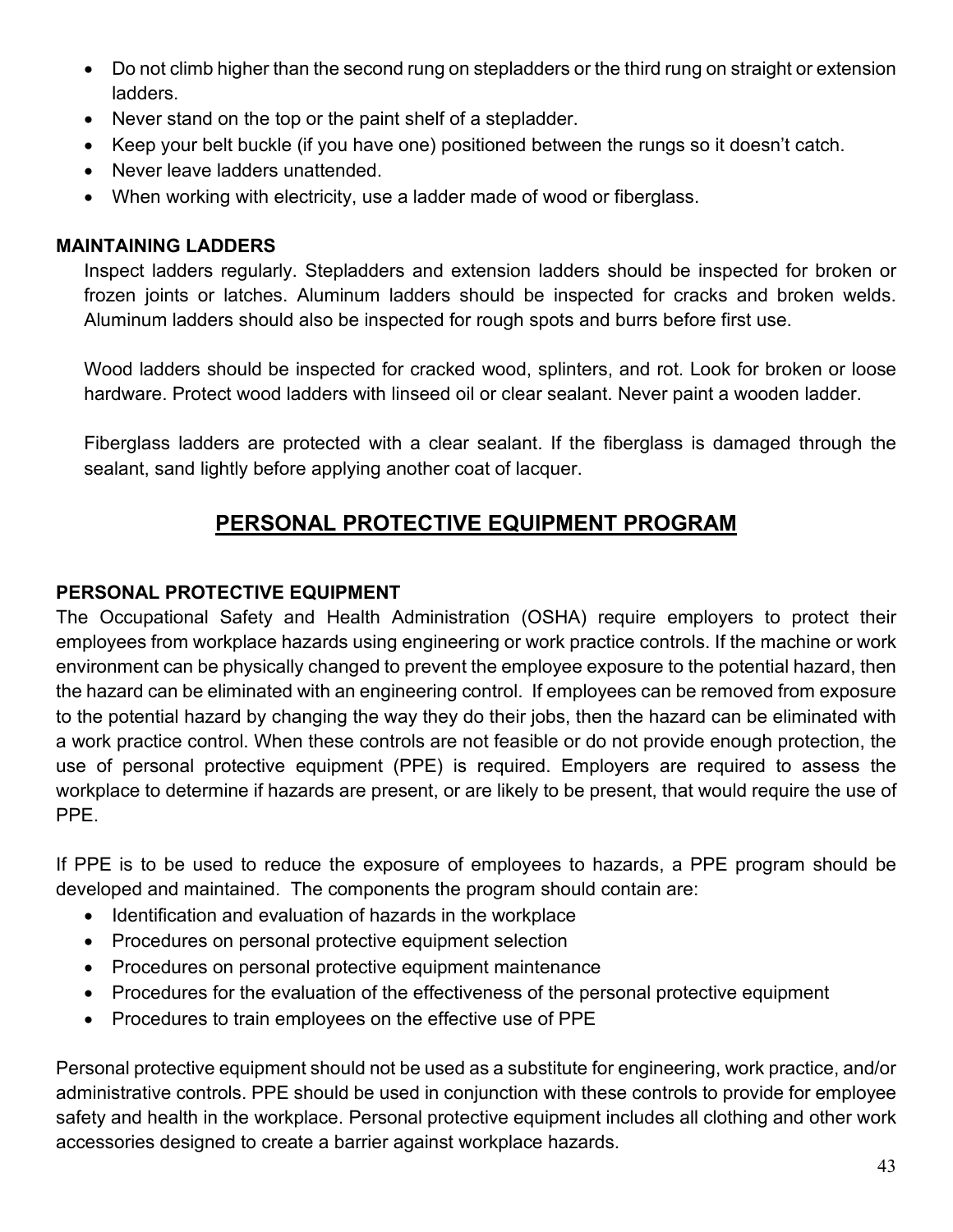Using personal protective equipment requires hazard awareness and training on the part of the user. Employees must be aware that the equipment does not eliminate the hazard. If the equipment fails, exposure will occur. To reduce the possibility of failure, equipment must be properly fitted and maintained in a clean and serviceable condition. Selection of the proper personal protective equipment for a job is important. Employers and employees must understand the equipment's purpose and its limitations. The equipment must not be altered or removed even though an employee may find it uncomfortable. (Sometimes equipment may be uncomfortable simply because it does not fit properly.)

# **HAZARD ASSESSMENT**

Employers are required to assess the workplace to determine if hazards that require the use of personal protective equipment are present or are likely to be present. If hazards or the likelihood of hazards are found, employers must select and have affected employees use properly fitted personal protective equipment suitable for protection from these hazards.

During the hazard assessment survey, managers and supervisors should identify any hazards that require the use of head, eye, hearing, face, hand, and/or foot protection. Potential hazards to look for are:

- Impact- Chipping, grinding, machining, masonry work, woodworking, sawing, drilling, chiseling, powered fastening, riveting, and sanding
- Penetration-Sharp objects that could go through the skin: nails, knives, saws
- Compression- Construction, plumbing, smithing, building maintenance, trenching, utility work, moving equipment operations (powered industrial trucks, lawn equipment, etc.)
- Hazardous chemical exposures- pouring, mixing, painting, cleaning, siphoning, dip tank operations, dental and health care services
- Heat- welding, pouring molten metal, smithing, baking, cooking, and drying
- Light radiation- welding: electric arc, gas cutting, torch brazing, soldering, and glare
- Electrical hazards- building and tool maintenance, utility work, construction, wiring, computer and arc or resistance welding
- Harmful dusts- sawing, drilling, sanding, abrasive blasting, and grinding

Employers must certify, in writing, that a workplace hazard assessment has been performed and keep it on file.

# **CHOOSING PERSONAL PROTECTIVE EQUIPMENT**

Select the protective equipment that ensures a level of protection greater than the minimum required to protect employees from the hazards. Careful consideration must be given to comfort and fit. Care should be taken to ensure that the correct size is selected. Defective or damaged personal protective equipment shall not be used.

# **TRAINING**

Before doing work requiring the use of personal protective equipment, employees must be trained to know:

• When personal protective equipment is necessary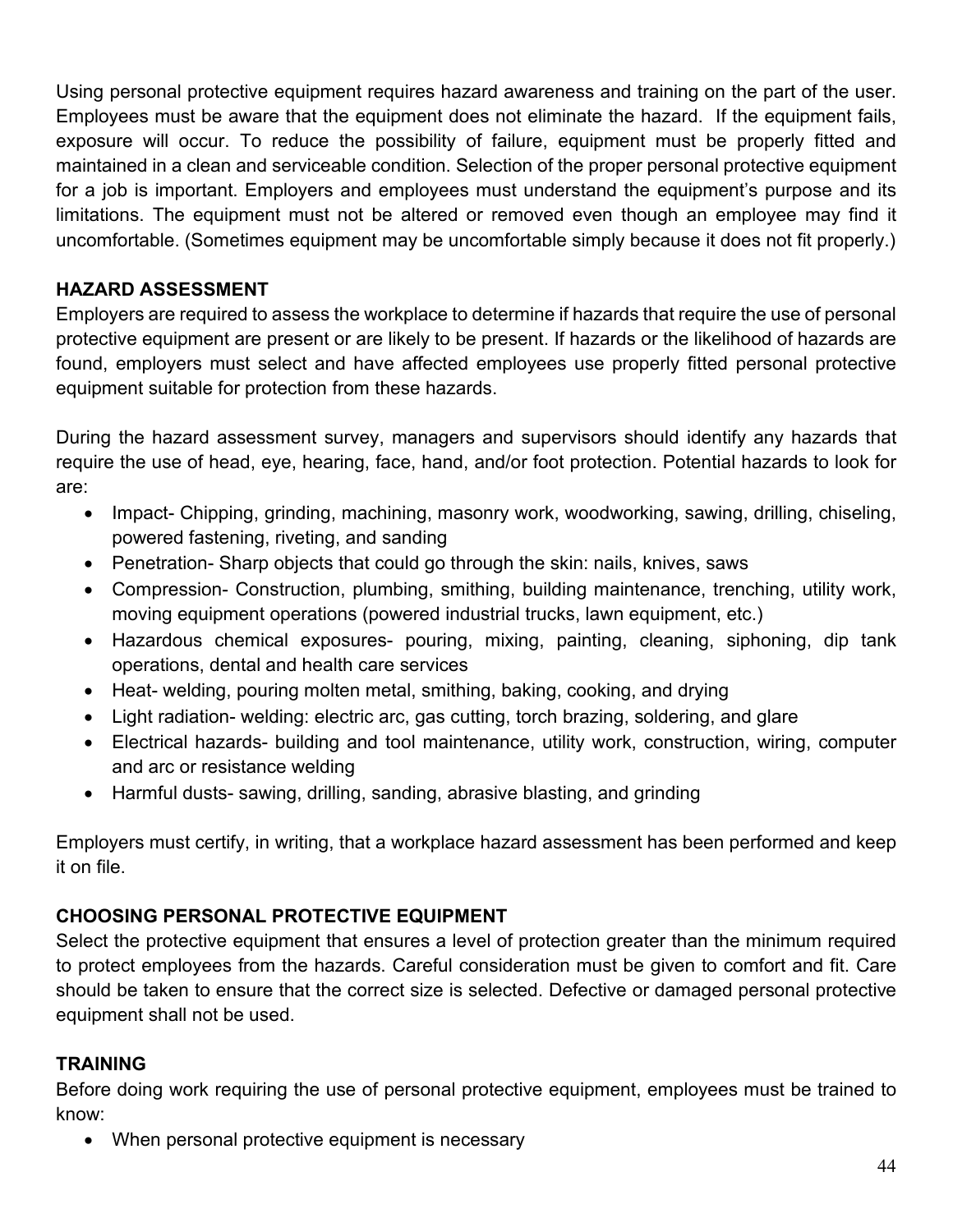- What type is necessary based on job function
- How it is to be worn
- The limitations of the personal protective equipment
- Proper care, maintenance, useful life, and disposal of PPE

Each affected employee must demonstrate an understanding of the required training, and the ability to use PPE properly, before being allowed to perform work requiring the use of PPE. Training will be conducted on the internet at the OSHA website. https://oshatrain.org/pages/professional-trainingcourses.html. If the employee does not have the required skill and understanding, retraining is required. Each written certification shall contain the name of each employee trained, the dates of training, and identify the subject certified.

#### **CONCLUSION**

To have effective personal protective equipment program, one supervisor from each department must be responsible for its coordination. The first-line supervisors must be convinced of the hazards and must be held accountable for their employees to receive training during orientation. Employees should be motivated to continue to use protective gear though an on-going safety program.

Personal protective equipment can be effective only if the equipment is selected based on its intended use, employees are trained in its use, and the equipment is properly tested, maintained, and worn.

# **LOCKOUT / TAGOUT POLICY**

#### <span id="page-44-0"></span>**INTRODUCTION**

Locking and tagging out equipment safeguards those working on the equipment from being injured by its being unexpectedly energized or releasing stored energy. This document describes the acceptable procedures on the Spartan College Campus for locking and tagging out equipment. It summarizes the applicable requirements for lockout/tagout procedures and is intended to help campus departments comply with applicable OSHA regulations.

# **DEFINITIONS**

- Affected person: Any person whose job requires that he/she operates or uses a piece of equipment on which maintenance or service is being performed; or whose job requires that he/she works in the area of the equipment; or any person in close proximity to the equipment.
- High pressure steam: Steam under pressure of more than 20 pounds per square inch.
- Lock: A keyed padlock with two keys: one in the possession of a qualified worker and the other retained by the head of the department. The lock is to be identified for use by a specific worker.
- Primary voltage: Voltages of 7200 volts A. C. or more to ground.
- Qualified worker: A worker who has demonstrated by experience or training that he/she understands the operation of the equipment and can safely service or repair the equipment.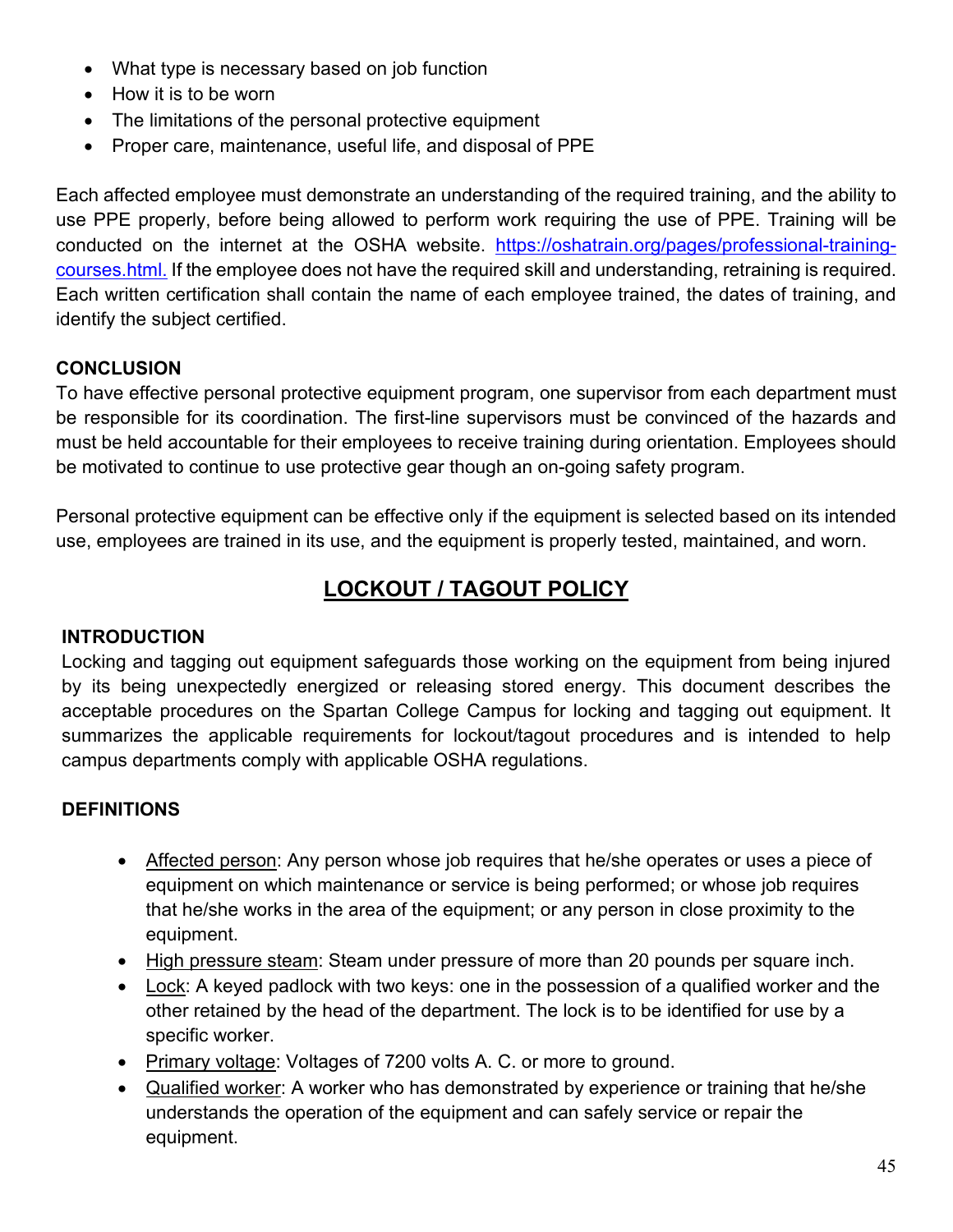• Tag: A printed or handwritten document that clearly indicates a device is not to be operated, who tagged out the equipment, and the time and date the equipment was tagged out. The tag should be made of appropriate material for the environment in which it is used.

#### **WHAT THIS POLICY COVERS**

This Policy applies to all work on the Spartan College campus involving the installation, service, maintenance, adjustment, or other handling of machines, powered equipment, or utility systems where the unexpected energizing of the equipment or a release of stored energy could cause injury or death. Potentially hazardous energies covered by this policy include electrical, mechanical, hydraulic, pneumatic, chemical, and thermal energies.

- Work on or around powered equipment is covered by this policy if:
	- o A person may contact electrified or otherwise energized components while performing the work.
	- o A person is required to remove or bypass any guard, interlock, or other safety device (including equipment covers) to perform the work.
	- o A person is required to place any part of his/her body into an area on the machinery or piece of equipment where work is performed during the equipment's operation.
- Examples of activities covered by these procedures include, but are not limited to, un-jamming a printing press, adjusting the internal electronics of a piece of equipment, repairing boilers, repairing high voltage electrical service equipment, and changing the fan motor on an air handling unit.

# **WORK NOT COVERED**

This Policy DOES NOT apply to:

- Minor tool changes and adjustments and other minor service activities that take place during normal operations if they are routine, repetitive, and integral to the use of the equipment for production, provided that the work is performed using alternate measures that provide effective protection. (An example of this would be changing a drill bit on a drill press.)
- Work on electrical equipment that is connected by a cord and plug where the hazard of the equipment being accidentally turned on or releasing stored energy is eliminated by unplugging the equipment. The person working on the equipment must have exclusive control over the plug.
- Work on equipment that cannot be shut down, provided that:
	- $\circ$  Department management demonstrates that continuity of service is essential.
	- $\circ$  Shut down of the system is impractical.
	- o Special equipment is provided, or special protective procedures are used that will provide effective protection for personnel. (Examples include work on electrical circuits supplying network computer equipment or work on utility lines.)

# **WHO SHOULD FOLLOW THIS POLICY?**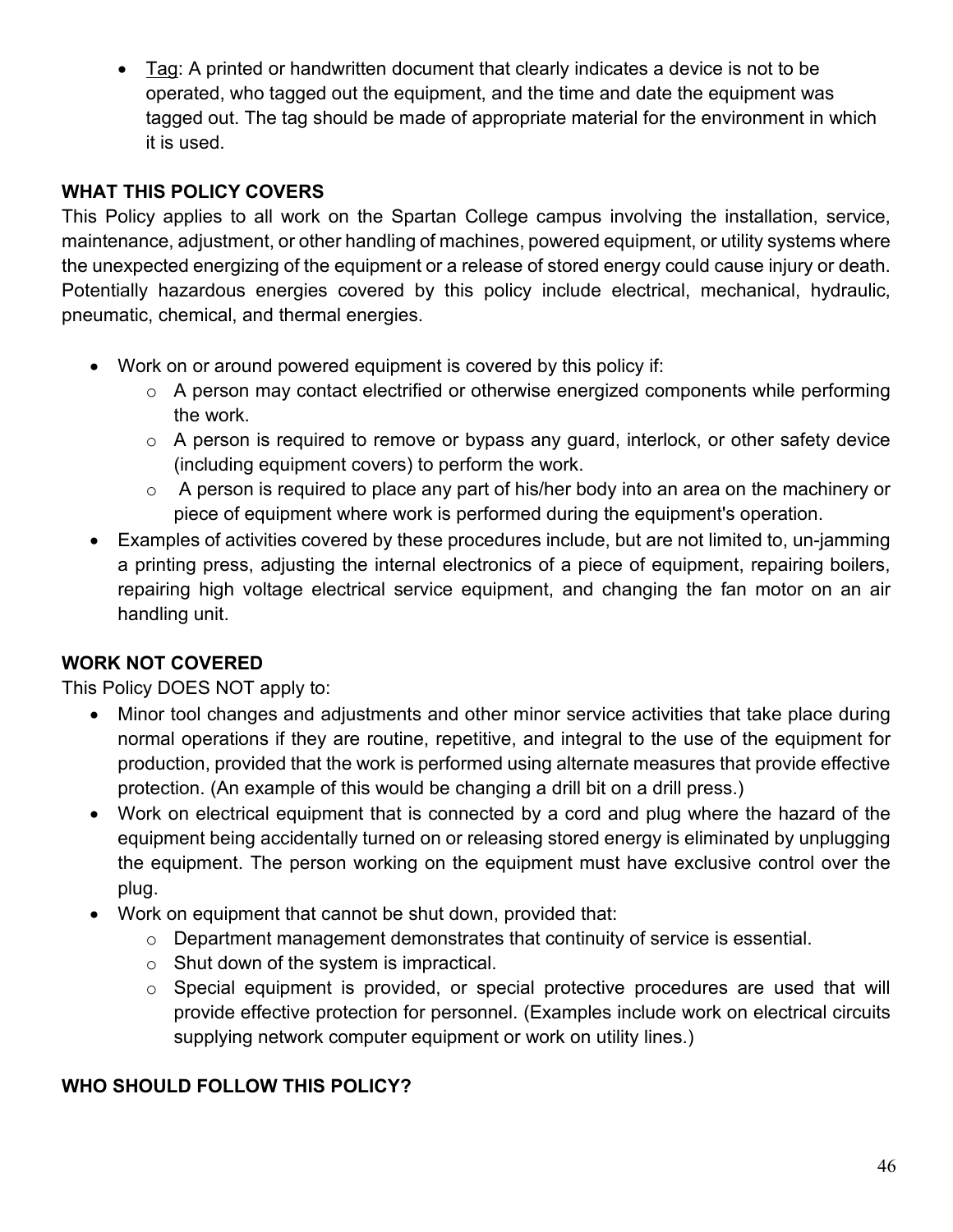- All Spartan College facilities personnel, and staff, who install, adjust, service, or maintain machines, powered equipment, or utility systems must comply with the policy and procedures in this document.
- Contractors are required to adhere to these procedures for work on Spartan College owned equipment. The contractor's equivalent procedures may be applied to work on their own equipment.

#### **RESPONSIBILITIES**

#### **Facility Supervisor**

It is the responsibility of Facilities Supervisor to implement this policy in their respective department, and to provide lockout/tagout training for workers who could be injured by accidentally energized equipment or equipment that could release stored energy.

#### **Qualified Worker**

It is the responsibility of each qualified worker to use lockout/tagout procedures and equipment as outlined in this document. He/she is also to inform his supervisor of the lack or loss of any of his/her lockout/tagout equipment.

#### **LOCKOUT PROCEDURES**

- All affected persons are to be notified that the equipment will be off and locked out.
- All energy sources for the equipment should be identified.
- The equipment shall be shut off or otherwise de-energized, being careful to de-energize all energy sources. This includes all valves, switches, breakers, or other controls that supplies energy to the equipment. In the case of mechanical energy, a block may be used to stop the release of stored energy.
- A lock is to be placed on each energy source disconnect or energy release block.
	- $\circ$  The lock is to be placed directly on the equipment if provided with an integral lockout device.
	- $\circ$  If there is no integral lockout device on the equipment, securely attach an independently manufactured lockout device on the equipment and then place the lock on the lockout device.
	- o If none of the above is possible, use the **TAGOUT** procedure.
- A tag must be secured to the lock indicating that the equipment is not to be energized and who owns the lock.
- It should be verified that the lockout does prevent the release of energy.

# **TAGOUT PROCEDURES**

- This procedure is to be used only if it is not reasonable to use the lockout procedure.
- All affected persons are to be notified that the equipment will be off and tagged out.
- All energy sources for the equipment should be identified.
- The equipment shall be shut off or otherwise de-energized, being careful to de-energize all energy sources. This includes all valves, switches, breakers, or other controls that supplies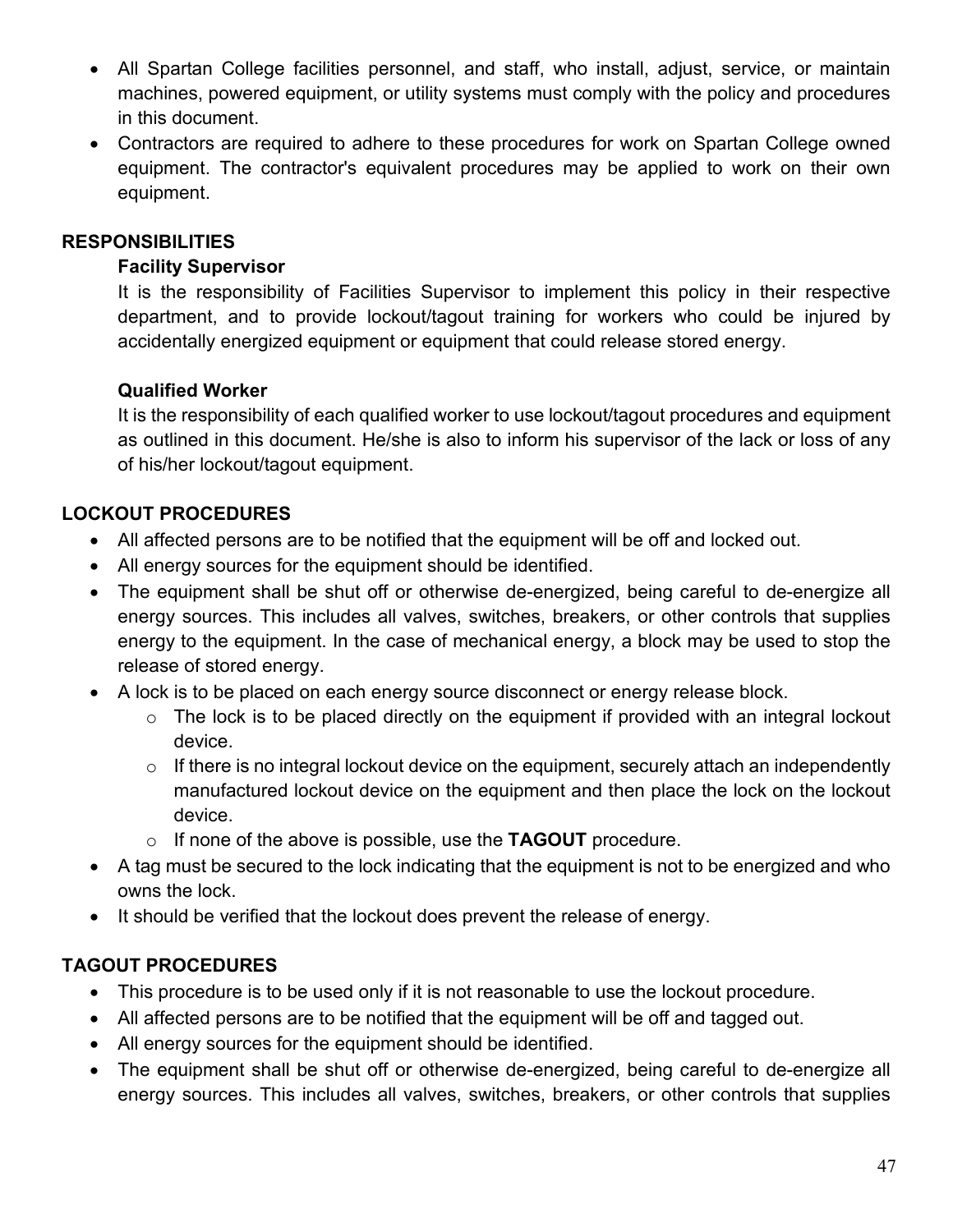energy to the equipment. In the case of mechanical energy, a block may be used to stop the release of stored energy.

• Securely place a tag on each energy source disconnect or energy release block.

# **AUTHORIZATION TO WORK ON ENERGIZED EQUIPMENT**

Facilities staff may oversee or perform work on energized equipment such as described in this document only if they are qualified for the work. The Facilities Supervisor is to determine who is qualified to work on energized equipment. Only the supervisor may authorize work on energized equipment.

# **REMOVAL OF LOCKOUT TAGOUT EQUIPMENT**

- Lockout/tagout equipment must be removed by the worker who placed it.
- Before the removal of a lockout/tagout the following must be completed:
	- o Removal of all non-essential items.
	- o Check to see that all workers and bystanders are in a safe position.
	- o Inform all affected personnel.
- If the worker who applied the lockout/tagout is not present, and his supervisor deems it necessary to energize the equipment, the following must be done by the supervisor:
	- o Verify that the worker is not on campus.
	- o Make all reasonable effort to contact the worker.
	- o Determine the purpose of the lockout/tagout, and whether it is safe to operate the equipment in its current condition.
	- o Remove all nonessential items.
	- o Inform all affected personnel.
	- o Check to see that all affected persons are in a safe position.
	- o Inform the worker of the lockout/tagout removal before the worker starts to work for his/her next shift.

# **PROTECTING MORE THAN ONE WORKER**

When more than one person works on the same equipment, multiple lockout devices must be used. Each qualified worker must put his/her lock on the multiple lockout device and remove it when he or she stops working on the equipment. Only when all locks are removed can the equipment be reenergized.

# **SPECIAL CONSIDERATIONS**

# **Primary Voltages:**

- Lockout/tagouts applied to primary voltage electrical equipment should be considered a special situation. It is to be considered a special situation because:
	- $\circ$  All work should be done in pairs on primary voltages since many of the work areas are confined spaces
	- o Safety jumpers are applied to ensure safety by grounding normally energized equipment
	- o Draining energy from capacitors is normally required